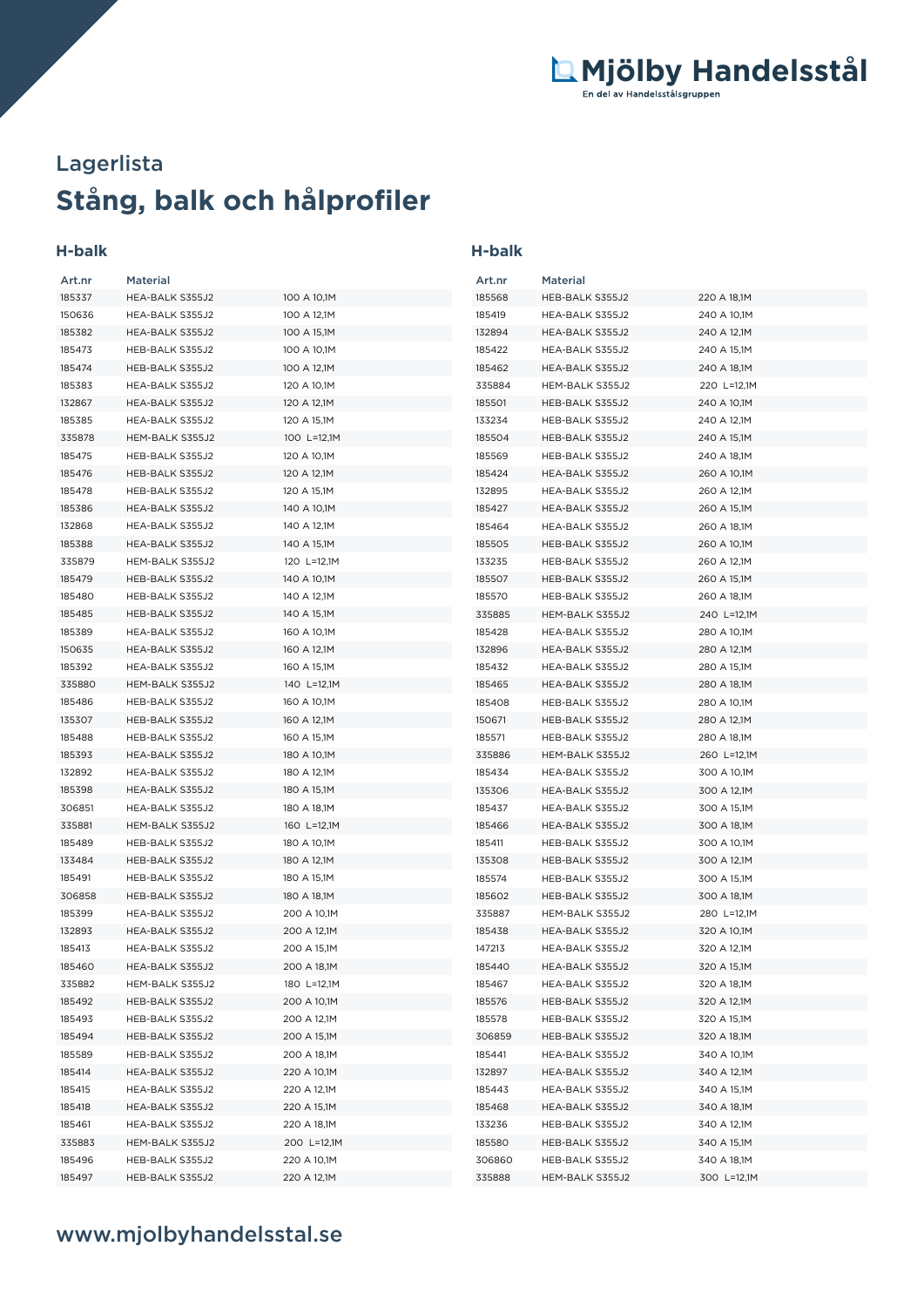## **H-balk I-balk**

| Art.nr | <b>Material</b> |              | Art.nr | <b>Material</b> |             |
|--------|-----------------|--------------|--------|-----------------|-------------|
| 185445 | HEA-BALK S355J2 | 360 A 10,1M  | 71595  | IPE-BALK S275JR | 80 A 12,1M  |
| 132898 | HEA-BALK S355J2 | 360 A 12,1M  | 334938 | IPE-BALK S355J2 | 80 A 12,1M  |
| 185447 | HEA-BALK S355J2 | 360 A 15,1M  | 96196  | IPE-BALK S275JR | 100 A 10,1M |
| 185469 | HEA-BALK S355J2 | 360 A 18,1M  | 15284  | IPE-BALK S275JR | 100 A 12,1M |
| 335889 | HEM-BALK S355J2 | 320 L=12,1M  | 334935 | IPE-BALK S355J2 | 100 A 12,1M |
| 133238 | HEB-BALK S355J2 | 360 A 12,1M  | 33752  | IPE-BALK S275JR | 120 A 10,1M |
| 185581 | HEB-BALK S355J2 | 360 A 15,1M  | 43133  | IPE-BALK S275JR | 120 A 12,1M |
| 306861 | HEB-BALK S355J2 | 360 A 18,1M  | 334936 | IPE-BALK S355J2 | 120 A 12,1M |
| 335890 | HEM-BALK S355J2 | 340 L=12,1M  | 62189  | IPE-BALK S275JR | 140 A 10,1M |
| 185448 | HEA-BALK S355J2 | 400 A 10,1M  | 71864  | IPE-BALK S275JR | 140 A 12,1M |
| 132899 | HEA-BALK S355J2 | 400 A 12,1M  | 334937 | IPE-BALK S355J2 | 140 A 12,1M |
| 185450 | HEA-BALK S355J2 | 400 A 15,1M  | 185603 | IPE-BALK S355J2 | 160 A 10,1M |
| 185470 | HEA-BALK S355J2 | 400 A 18,1M  | 185604 | IPE-BALK S355J2 | 160 A 12,1M |
| 335891 | HEM-BALK S355J2 | 360 L=12,1M  | 185605 | IPE-BALK S355J2 | 160 A 15,1M |
| 133239 | HEB-BALK S355J2 | 400 A 12,1M  | 185606 | IPE-BALK S355J2 | 180 A 10,1M |
| 185582 | HEB-BALK S355J2 | 400 A 15,1M  | 185607 | IPE-BALK S355J2 | 180 A 12,1M |
| 306862 | HEB-BALK S355J2 | 400 A 18,1M  | 185608 | IPE-BALK S355J2 | 180 A 15,1M |
| 335892 | HEM-BALK S355J2 | 400 L=12,1M  | 185609 | IPE-BALK S355J2 | 200 A 10,1M |
| 132900 | HEA-BALK S355J2 | 450 A 12,1M  | 185610 | IPE-BALK S355J2 | 200 A 12,1M |
| 185452 | HEA-BALK S355J2 | 450 A 15,1M  | 185611 | IPE-BALK S355J2 | 200 A 15,1M |
| 306852 | HEA-BALK S355J2 | 450 A 18,1M  | 185612 | IPE-BALK S355J2 | 220 A 10,1M |
| 133240 | HEB-BALK S355J2 | 450 A 12,1M  | 185613 | IPE-BALK S355J2 | 220 A 12,1M |
| 306863 | HEB-BALK S355J2 | 450 A 18,1M  | 185614 | IPE-BALK S355J2 | 220 A 15,1M |
| 335893 | HEM-BALK S355J2 | 450 L=12,1M  | 185617 | IPE-BALK S355J2 | 240 A 10,1M |
| 132901 | HEA-BALK S355J2 | 500 A 12,1M  | 185618 | IPE-BALK S355J2 | 240 A 12,1M |
| 306854 | HEA-BALK S355J2 | 500 A 18,1M  | 185619 | IPE-BALK S355J2 | 240 A 15,1M |
| 133241 | HEB-BALK S355J2 | 500 A 12,1M  | 185620 | IPE-BALK S355J2 | 270 A 10,1M |
| 306864 | HEB-BALK S355J2 | 500 A 18,1M  | 185621 | IPE-BALK S355J2 | 270 A 12,1M |
| 335894 | HEM-BALK S355J2 | 500 L=12,1M  | 185622 | IPE-BALK S355J2 | 270 A 15,1M |
| 306855 | HEA-BALK S355J2 | 550 A 18,1M  | 306867 | IPE-BALK S355J2 | 270 A 18,1M |
| 306865 | HEB-BALK S355J2 | 550 A 18,1M  | 185624 | IPE-BALK S355J2 | 300 A 10,1M |
| 335895 | HEM-BALK S355J2 | 550 L=12,1M  | 133261 | IPE-BALK S355J2 | 300 A 12,1M |
| 132903 | HEA-BALK S355J2 | 600 A 12,1M  | 185626 | IPE-BALK S355J2 | 300 A 15,1M |
| 306856 | HEA-BALK S355J2 | 600 A 18,1M  | 306868 | IPE-BALK S355J2 | 300 A 18,1M |
| 306866 | HEB-BALK S355J2 | 600 A 18,1M  | 185627 | IPE-BALK S355J2 | 330 A 10,1M |
| 335896 | HEM-BALK S355J2 | 600 L=12,1M  | 133272 | IPE-BALK S355J2 | 330 A 12,1M |
| 334836 | HEA-BALK S355J2 | 650 A 12,1M  | 185628 | IPE-BALK S355J2 | 330 A 15,1M |
| 334841 | HEB-BALK S355J2 | 650 A 12,1M  | 306869 | IPE-BALK S355J2 | 330 A 18,1M |
| 335897 | HEM-BALK S355J2 | 650 L=12,1M  | 185629 | IPE-BALK S355J2 | 360 A 10,1M |
| 334837 | HEA-BALK S355J2 | 700 A 12,1M  | 133273 | IPE-BALK S355J2 | 360 A 12,1M |
| 334842 | HEB-BALK S355J2 | 700 A 12,1M  | 185630 | IPE-BALK S355J2 | 360 A 15,1M |
| 335898 | HEM-BALK S355J2 | 700 L=12,1M  | 306870 | IPE-BALK S355J2 | 360 A 18,1M |
| 334838 | HEA-BALK S355J2 | 800 A 12,1M  | 185631 | IPE-BALK S355J2 | 400 A 10,1M |
| 334843 | HEB-BALK S355J2 | 800 A 12,1M  | 133274 | IPE-BALK S355J2 | 400 A 12,1M |
| 335899 | HEM-BALK S355J2 | 800 L=12,1M  | 185632 | IPE-BALK S355J2 | 400 A 15,1M |
| 334839 | HEA-BALK S355J2 | 900 A 12,1M  | 306871 | IPE-BALK S355J2 | 400 A 18,1M |
| 334844 | HEB-BALK S355J2 | 900 A 12,1M  | 133275 | IPE-BALK S355J2 | 450 A 12,1M |
| 335900 | HEM-BALK S355J2 | 900 L=12,1M  | 185633 | IPE-BALK S355J2 | 450 A 15,1M |
| 334835 | HEA-BALK S355J2 | 1000 A 12,1M | 133278 | IPE-BALK S355J2 | 500 A 12,1M |
| 334840 | HEB-BALK S355J2 | 1000 A 12,1M | 155549 | IPE-BALK S355J2 | 500 A 15,1M |
| 335877 | HEM-BALK S355J2 | 1000 L=12,1M | 185634 | IPE-BALK S355J2 | 550 A 15,1M |
| 335899 | HEM-BALK S355J2 | 800 L=12,1M  | 133282 | IPE-BALK S355J2 | 600 A 12,1M |
| 335900 | HEM-BALK S355J2 | 900 L=12,1M  | 185635 | IPE-BALK S355J2 | 600 A 15,1M |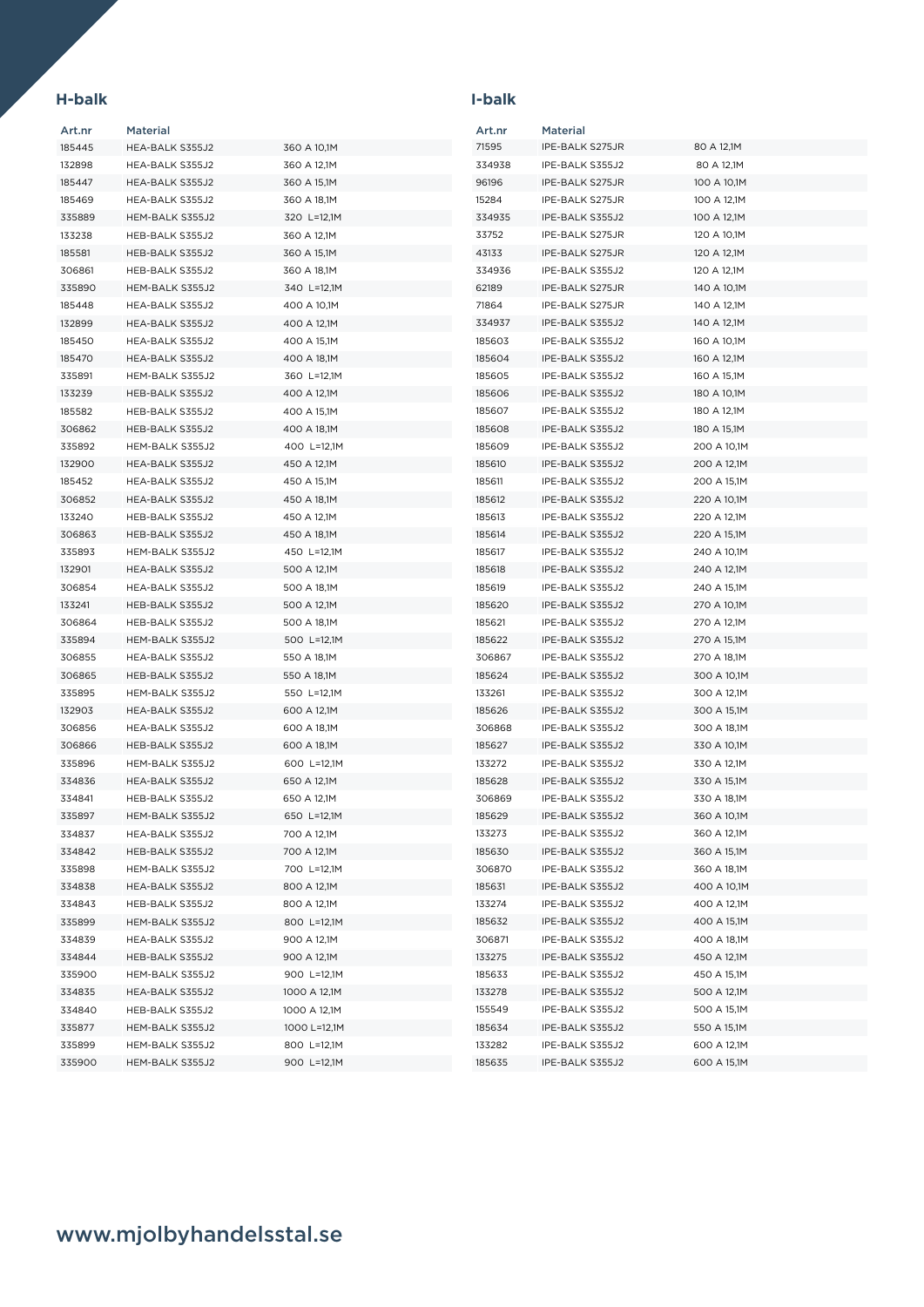### **U-balk U-balk**

| Art.nr | Material        |             |
|--------|-----------------|-------------|
| 50470  | UNP-BALK S235JR | 80 A 10,1M  |
| 70422  | UNP-BALK S235JR | 80 A 12,1M  |
| 336100 | UNP-BALK S355J2 | 80 A 12,1M  |
| 10658  | UPE-BALK S355J2 | 80 A 10,1M  |
| 83884  | UPE-BALK S355J2 | 80 A 12,1M  |
| 90766  | UNP-BALK S235JR | 100 A 10,1M |
| 21503  | UNP-BALK S235JR | 100 A 12,1M |
| 336081 | UNP-BALK S355J2 | 100 A 12,1M |
| 30927  | UPE-BALK S355J2 | 100 A 10,1M |
| 80037  | UPE-BALK S355J2 | 100 A 12,1M |
| 42631  | UNP-BALK S235JR | 120 A 10,1M |
| 64151  | UNP-BALK S235JR | 120 A 12,1M |
| 336082 | UNP-BALK S355J2 | 120 A 12,1M |
| 51458  | UPE-BALK S355J2 | 120 A 10,1M |
| 25095  | UPE-BALK S355J2 | 120 A 12,1M |
| 86063  | UNP-BALK S235JR |             |
|        | UNP-BALK S235JR | 140 A 10,1M |
| 18368  |                 | 140 A 12,1M |
| 336083 | UNP-BALK S355J2 | 140 A 12,1M |
| 130173 | UPE-BALK S355J2 | 140 A 10,1M |
| 68044  | UPE-BALK S355J2 | 140 A 12,1M |
| 60700  | UPE-BALK S355J2 | 140 A 15,1M |
| 52559  | UNP-BALK S235JR | 160 A 10,1M |
| 75843  | UNP-BALK S235JR | 160 A 12,1M |
| 336084 | UNP-BALK S355J2 | 160 A 12,1M |
| 130185 | UPE-BALK S355J2 | 160 A 10,1M |
| 67087  | UPE-BALK S355J2 | 160 A 12,1M |
| 96853  | UPE-BALK S355J2 | 160 A 15,1M |
| 21505  | UNP-BALK S235JR | 180 A 10,1M |
| 45769  | UNP-BALK S235JR | 180 A 12,1M |
| 336085 | UNP-BALK S355J2 | 180 A 12,1M |
| 130225 | UPE-BALK S355J2 | 180 A 10,1M |
| 90147  | UPE-BALK S355J2 | 180 A 12,1M |
| 80804  | UPE-BALK S355J2 | 180 A 15,1M |
| 82900  | UNP-BALK S235JR | 200 A 10,1M |
| 18145  | UNP-BALK S235JR | 200 A 12.1M |
| 336086 | UNP-BALK S355J2 | 200 A 12,1M |
| 130227 | UPE-BALK S355J2 | 200 A 10,1M |
| 22513  | UPE-BALK S355J2 | 200 A 12,1M |
| 66947  | UPE-BALK S355J2 | 200 A 15,1M |
| 72189  | UNP-BALK S235JR | 220 A 12,1M |
| 336087 | UNP-BALK S355J2 | 220 A 12,1M |
| 68029  | UPE-BALK S355J2 | 220 A 12,1M |
| 15841  | UPE-BALK S355J2 | 220 A 15,1M |
| 83298  | UNP-BALK S235JR | 240 A 12,1M |
| 336088 | UNP-BALK S355J2 | 240 A 12,1M |
| 91180  | UPE-BALK S355J2 | 240 A 12,1M |
| 55282  | UPE-BALK S355J2 | 240 A 15,1M |
| 91194  | UNP-BALK S235JR | 260 A 10,1M |
|        | UNP-BALK S235JR | 260 A 12,1M |
| 95289  |                 |             |
| 336089 | UNP-BALK S355J2 | 260 A 12,1M |
| 18555  | UPE-BALK S355J2 | 270 A 12,1M |
| 12770  | UPE-BALK S355J2 | 270 A 15,1M |
| 27235  | UNP-BALK S235JR | 280 A 12,1M |
| 336090 | UNP-BALK S355J2 | 280 A 12,1M |
| 36699  | UNP-BALK S235JR | 300 A 10,1M |
| 73731  | UPE-BALK S355J2 | 300 A 12,1M |
| 41578  | UNP-BALK S235JR | 300 A 12,1M |
| 336092 | UNP-BALK S355J2 | 300 A 12,1M |
| 45809  | UPE-BALK S355J2 | 300 A 15,1M |

| Art.nr | Material         |             |
|--------|------------------|-------------|
| 56803  | UNP-BALK S235JR  | 320 A 12,1M |
| 336094 | UNP-BALK S355J2  | 320 A 12,1M |
| 90381  | UPE-BALK S355J2  | 330 A 12,1M |
| 12427  | UPE-BALK S355J2  | 330 A 15,1M |
| 78475  | UNP-BALK S235JR  | 350 A 12,1M |
| 336095 | UNP-BALK S355J2  | 350 A 12,1M |
| 43349  | UPE-BALK S355.J2 | 360 A 12,1M |
| 24594  | UPE-BALK S355J2  | 360 A 15,1M |
| 336096 | UNP-BALK S355J2  | 380 A 12,1M |
| 17771  | UNP-BALK S235.JR | 400 A 12,1M |
| 336097 | UNP-BALK S355J2  | 400 A 12,1M |
| 58303  | UPE-BALK S355J2  | 400 A 12,1M |
| 85783  | UPE-BALK S355J2  | 400 A 15,1M |
| 336081 | UNP-BALK S355J2  | 100 A 12.1M |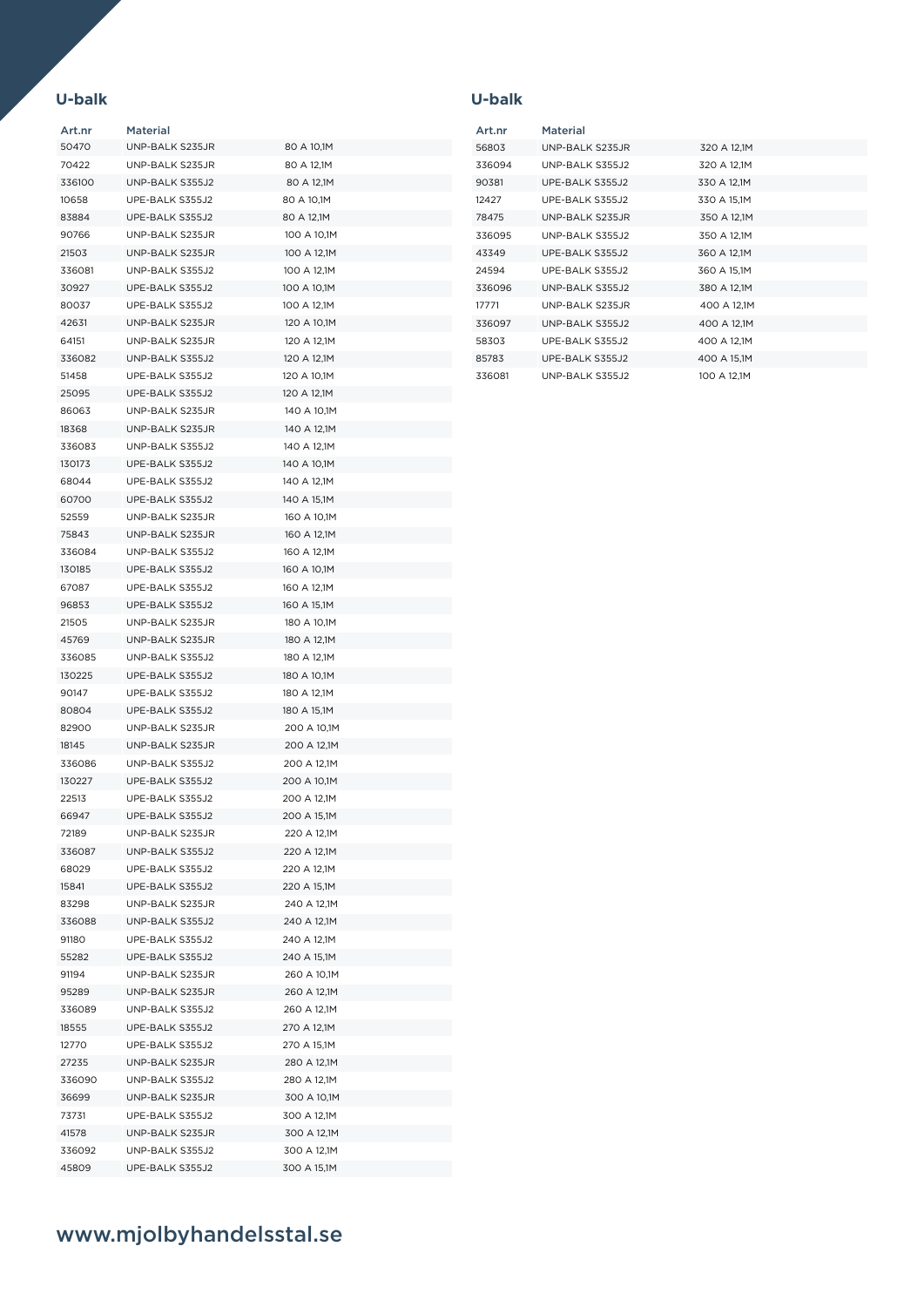## **Rundstång Plattstång**

| Art.nr | Material          |                             |
|--------|-------------------|-----------------------------|
| 53644  | RUNDSTÅNG S235.JR | 6 L=6M                      |
| 89223  | RUNDSTÅNG S235JR  | $8$ L=6M                    |
| 99025  | RUNDSTÅNG S235JR  | 10 L=6M                     |
| 46456  | RUNDSTÅNG S235JR  | 12 L=6M                     |
| 29878  | RUNDSTÅNG S235JR  | 14 L=6M                     |
| 96582  | RUNDSTÅNG S235.JR | $15 \text{ L} = 6 \text{M}$ |
| 35351  | RUNDSTÅNG S235JR  | 16 L=6M                     |
| 336042 | RUNDSTÅNG S235JR  | 18 L=6M                     |
| 46609  | RUNDSTÅNG S235.JR | $19 \text{ L} = 6 \text{M}$ |
| 11790  | RUNDSTÅNG S235JR  | 20 L=6M                     |
| 336043 | RUNDSTÅNG S235JR  | 22 L=6M                     |
| 336044 | RUNDSTÅNG S235JR  | 24 L=6M                     |
| 58283  | RUNDSTÅNG S235JR  | 25 L=6M                     |
| 336045 | RUNDSTÅNG S235JR  | 26 L=6M                     |
| 336046 | RUNDSTÅNG S235JR  | 27 L=6M                     |
| 336047 | RUNDSTÅNG S235.JR | 28 L=6M                     |
| 70373  | RUNDSTÅNG S235JR  | 30 L=6M                     |
| 336048 | RUNDSTÅNG S235JR  | 32 L=6M                     |
| 336049 | RUNDSTÅNG S235.JR | 35 L=6M                     |
| 336050 | RUNDSTÅNG S235.JR | 36 L=6M                     |
| 336051 | RUNDSTÅNG S235.JR | 38 L=6M                     |
| 12419  | RUNDSTÅNG S235JR  | 40 L=6M                     |
| 336052 | RUNDSTÅNG S235JR  | 42 L=6M                     |
| 336053 | RUNDSTÅNG S235JR  | 45 L=6M                     |
| 336054 | RUNDSTÅNG S235JR  | 48 L=6M                     |
| 25965  | RUNDSTÅNG S235JR  | 50 L=6M                     |
| 336055 | RUNDSTÅNG S235JR  | 55 L=6M                     |
| 336056 | RUNDSTÅNG S235JR  | 60 L=6M                     |
| 336057 | RUNDSTÅNG S235JR  | 65 L=6M                     |
| 336058 | RUNDSTÅNG S235JR  | 70 L=6M                     |
| 336059 | RUNDSTÅNG S235.JR | 80 L=6M                     |
| 336060 | RUNDSTÅNG S235JR  | 90 L=6M                     |
| 336041 | RUNDSTÅNG S235.JR | $100$ L=6M                  |

## **Fyrkantstång**

| Art.nr | <b>Material</b>             |                             |
|--------|-----------------------------|-----------------------------|
| 69554  | <b>FYRKANTSTÅNG S235JR</b>  | 6 L=6M                      |
| 79291  | <b>FYRKANTSTÅNG S235JR</b>  | $8$ L=6M                    |
| 89132  | <b>FYRKANTSTÅNG S235JR</b>  | $10 \text{ L} = 6M$         |
| 99077  | <b>FYRKANTSTÅNG S235JR</b>  | $12$ L=6M                   |
| 336103 | <b>FYRKANTSTÅNG S235JR</b>  | 14 L=6M                     |
| 29280  | <b>FYRKANTSTÅNG S235JR</b>  | $15 \text{ L} = 6 \text{M}$ |
| 49898  | <b>FYRKANTSTÅNG S235JR</b>  | 16 L=6M                     |
| 60363  | <b>FYRKANTSTÅNG S235 IR</b> | $18 \text{ L} = 6 \text{M}$ |
| 81605  | <b>FYRKANTSTÅNG S235JR</b>  | $20$ L=6M                   |
| 92382  | <b>FYRKANTSTÅNG S235JR</b>  | $22$ L=6M                   |
| 13264  | <b>FYRKANTSTÅNG S235 IR</b> | 25 L=6M                     |
| 35338  | <b>FYRKANTSTÅNG S235 IR</b> | 30 L=6M                     |
| 336109 | <b>FYRKANTSTÅNG S235JR</b>  | 35 L=6M                     |
| 80734  | <b>FYRKANTSTÅNG S235 IR</b> | 40 L=6M                     |
| 336114 | <b>FYRKANTSTÅNG S235JR</b>  | 45 L=6M                     |
| 14057  | <b>FYRKANTSTÅNG S235JR</b>  | $50$ L=6M                   |
| 25874  | <b>FYRKANTSTÅNG S235JR</b>  | $60$ L=6M                   |
| 336117 | <b>FYRKANTSTÅNG S235JR</b>  | 70 L=6M                     |
| 95929  | <b>FYRKANTSTÅNG S235JR</b>  | $80$ L=6M                   |
| 336120 | <b>FYRKANTSTÅNG S235JR</b>  | 90 L=6M                     |
| 15754  | <b>FYRKANTSTÅNG S235JR</b>  | 100 L=6M                    |

| Art.nr | Material           |                |
|--------|--------------------|----------------|
| 334962 | PLATTSTÅNG S235JR  | 12 X 6MM L=6M  |
| 90119  | PLATTSTÅNG S235JR  | 15 X 3 L=6M    |
| 334984 | PLATTSTÄNG S235JR  | 15 X 4MM L=6M  |
| 84655  | PLATTSTÅNG S235JR  | 15 X 5 L=6M    |
| 39358  | PLATTSTÅNG S235JR  | 15 X 6 L=6M    |
| 80013  | PLATTSTÅNG S235JR  | 15 X 8 L=6M    |
| 69022  | PLATTSTÅNG S235JR  | 15 X 10 L=6M   |
| 334986 | PLATTSTÅNG S235JR  | 16 X 4MM L=6M  |
| 334988 | PLATTSTÅNG S235.JR | 16 X 6MM L=6M  |
| 334989 | PLATTSTÅNG S235JR  | 16 X 8MM L=6M  |
| 334990 | PLATTSTÅNG S355J2  | 20 X 10 L=6M   |
| 95561  | PLATTSTÄNG S235JR  | 20 X 3 L=6M    |
| 13315  | PLATTSTÅNG S235JR  | 20 X 4 L=6M    |
| 14831  | PLATTSTÅNG S235JR  | 20 X 5 L=6M    |
| 334991 | PLATTSTÄNG S355J2  | 20 X 5 L=6M    |
| 58528  | PLATTSTÅNG S235JR  | 20 X 6 L=6M    |
| 84309  | PLATTSTÅNG S235JR  | 20 X 8 L=6M    |
| 334993 | PLATTSTÅNG S355J2  | 20 X 8 L=6M    |
| 78310  | PLATTSTÅNG S235JR  | 20 X 10 L=6M   |
| 20952  | PLATTSTÅNG S235JR  | 20 X 12 L=6M   |
| 11420  | PLATTSTÅNG S235JR  | 25 X 3 L=6M    |
| 18688  | PLATTSTÅNG S235JR  | 25 X 4 L=6M    |
| 35942  | PLATTSTÅNG S235JR  | 25 X 5 L=6M    |
| 334996 | PLATTSTÅNG S235JR  | 25 X 6MM L=6M  |
| 33450  | PLATTSTÅNG S355J2  | 25 X 6 L=6M    |
| 334997 | PLATTSTÅNG S235JR  | 25 X 8MM L=6M  |
| 95309  | PLATTSTÅNG S355J2  | 25 X 8 L=6M    |
| 334994 | PLATTSTÅNG S235JR  | 25 X 10MM L=6M |
| 64965  | PLATTSTÅNG S355J2  | 25 X 10 L=6M   |
| 27936  | PLATTSTÅNG S235JR  | 25 X 12 L=6M   |
| 334995 | PLATTSTÅNG S235JR  | 25 X 15MM L=6M |
| 21320  | PLATTSTÅNG S355J2  | 25 X 15 L=6M   |
| 78196  | PLATTSTÅNG S235JR  | 25 X 20 L=6M   |
| 14505  | PLATTSTÅNG S235JR  | 30 X 3 L=6M    |
| 24165  | PLATTSTÅNG S235JR  | 30 X 4 L=6M    |
| 43187  | PLATTSTÅNG S235JR  | 30 X 5 L=6M    |
| 78093  | PLATTSTÅNG S355J2  | 30 X 5 L=6M    |
| 88063  | PLATTSTÅNG S235JR  | 30 X 6 L=6M    |
| 44794  | PLATTSTÅNG S355J2  | 30 X 6 L=6M    |
| 89021  | PLATTSTÅNG S235JR  | 30 X 8 L=6M    |
| 17045  | PLATTSTÅNG S355.J2 | 30 X 8 L=6M    |
| 88014  | PLATTSTÅNG S235JR  | 30 X 10 L=6M   |
| 82114  | PLATTSTÅNG S355J2  | 30 X 10 L=6M   |
| 35024  | PLATTSTÅNG S235JR  | 30 X 12 L=6M   |
| 17027  | PLATTSTÅNG S355J2  | 30 X 12 L=6M   |
| 46754  | PLATTSTÅNG S235JR  | 30 X 15 L=6M   |
| 99612  | PLATTSTÅNG S355J2  | 30 X 15 L=6M   |
| 89860  | PLATTSTÅNG S235JR  | 30 X 20 L=6M   |
| 46448  | PLATTSTÅNG S355J2  | 30 X 20 L=6M   |
| 335000 | PLATTSTÅNG S235JR  | 35 X 3MM L=6M  |
| 29746  | PLATTSTÅNG S235JR  | 35 X 4 L=6M    |
| 50536  | PLATTSTÅNG S235JR  | 35 X 5 L=6M    |
| 98116  | PLATTSTÅNG S235JR  | 35 X 6 L=6M    |
| 91533  | PLATTSTÅNG S235JR  | 35 X 8 L=6M    |
| 93022  | PLATTSTÅNG S235JR  | 35 X 10 L=6M   |
| 129420 | PLATTSTÅNG S355J2  | 35 X 10 L=6M   |
| 334998 | PLATTSTÅNG S235JR  | 35 X 12MM L=6M |
| 56338  | PLATTSTÅNG S235JR  | 35 X 15 L=6M   |
| 11629  | PLATTSTÅNG S235JR  | 35 X 20 L=6M   |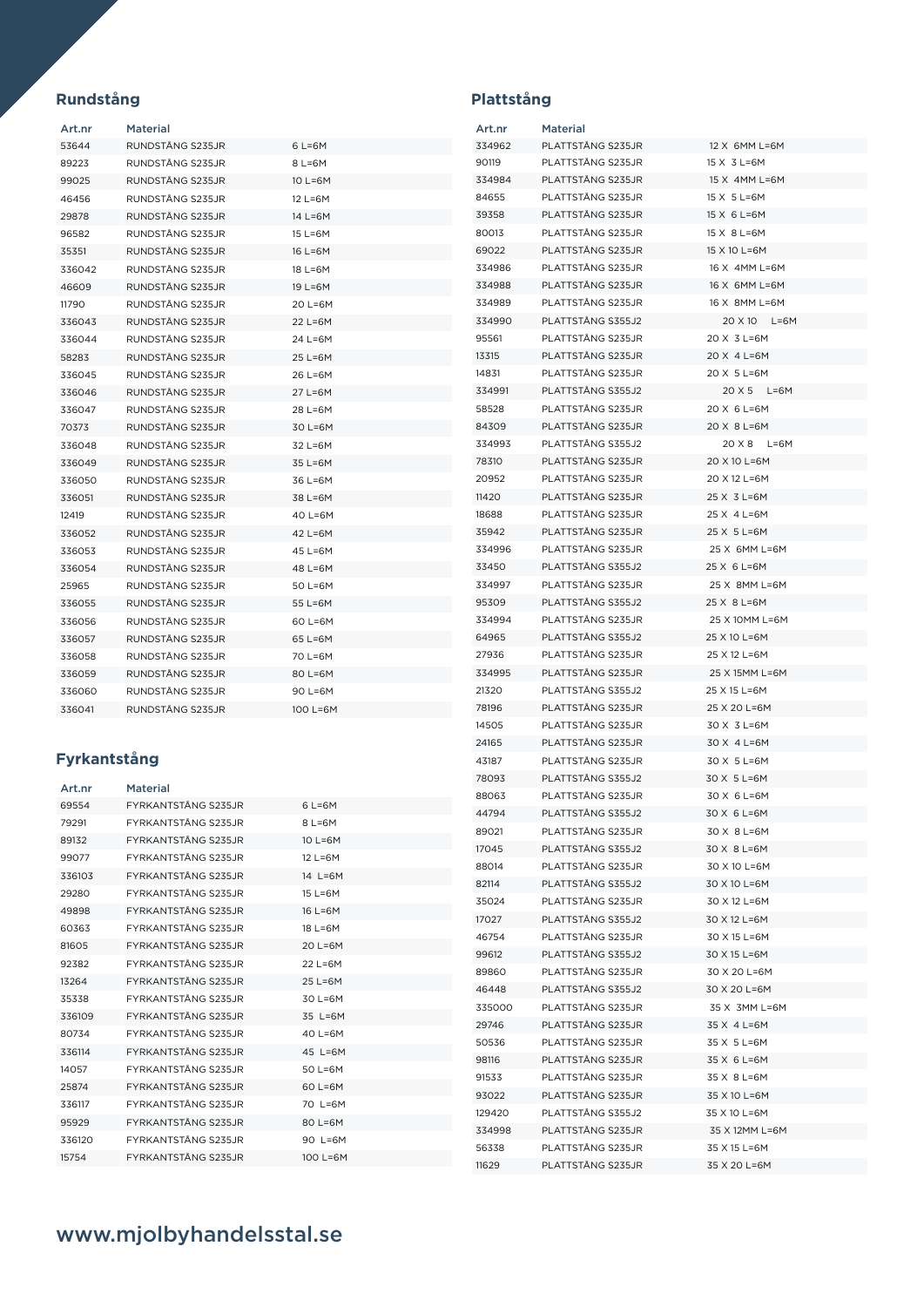### Art.nr Material PLATTSTÅNG S235JR 35 X 25MM L=6M PLATTSTÅNG S235JR 40 X 3 L=6M PLATTSTÅNG S235JR 40 X 4 L=6M PLATTSTÅNG S235JR 40 X 5 L=6M PLATTSTÅNG S355J2 40 X 5 L=6M PLATTSTÅNG S235JR 40 X 6 L=6M PLATTSTÅNG S355J2 40 X 6 L=6M 94149 PLATTSTÅNG S235JR 40 X 8 L=6M PLATTSTÅNG S355J2 40 X 8 L=6M PLATTSTÅNG S235JR 40 X 10 L=6M PLATTSTÅNG S355J2 40 X 10 L=6M PLATTSTÅNG S235JR 40 X 12 L=6M PLATTSTÅNG S355J2 40 X 12 L=6M PLATTSTÅNG S235JR 40 X 15 L=6M PLATTSTÅNG S355J2 40 X 15 L=6M PLATTSTÅNG S235JR 40 X 20 L=6M PLATTSTÅNG S355J2 40 X 20 L=6M PLATTSTÅNG S235JR 40 X 25MM L=6M PLATTSTÅNG S355J2 40 X 25 L=6M PLATTSTÅNG S235JR 40 X 30 L=6M PLATTSTÅNG S235JR 45 X 5 L=6M PLATTSTÅNG S235JR 45 X 8 L=6M PLATTSTÅNG S235JR 45 X 10 L=6M PLATTSTÅNG S235JR 45 X 12MM L=6M PLATTSTÅNG S235JR 45 X 15 L=6M PLATTSTÅNG S235JR 45 X 20MM L=6M PLATTSTÅNG S235JR 45 X 25MM L=6M 27885 PLATTSTÅNG S235JR 50 X 3 L=6M 41220 PLATTSTÅNG S235JR 50 X 4 L=6M 73207 PLATTSTÅNG S235JR 50 X 5 L=6M PLATTSTÅNG S355J2 50 X 5 L=6M PLATTSTÅNG S235JR 50 X 6 L=6M PLATTSTÅNG S355J2 50 X 6 L=6M VFZ PLATTSTÅNG S235JR 50 X 6 L= 6M 99693 PLATTSTÅNG S235JR 50 X 8 L=6M 17395 PLATTSTÅNG S355J2 50 X 8 L=6M 18671 PLATTSTÅNG S235JR 50 X 10 L=6M PLATTSTÅNG S355J2 50 X 10 L=6M PLATTSTÅNG S235JR 50 X 12 L=6M PLATTSTÅNG S355J2 50 X 12 L=6M 85714 PLATTSTÅNG S235JR 50 X 15 L=6M PLATTSTÅNG S355J2 50 X 15 L=6M PLATTSTÅNG S235JR 50 X 20 L=6M

| Art.nr          | Material          |                |
|-----------------|-------------------|----------------|
| 14892           | PLATTSTÅNG S235JR | 60 X 5 L=6M    |
| 335018          | PLATTSTÅNG S355J2 | 60 X 5 L=6M    |
| 70619           | PLATTSTÅNG S235JR | 60 X 6 L=6M    |
| 68658           | PLATTSTÅNG S355J2 | 60 X 6 L=6M    |
| 15654           | PLATTSTÅNG S235JR | 60 X 8 L=6M    |
| 31091           | PLATTSTÅNG S355J2 | 60 X 8 L=6M    |
| 35255           | PLATTSTÅNG S235JR | 60 X 10 L=6M   |
| 39671           | PLATTSTÅNG S355J2 | 60 X 10 L=6M   |
| 79736           | PLATTSTÅNG S235JR | 60 X 12 L=6M   |
| 93452           | PLATTSTÄNG S355J2 | 60 X 12 L=6M   |
| 15819           | PLATTSTÅNG S235JR | 60 X 15 L=6M   |
| 64813           | PLATTSTÅNG S355J2 | 60 X 15 L=6M   |
| 83839           | PLATTSTÅNG S235JR | 60 X 20 L=6M   |
| 64229           | PLATTSTÅNG S355J2 | 60 X 20 L=6M   |
|                 |                   |                |
| 52417           | PLATTSTÅNG S235JR | 60 X 25 L=6M   |
| 29432           | PLATTSTÅNG S355J2 | 60 X 25 L=6M   |
| 335015          | PLATTSTÅNG S235JR | 60 X 30MM L=6M |
| 38250           | PLATTSTÅNG S355J2 | 60 X 30 L=6M   |
| 335017          | PLATTSTÅNG S235JR | 60 X 40MM L=6M |
| 72180           | PLATTSTÅNG S355J2 | 60 X 40 L=6M   |
| 335025          | PLATTSTÅNG S235JR | 65 X 5MM L=6M  |
| 40991           | PLATTSTÄNG S235JR | 65 X 10 L=6M   |
| 335021          | PLATTSTÅNG S235JR | 65 X 12MM L=6M |
| 335022          | PLATTSTÅNG S235JR | 65 X 15MM L=6M |
| 335023          | PLATTSTÅNG S235JR | 65 X 20MM L=6M |
| 335024          | PLATTSTÅNG S235JR | 65 X 25MM L=6M |
| 53110           | PLATTSTÅNG S235JR | 70 X 4 L=6M    |
| 31358           | PLATTSTÅNG S235JR | 70 X 5 L=6M    |
| 335033          | PLATTSTÅNG S235JR | 70 X 6MM L=6M  |
| 19581           | PLATTSTÅNG S355J2 | 70 X 6 L=6M    |
| 22030           | PLATTSTÅNG S235JR | 70 X 8 L=6M    |
| 28878           | PLATTSTÅNG S355J2 | 70 X 8 L=6M    |
| 46831           | PLATTSTÅNG S235JR | 70 X 10 L=6M   |
| 77190           | PLATTSTÅNG S355J2 | 70 X 10 L=6M   |
| 335027          | PLATTSTÅNG S235JR | 70 X 12MM L=6M |
| 88519           | PLATTSTÅNG S355J2 | 70 X 12 L=6M   |
| 36339           | PLATTSTÅNG S235JR | 70 X 15 L=6M   |
| 25263           | PLATTSTÄNG S355J2 | 70 X 15 L=6M   |
| 85986           | PLATTSTÅNG S235JR | 70 X 20 L=6M   |
| 55608           | PLATTSTÅNG S355J2 | 70 X 20 L=6M   |
| 335028          | PLATTSTÅNG S235JR | 70 X 25MM L=6M |
| 96168           | PLATTSTÅNG S355J2 | 70 X 25 L=6M   |
| 335029          | PLATTSTÅNG S235JR | 70 X 30MM L=6M |
| 28801           | PLATTSTÅNG S355J2 | 70 X 30 L=6M   |
| 335030          | PLATTSTÅNG S235JR | 70 X 40MM L=6M |
| 78769           | PLATTSTÅNG S355J2 | 70 X 40 L=6M   |
| 335031          | PLATTSTÅNG S235JR | 70 X 50MM L=6M |
| 335032          | PLATTSTÅNG S355J2 | 70 X 50 L=6M   |
| 335036          | PLATTSTÅNG S235JR | 75 X 6MM L=6M  |
| 335037          | PLATTSTÅNG S235JR | 75 X 8MM L=6M  |
| 52775           | PLATTSTÅNG S235JR | 75 X 10 L=6M   |
| 335034          | PLATTSTÅNG S235JR | 75 X 12MM L=6M |
|                 | PLATTSTÅNG S235JR | 75 X 20MM L=6M |
| 335035<br>63390 | PLATTSTÅNG S235JR | 75 X 50 L=6M   |
|                 | PLATTSTÅNG S235JR |                |
| 51075           |                   | 80 X 3 L=6M    |
| 56837           | PLATTSTÅNG S235JR | 80 X 5 L=6M    |
| 24368           | PLATTSTÅNG S235JR | 80 X 6 L=6M    |
| 74869           | PLATTSTÅNG S355J2 | 80 X 6 L=6M    |
| 28822           | PLATTSTÅNG S235JR | 80 X 8 L=6M    |

## www.mjolbyhandelsstal.se

 PLATTSTÅNG S355J2 50 X 20 L=6M PLATTSTÅNG S235JR 50 X 25 L=6M PLATTSTÅNG S355J2 50 X 25 L=6M PLATTSTÅNG S235JR 50 X 30 L=6M PLATTSTÅNG S355J2 50 X 30 L=6M PLATTSTÅNG S235JR 50 X 40MM L=6M PLATTSTÅNG S355J2 50 X 40 L=6M 335012 PLATTSTÅNG S235JR 55 X 5MM L=6M 335013 PLATTSTÅNG S235JR 55 X 6MM L=6M 335014 PLATTSTÅNG S235JR 55 X 8MM L=6M 335007 PLATTSTÅNG S235JR 55 X 10MM L=6M PLATTSTÅNG S235JR 55 X 12MM L=6M PLATTSTÅNG S235JR 55 X 15MM L=6M PLATTSTÅNG S235JR 55 X 20MM L=6M PLATTSTÅNG S235JR 60 X 3 L=6M PLATTSTÅNG S235JR 60 X 4 L=6M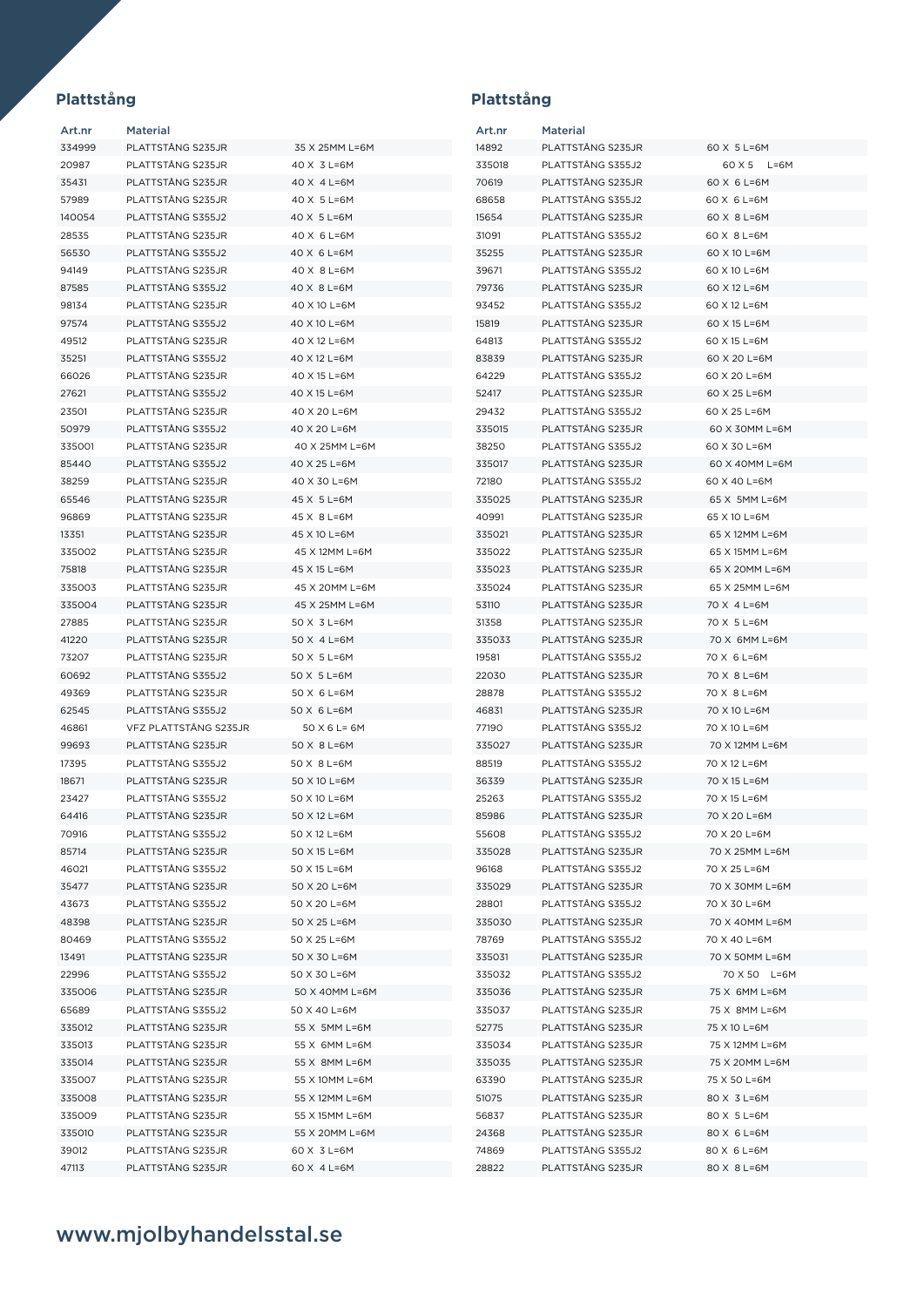| Art.nr | <b>Material</b>   |                              | Art.nr         | <b>Material</b>   |                     |
|--------|-------------------|------------------------------|----------------|-------------------|---------------------|
| 45179  | PLATTSTÅNG S355J2 | 80 X 8 L=6M                  | 70945          | PLATTSTÅNG S235JR | 100 X 50 L=6M       |
| 58823  | PLATTSTÅNG S235JR | 80 X 10 L=6M                 | 74784          | PLATTSTÅNG S355J2 | 100 X 50 L=6M       |
| 64772  | PLATTSTÅNG S355J2 | 80 X 10 L=6M                 | 334942         | PLATTSTÅNG S235JR | 100 X 60MM L=6M     |
| 46633  | PLATTSTÅNG S235JR | 80 X 12 L=6M                 | 51512          | PLATTSTÅNG S355J2 | 100 X 60 L=6M       |
| 27557  | PLATTSTÅNG S355J2 | 80 X 12 L=6M                 | 334947         | PLATTSTÅNG S355J2 | 110 X 20 L=6M       |
| 57275  | PLATTSTÅNG S235JR | 80 X 15 L=6M                 | 334952         | PLATTSTÅNG S235JR | 110 X 5MM L=6M      |
| 83997  | PLATTSTÅNG S355J2 | 80 X 15 L=6M                 | 334953         | PLATTSTÅNG S235JR | 110 X 6MM L=6M      |
| 90592  | PLATTSTÅNG S235JR | 80 X 20 L=6M                 | 334954         | PLATTSTÅNG S235JR | 110 X 8MM L=6M      |
| 85177  | PLATTSTÅNG S355J2 | 80 X 20 L=6M                 | 334955         | PLATTSTÅNG S355J2 | $110 \times 8$ L=6M |
| 335038 | PLATTSTÅNG S235JR | 80 X 25MM L=6M               | 77591          | PLATTSTÅNG S235JR | 110 X 10 L=6M       |
| 64704  | PLATTSTÅNG S355J2 | 80 X 25 L=6M                 | 334944         | PLATTSTÅNG S355J2 | 110 X 10 L=6M       |
| 335039 | PLATTSTÅNG S235JR | 80 X 30MM L=6M               | 72577          | PLATTSTÅNG S235JR | 110 X 12 L=6M       |
| 60374  | PLATTSTÅNG S355J2 | 80 X 30 L=6M                 | 334945         | PLATTSTÅNG S355J2 | 110 X 12 L=6M       |
|        |                   |                              |                |                   |                     |
| 335040 | PLATTSTÅNG S235JR | 80 X 35MM L=6M               | 89459          | PLATTSTÅNG S235JR | 110 X 15 L=6M       |
| 335041 | PLATTSTÅNG S235JR | 80 X 40MM L=6M               | 334946         | PLATTSTÅNG S355J2 | 110 X 15 L=6M       |
| 15799  | PLATTSTÅNG S355J2 | 80 X 40 L=6M                 | 98281          | PLATTSTÅNG S235JR | 110 X 20 L=6M       |
| 335042 | PLATTSTÅNG S235JR | 80 X 50MM L=6M               | 334948         | PLATTSTÅNG S235JR | 110 X 25MM L=6M     |
| 23185  | PLATTSTÅNG S355J2 | 80 X 50 L=6M                 | 334950         | PLATTSTÅNG S235JR | 110 X 30MM L=6M     |
| 65538  | PLATTSTÅNG S235JR | 90 X 5 L=6M                  | 334951         | PLATTSTÅNG S235JR | 110 X 40MM L=6M     |
| 35565  | PLATTSTÅNG S235JR | 90 X 6 L=6M                  | 92265          | PLATTSTÅNG S235JR | 120 X 5 L=6M        |
| 36030  | PLATTSTÅNG S235JR | 90 X 8 L=6M                  | 334959         | PLATTSTÅNG S355J2 | 120 X 5 L=6M        |
| 335050 | PLATTSTÅNG S355J2 | 90 X 8 L=6M                  | 93110          | PLATTSTÅNG S235JR | 120 X 6 L=6M        |
| 64975  | PLATTSTÅNG S235JR | 90 X 10 L=6M                 | 47622          | PLATTSTÅNG S235JR | 120 X 8 L=6M        |
| 24454  | PLATTSTÅNG S355J2 | 90 X 10 L=6M                 | 334960         | PLATTSTÅNG S355J2 | 120 X 8 L=6M        |
| 55177  | PLATTSTÅNG S235JR | 90 X 12 L=6M                 | 84055          | PLATTSTÅNG S235JR | 120 X 10 L=6M       |
| 335043 | PLATTSTÅNG S355J2 | 90 X 12 L=6M                 | 37071          | PLATTSTÅNG S355J2 | 120 X 10 L=6M       |
| 335044 | PLATTSTÅNG S235JR | 90 X 15MM L=6M               | 81433          | PLATTSTÅNG S235JR | 120 X 12 L=6M       |
| 29304  | PLATTSTÅNG S355J2 | 90 X 15 L=6M                 | 12587          | PLATTSTÅNG S355J2 | 120 X 12 L=6M       |
| 335045 | PLATTSTÅNG S235JR | 90 X 20MM L=6M               | 10396          | PLATTSTÅNG S235JR | 120 X 15 L=6M       |
| 60335  | PLATTSTÅNG S355J2 | 90 X 20 L=6M                 | 33443          | PLATTSTÅNG S355J2 | 120 X 15 L=6M       |
| 335046 | PLATTSTÅNG S235JR | 90 X 25MM L=6M               | 13928          | PLATTSTÅNG S235JR | 120 X 20 L=6M       |
| 25646  | PLATTSTÅNG S355J2 | 90 X 25 L=6M                 | 65160          | PLATTSTÅNG S355J2 | 120 X 20 L=6M       |
| 335047 | PLATTSTÅNG S235JR | 90 X 30MM L=6M               | 334956         | PLATTSTÅNG S235JR | 120 X 25MM L=6M     |
| 319787 | PLATTSTÅNG S355J2 | 90 X 30MM L=6M               | 11680          | PLATTSTÅNG S355J2 | 120 X 25 L=6M       |
| 335048 | PLATTSTÅNG S235JR | 90 X 40MM L=6M               | 46653          | PLATTSTÅNG S235JR | 120 X 30 L=6M       |
| 335049 | PLATTSTÅNG S235JR | 90 X 50MM L=6M               | 46804          | PLATTSTÅNG S355J2 | 120 X 30 L=6M       |
| 59637  | PLATTSTÅNG S235JR | 100 X 3 L=6M                 | 334957         | PLATTSTÅNG S235JR | 120 X 40MM L=6M     |
| 71725  | PLATTSTÅNG S235JR | 100 X 4 L=6M                 | 92241          | PLATTSTÅNG S355J2 | 120 X 40 L=6M       |
| 74343  | PLATTSTÅNG S235JR | 100 X 5 L=6M                 | 334958         | PLATTSTÅNG S235JR | 120 X 50MM L=6M     |
| 58271  | PLATTSTÅNG S235JR | 100 X 6 L=6M                 | 37637          | PLATTSTÅNG S355J2 | 120 X 50 L=6M       |
|        | PLATTSTÅNG S355J2 |                              |                | PLATTSTÅNG S355J2 | 120 X 60 L=6M       |
| 81178  | PLATTSTÅNG S235JR | 100 X 6 L=6M<br>100 X 8 L=6M | 75482<br>11383 | PLATTSTÅNG S235JR | 130 X 5 L=6M        |
| 39790  |                   |                              |                |                   |                     |
| 59659  | PLATTSTÅNG S355J2 | 100 X 8 L=6M                 | 14932          | PLATTSTÅNG S235JR | 130 X 6 L=6M        |
| 71231  | PLATTSTÅNG S235JR | 100 X 10 L=6M                | 51694          | PLATTSTÅNG S235JR | 130 X 8 L=6M        |
| 81996  | PLATTSTÅNG S355J2 | 100 X 10 L=6M                | 90623          | PLATTSTÅNG S235JR | 130 X 10 L=6M       |
| 63825  | PLATTSTÅNG S235JR | 100 X 12 L=6M                | 334963         | PLATTSTÅNG S355J2 | 130 X 10 L=6M       |
| 53229  | PLATTSTÅNG S355J2 | 100 X 12 L=6M                | 334964         | PLATTSTÅNG S235JR | 130 X 12MM L=6M     |
| 78627  | PLATTSTÅNG S235JR | 100 X 15 L=6M                | 13728          | PLATTSTÅNG S355J2 | 130 X 12 L=6M       |
| 13574  | PLATTSTÅNG S355J2 | 100 X 15 L=6M                | 32580          | PLATTSTÅNG S235JR | 130 X 15 L=6M       |
| 95614  | PLATTSTÅNG S235JR | 100 X 20 L=6M                | 334965         | PLATTSTÅNG S355J2 | 130 X 15 L=6M       |
| 16518  | PLATTSTÅNG S355J2 | 100 X 20 L=6M                | 334966         | PLATTSTÅNG S235JR | 130 X 20MM L=6M     |
| 78715  | PLATTSTÅNG S235JR | 100 X 25 L=6M                | 70083          | PLATTSTÅNG S355J2 | 130 X 20 L=6M       |
| 98709  | PLATTSTÅNG S355J2 | 100 X 25 L=6M                | 334967         | PLATTSTÅNG S235JR | 130 X 25MM L=6M     |
| 40866  | PLATTSTÅNG S235JR | 100 X 30 L=6M                | 119345         | PLATTSTÅNG S355J2 | 130 X 25 L=6M       |
| 82890  | PLATTSTÅNG S355J2 | 100 X 30 L=6M                | 334968         | PLATTSTÅNG S235JR | 130 X 30MM L=6M     |
| 334939 | PLATTSTÅNG S235JR | 100 X 35MM L=6M              | 53001          | PLATTSTÅNG S355J2 | 130 X 30 L=6M       |
| 133805 | PLATTSTÅNG S355J2 | 100 X 35 L=6M                | 334969         | PLATTSTÅNG S235JR | 130 X 40MM L=6M     |
| 334940 | PLATTSTÅNG S235JR | 100 X 40MM L=6M              | 99124          | PLATTSTÅNG S355J2 | 130 X 40 L=6M       |
| 39099  | PLATTSTÅNG S355J2 | 100 X 40 L=6M                | 45010          | PLATTSTÅNG S355J2 | 130 X 50 L=6M       |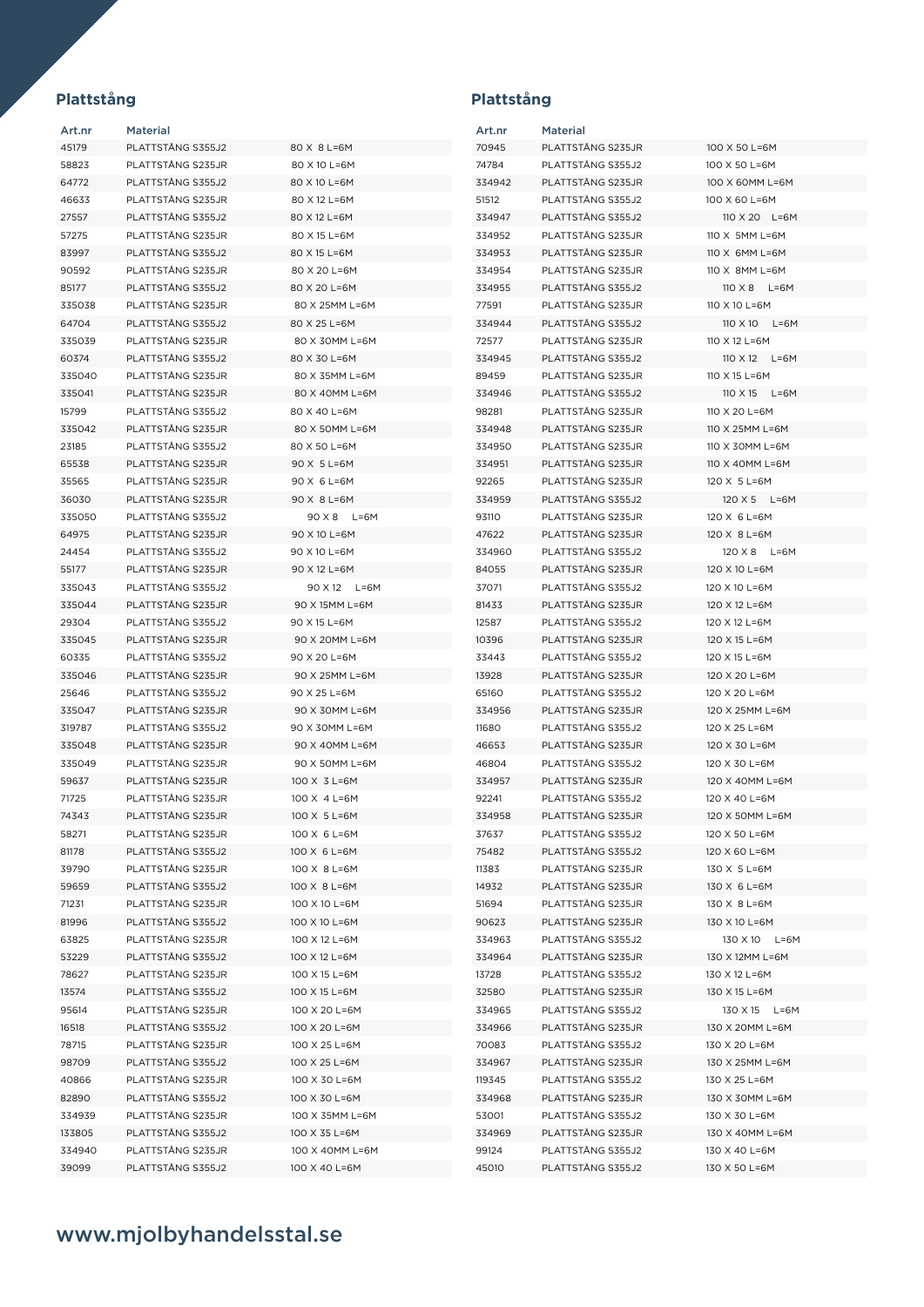| Art.nr | <b>Material</b>   |                 | Art.nr | <b>Material</b>   |               |
|--------|-------------------|-----------------|--------|-------------------|---------------|
| 334980 | PLATTSTÄNG S235JR | 140 X 5MM L=6M  | 306877 | PLATTSTÅNG S355J2 | 180 X 6 L=6M  |
| 26857  | PLATTSTÅNG S235JR | 140 X 6 L=6M    | 334869 | PLATTSTÅNG S235JR | 180 X 8 L=6M  |
| 55870  | PLATTSTÅNG S235JR | 140 X 8 L=6M    | 306890 | PLATTSTÅNG S355J2 | 180 X 8 L=6M  |
| 334982 | PLATTSTÅNG S355J2 | 140 X 8 L=6M    | 11913  | PLATTSTÅNG S235JR | 180 X 10 L=6M |
| 334972 | PLATTSTÅNG S235JR | 140 X 10MM L=6M | 172024 | PLATTSTÅNG S355J2 | 180 X 10 L=6M |
| 300149 | PLATTSTÅNG S355J2 | 140 X 10 L=6M   | 334861 | PLATTSTÅNG S235JR | 180 X 12 L=6M |
| 334973 | PLATTSTÅNG S235JR | 140 X 12MM L=6M | 172029 | PLATTSTÅNG S355J2 | 180 X 12 L=6M |
| 300171 | PLATTSTÅNG S355J2 | 140 X 12 L=6M   | 334862 | PLATTSTÅNG S235JR | 180 X 15 L=6M |
| 334974 | PLATTSTÅNG S235JR | 140 X 15MM L=6M | 99365  | PLATTSTÅNG S355J2 | 180 X 15 L=6M |
| 300172 | PLATTSTÅNG S355J2 | 140 X 15 L=6M   | 334863 | PLATTSTÅNG S235JR | 180 X 20 L=6M |
| 334975 | PLATTSTÅNG S235JR | 140 X 20MM L=6M | 172045 | PLATTSTÅNG S355J2 | 180 X 20 L=6M |
| 300173 | PLATTSTÅNG S355J2 | 140 X 20 L=6M   | 334864 | PLATTSTÅNG S235JR | 180 X 25 L=6M |
| 334976 | PLATTSTÅNG S235JR | 140 X 25MM L=6M | 42582  | PLATTSTÅNG S355J2 | 180 X 25 L=6M |
| 300174 | PLATTSTÅNG S355J2 | 140 X 25 L=6M   | 334865 | PLATTSTÅNG S235JR | 180 X 30 L=6M |
| 334977 | PLATTSTÅNG S235JR | 140 X 30MM L=6M | 59778  | PLATTSTÅNG S355J2 | 180 X 30 L=6M |
| 334979 | PLATTSTÅNG S235JR | 140 X 40MM L=6M | 334866 | PLATTSTÅNG S235JR | 180 X 40 L=6M |
| 334981 | PLATTSTÅNG S235JR | 140 X 50MM L=6M | 334870 | PLATTSTÅNG S235JR | 190 X 10 L=6M |
| 82862  | PLATTSTÅNG S235JR | 150 X 3 L=6M    | 334872 | PLATTSTÅNG S235JR | 190 X 12 L=6M |
| 20604  | PLATTSTÅNG S235JR | 150 X 5 L=6M    | 334873 | PLATTSTÅNG S355J2 | 190 X 12 L=6M |
| 78021  | PLATTSTÅNG S235JR | 150 X 6 L=6M    | 334874 | PLATTSTÅNG S235JR | 190 X 15 L=6M |
| 60150  | PLATTSTÅNG S235JR | 150 X 8 L=6M    | 334875 | PLATTSTÅNG S235JR | 190 X 20 L=6M |
| 49578  | PLATTSTÅNG S355J2 | 150 X 8 L=6M    | 334876 | PLATTSTÅNG S235JR | 190 X 25 L=6M |
| 14072  | PLATTSTÅNG S235JR | 150 X 10 L=6M   | 334878 | PLATTSTÅNG S235JR | 200 X 5 L=6M  |
| 62599  | PLATTSTÅNG S355J2 | 150 X 10 L=6M   | 306874 | PLATTSTÅNG S355J2 | 200 X 5 L=6M  |
| 18626  | PLATTSTÅNG S235JR | 150 X 12 L=6M   | 334879 | PLATTSTÅNG S235JR | 200 X 6 L=6M  |
| 17475  | PLATTSTÅNG S355J2 | 150 X 12 L=6M   | 306878 | PLATTSTÅNG S355J2 | 200 X 6 L=6M  |
| 66636  | PLATTSTÅNG S235JR | 150 X 15 L=6M   | 90016  | PLATTSTÅNG S235JR | 200 X 8 L=6M  |
| 42015  | PLATTSTÅNG S355J2 | 150 X 15 L=6M   | 306891 | PLATTSTÅNG S355J2 | 200 X 8 L=6M  |
| 23177  | PLATTSTÅNG S235JR | 150 X 20 L=6M   | 27165  | PLATTSTÅNG S235JR | 200 X 10 L=6M |
| 80223  | PLATTSTÅNG S355J2 | 150 X 20 L=6M   | 172025 | PLATTSTÅNG S355J2 | 200 X 10 L=6M |
| 98327  | PLATTSTÅNG S235JR | 150 X 25 L=6M   | 92093  | PLATTSTÅNG S235JR | 200 X 12 L=6M |
| 26142  | PLATTSTÅNG S355J2 | 150 X 25 L=6M   | 52050  | PLATTSTÅNG S355J2 | 200 X 12 L=6M |
| 58539  | PLATTSTÅNG S235JR | 150 X 30 L=6M   | 11612  | PLATTSTÅNG S235JR | 200 X 15 L=6M |
| 59296  | PLATTSTÅNG S355J2 | 150 X 30 L=6M   | 84141  | PLATTSTÅNG S355J2 | 200 X 15 L=6M |
| 55939  | PLATTSTÅNG S235JR | 150 X 40 L=6M   | 76428  | PLATTSTÅNG S235JR | 200 X 20 L=6M |
| 16106  | PLATTSTÅNG S355J2 | 150 X 40 L=6M   | 34131  | PLATTSTÅNG S355J2 | 200 X 20 L=6M |
| 334983 | PLATTSTÅNG S235JR | 150 X 50MM L=6M | 11890  | PLATTSTÅNG S235JR | 200 X 25 L=6M |
| 99064  | PLATTSTÅNG S355J2 | 150 X 50 L=6M   | 10846  | PLATTSTÅNG S355J2 | 200 X 25 L=6M |
| 306896 | PLATTSTÅNG S355J2 | 150 X 60 L=6M   | 85870  | PLATTSTÅNG S235JR | 200 X 30 L=6M |
| 334853 | PLATTSTÅNG S235JR | 160 X 6 L=6M    | 68523  | PLATTSTÅNG S355J2 | 200 X 30 L=6M |
| 44688  | PLATTSTÅNG S235JR | 160 X 8 L=6M    | 91902  | PLATTSTÅNG S355J2 | 200 X 35 L=6M |
| 306879 | PLATTSTÅNG S355J2 | 160 X 8 L=6M    | 334877 | PLATTSTÅNG S235JR | 200 X 40 L=6M |
| 65497  | PLATTSTÅNG S235JR | 160 X 10 L=6M   | 86307  | PLATTSTÅNG S355J2 | 200 X 40 L=6M |
| 172022 | PLATTSTÅNG S355J2 | 160 X 10 L=6M   | 191850 | PLATTSTÅNG S355J2 | 200 X 50 L=6M |
| 334845 | PLATTSTÅNG S235JR | 160 X 12 L=6M   | 334886 | PLATTSTÅNG S235JR | 220 X 8 L=6M  |
| 172028 | PLATTSTÅNG S355J2 | 160 X 12 L=6M   | 334880 | PLATTSTÅNG S235JR | 220 X 10 L=6M |
| 334846 | PLATTSTÅNG S235JR | 160 X 15 L=6M   | 334881 | PLATTSTÅNG S235JR | 220 X 12 L=6M |
| 172043 | PLATTSTÅNG S355J2 | 160 X 15 L=6M   | 334882 | PLATTSTÅNG S235JR | 220 X 15 L=6M |
| 334847 | PLATTSTÅNG S235JR | 160 X 20 L=6M   | 334883 | PLATTSTÅNG S235JR | 220 X 20 L=6M |
| 334848 | PLATTSTÅNG S355J2 | 160 X 20 L=6M   | 334884 | PLATTSTÅNG S235JR | 220 X 25 L=6M |
| 334849 | PLATTSTÅNG S235JR | 160 X 25 L=6M   | 334885 | PLATTSTÅNG S235JR | 220 X 30 L=6M |
| 334851 | PLATTSTÅNG S235JR | 160 X 30 L=6M   | 334887 | PLATTSTÅNG S235JR | 230 X 10 L=6M |
| 334854 | PLATTSTÅNG S235JR | 170 X 10 L=6M   | 334896 | PLATTSTÅNG S235JR | 240 X 8 L=6M  |
| 306894 | PLATTSTÅNG S355J2 | 170 X 10 L=6M   | 334890 | PLATTSTÅNG S235JR | 240 X 10 L=6M |
| 334855 | PLATTSTÅNG S235JR | 170 X 12 L=6M   | 334891 | PLATTSTÅNG S235JR | 240 X 12 L=6M |
| 334856 | PLATTSTÅNG S235JR | 170 X 15 L=6M   | 334892 | PLATTSTÅNG S235JR | 240 X 15 L=6M |
| 334857 | PLATTSTÅNG S235JR | 170 X 20 L=6M   | 334893 | PLATTSTÅNG S235JR | 240 X 20 L=6M |
| 306895 | PLATTSTÅNG S355J2 | 170 X 20 L=6M   | 334895 | PLATTSTÅNG S235JR | 240 X 30 L=6M |
| 334868 | PLATTSTÅNG S235JR | 180 X 6 L=6M    | 306876 | PLATTSTÅNG S355J2 | 250 X 5 L=6M  |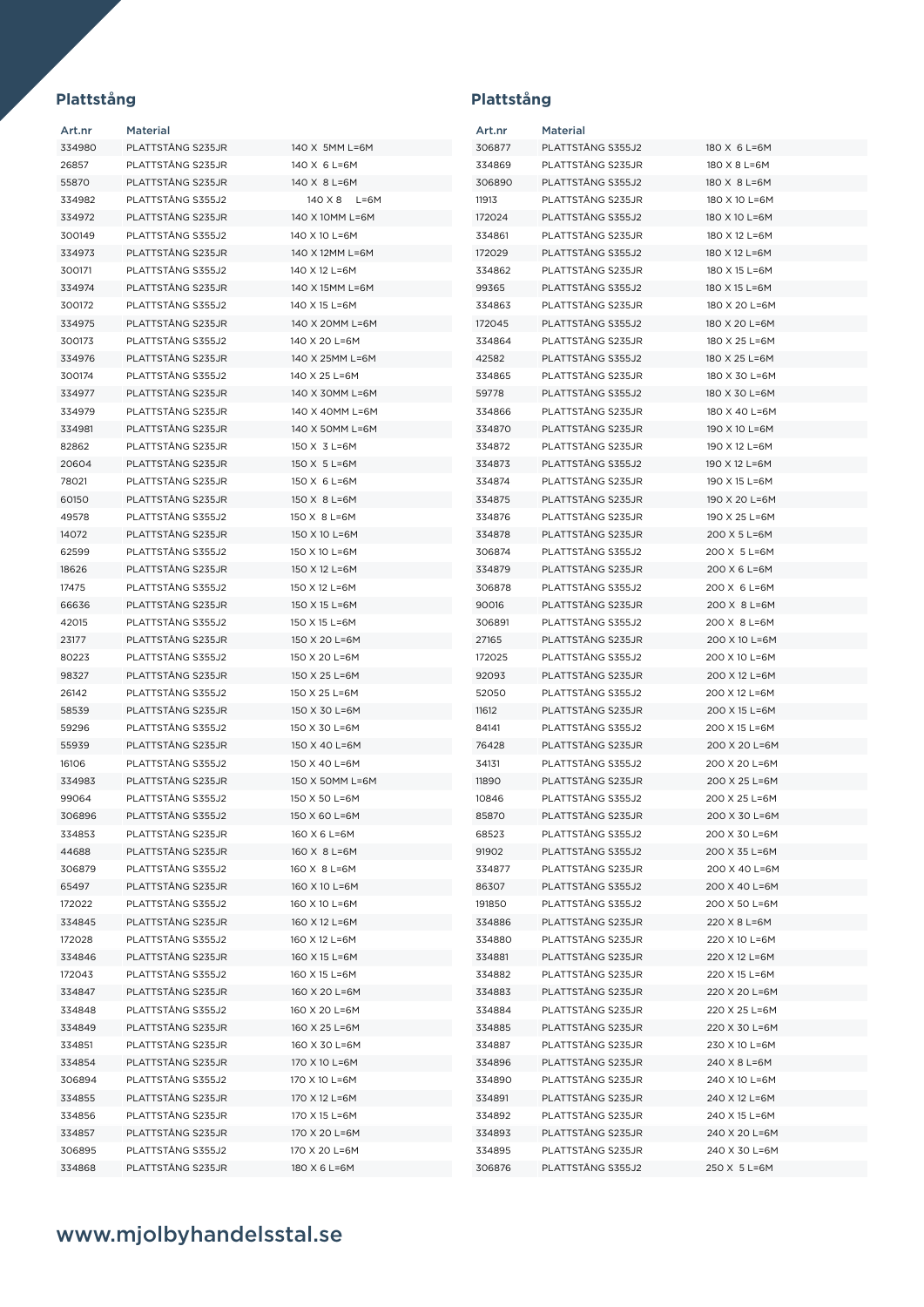| Art.nr | Material           |               |
|--------|--------------------|---------------|
| 334901 | PLATTSTÅNG S235.JR | 250 X 6 L=6M  |
| 171940 | PLATTSTÅNG S355J2  | 250 X 6 L=6M  |
| 334902 | PLATTSTÅNG S235JR  | 250 X 8 L=6M  |
| 306892 | PLATTSTÅNG S355J2  | 250 X 8 L=6M  |
| 42809  | PLATTSTÅNG S235JR  | 250 X 10 L=6M |
| 172026 | PLATTSTÅNG S355J2  | 250 X 10 L=6M |
| 334897 | PLATTSTÅNG S235JR  | 250 X 12 L=6M |
| 172030 | PLATTSTÅNG S355J2  | 250 X 12 L=6M |
| 30980  | PLATTSTÅNG S235JR  | 250 X 15 L=6M |
| 22480  | PLATTSTÅNG S355J2  | 250 X 15 L=6M |
| 98736  | PLATTSTÅNG S235JR  | 250 X 20 L=6M |
| 65955  | PLATTSTÅNG S355J2  | 250 X 20 L=6M |
| 334898 | PLATTSTÅNG S235JR  | 250 X 25 L=6M |
| 12037  | PLATTSTÅNG S355J2  | 250 X 25 L=6M |
|        |                    |               |
| 334899 | PLATTSTÅNG S235JR  | 250 X 30 L=6M |
| 172048 | PLATTSTÅNG S355J2  | 250 X 30 L=6M |
| 172065 | PLATTSTÅNG S355J2  | 250 X 40 L=6M |
| 191872 | PLATTSTÅNG S355J2  | 250 X 50 L=6M |
| 334909 | PLATTSTÅNG S235JR  | 260 X 8 L=6M  |
| 334903 | PLATTSTÅNG S235JR  | 260 X 10 L=6M |
| 334904 | PLATTSTÅNG S235JR  | 260 X 12 L=6M |
| 334905 | PLATTSTÅNG S235JR  | 260 X 15 L=6M |
| 334906 | PLATTSTÅNG S235JR  | 260 X 20 L=6M |
| 334908 | PLATTSTÅNG S235JR  | 260 X 30 L=6M |
| 334915 | PLATTSTÅNG S235JR  | 280 X 8 L=6M  |
| 334910 | PLATTSTÅNG S235JR  | 280 X 10 L=6M |
| 334911 | PLATTSTÅNG S235JR  | 280 X 12 L=6M |
| 334912 | PLATTSTÅNG S235JR  | 280 X 15 L=6M |
| 334913 | PLATTSTÄNG S235JR  | 280 X 20 L=6M |
| 334914 | PLATTSTÅNG S235JR  | 280 X 25 L=6M |
| 334920 | PLATTSTÅNG S235JR  | 300 X 8 L=6M  |
| 306893 | PLATTSTÅNG S355J2  | 300 X 8 L=6M  |
| 58845  | PLATTSTÅNG S235JR  | 300 X 10 L=6M |
| 172027 | PLATTSTÅNG S355J2  | 300 X 10 L=6M |
| 334916 | PLATTSTÅNG S235JR  | 300 X 12 L=6M |
| 172031 | PLATTSTÅNG S355J2  | 300 X 12 L=6M |
|        |                    | 300 X 15 L=6M |
| 60767  | PLATTSTÅNG S235JR  |               |
| 172044 | PLATTSTÅNG S355J2  | 300 X 15 L=6M |
| 31437  | PLATTSTÅNG S235JR  | 300 X 20 L=6M |
| 31452  | PLATTSTÅNG S355J2  | 300 X 20 L=6M |
| 334917 | PLATTSTÅNG S235JR  | 300 X 25 L=6M |
| 11129  | PLATTSTÅNG S355J2  | 300 X 25 L=6M |
| 334918 | PLATTSTÅNG S235JR  | 300 X 30 L=6M |
| 11494  | PLATTSTÅNG S355J2  | 300 X 30 L=6M |
| 334919 | PLATTSTÅNG S235JR  | 300 X 40 L=6M |
| 172066 | PLATTSTÅNG S355J2  | 300 X 40 L=6M |
| 334921 | PLATTSTÅNG S235JR  | 350 X 10 L=6M |
| 334922 | PLATTSTÅNG S235JR  | 350 X 12 L=6M |
| 334923 | PLATTSTÅNG S235JR  | 350 X 15 L=6M |
| 308202 | PLATTSTÅNG S355J2  | 350 X 15 L=6M |
| 334924 | PLATTSTÅNG S235JR  | 350 X 20 L=6M |
| 308203 | PLATTSTÅNG S355J2  | 350 X 20 L=6M |
| 334925 | PLATTSTÅNG S235JR  | 350 X 25 L=6M |
| 334927 | PLATTSTÅNG S235JR  | 400 X 10 L=6M |
| 334928 | PLATTSTÅNG S235JR  | 400 X 12 L=6M |
| 334929 | PLATTSTÅNG S235JR  | 400 X 15 L=6M |
| 191849 | PLATTSTÅNG S355J2  | 400 X 15 L=6M |
| 334930 | PLATTSTÅNG S235JR  | 400 X 20 L=6M |
| 172047 | PLATTSTÅNG S355J2  | 400 X 20 L=6M |
|        |                    |               |

| <b>Material</b>    |                 |
|--------------------|-----------------|
| PLATTSTÅNG S355J2  | 400 X 25 L=6M   |
| PLATTSTÅNG S355J2  | 400 X 30 L=6M   |
| PLATTSTÅNG S355J2  | 400 X 40 L=6M   |
| PLATTSTÅNG S235JR  | 500 X 10 L=6M   |
| PLATTSTÅNG S235JR  | 500 $X$ 12 L=6M |
| PLATTSTÅNG S235JR  | 500 $X$ 15 L=6M |
| PLATTSTÅNG S235JR  | 500 X 20 L=6M   |
| PLATTSTÅNG S355J2  | 200 X 35 L=6M   |
| PLATTSTÅNG S355.J2 | 200 X 40 L=6M   |
| PLATTSTÅNG S355J2  | 200 X 30 L=6M   |
| PLATTSTÅNG S355.J2 | 200 X 25 L=6M   |
| PLATTSTÅNG S355J2  | 250 X 25 L=6M   |
| PLATTSTÅNG S355J2  | 250 X 15 L=6M   |
| PLATTSTÅNG S355J2  | 300 X 25 L=6M   |
| PLATTSTÅNG S355.J2 | 300 X 30 L=6M   |
|                    |                 |

## **Vinkelstång**

| Art.nr | Material                        |                 |
|--------|---------------------------------|-----------------|
| 20281  | VINKELSTÅNG LIKSIDIG S235JR     | 15X 15X 3 L= 6M |
| 28460  | VINKELSTÅNG LIKSIDIG S235JR     | 20X 20X 3 L= 6M |
| 335836 | VINKELSTÅNG LIKSIDIG S235JR     | 20X 20X 4 L=6M  |
| 45130  | VINKELSTÅNG LIKSIDIG S235JR     | 25X 25X 3 L= 6M |
| 53621  | VINKELSTÅNG LIKSIDIG S235JR     | 25X 25X 4 L= 6M |
| 62216  | VINKELSTÅNG LIKSIDIG S235JR     | 25X 25X 5 L= 6M |
| 26518  | VINKELSTÅNG OLIKSIDIG S235JR    | 30X 20X 3 L= 6M |
| 335843 | VINKELSTÅNG OLIKSIDIG S235JR    | 30X 20X 4 L=6M  |
| 79718  | VINKELSTÅNG LIKSIDIG S235JR     | 30X 30X 3 L= 6M |
| 97636  | VINKELSTÅNG LIKSIDIG S235JR     | 30X 30X 4 L= 6M |
| 30311  | VFZ VINKELSTÅNG LIKSIDIG S235JR | 30X 30X 4 L= 6M |
| 16752  | VINKELSTÅNG LIKSIDIG S235JR     | 30X 30X 5 L= 6M |
| 35294  | VINKELSTÅNG LIKSIDIG S235JR     | 35X 35X 3 L= 6M |
| 44721  | VINKELSTÅNG LIKSIDIG S235JR     | 35X 35X 4 L= 6M |
| 54252  | VINKELSTÄNG LIKSIDIG S235JR     | 35X 35X 5 L= 6M |
| 47776  | VINKELSTÅNG OLIKSIDIG S235JR    | 40X 20X 3 L= 6M |
| 62468  | VINKELSTÅNG OLIKSIDIG S235.JR   | 40X 20X 4 L= 6M |
| 73626  | VINKELSTÅNG LIKSIDIG S235JR     | 40X 40X 3 L= 6M |
| 83469  | VINKELSTÄNG LIKSIDIG S235JR     | 40X 40X 4 L= 6M |
| 40374  | VFZ VINKELSTÅNG LIKSIDIG S235JR | 40X 40X 4 L= 6M |
| 93416  | VINKELSTÅNG LIKSIDIG S235JR     | 40X 40X 5 L= 6M |
| 47711  | VFZ VINKELSTÅNG LIKSIDIG S235JR | 40X 40X 5 L= 6M |
| 13468  | VINKELSTÅNG LIKSIDIG S235JR     | 40X 40X 6 L= 6M |
| 69970  | VINKELSTÅNG OLIKSIDIG S235JR    | 45X 30X 4 L= 6M |
| 77576  | VINKELSTÅNG OLIKSIDIG S235.JR   | 45X 30X 5 L= 6M |
| 44245  | VINKELSTÅNG LIKSIDIG S235JR     | 45X 45X 5 L= 6M |
| 335845 | VINKELSTÄNG LIKSIDIG S355J2     | 45X 45X 5 L=12M |
| 335846 | VINKELSTÅNG LIKSIDIG S235JR     | 45X 45X 6 L=6M  |
| 335847 | VINKELSTÅNG OLIKSIDIG S235JR    | 50X 30X 4 L=6M  |
| 93100  | VINKELSTÅNG OLIKSIDIG S235JR    | 50X 30X 5 L= 6M |
| 335849 | VINKELSTÅNG OLIKSIDIG S235JR    | 50X 40X 5 L=6M  |
| 97620  | VINKELSTÅNG LIKSIDIG S235JR     | 50X 50X 3 L= 6M |
| 18608  | VINKELSTÅNG LIKSIDIG S235JR     | 50X 50X 4 L= 6M |
| 29699  | VINKELSTÅNG LIKSIDIG S235JR     | 50X 50X 5 L= 6M |
| 65503  | VFZ VINKELSTÅNG LIKSIDIG S235JR | 50X 50X 5 L= 6M |
| 40294  | VINKELSTÅNG LIKSIDIG S235JR     | 50X 50X 5 L=12M |
| 130143 | VINKELSTÅNG LIKSIDIG S355J2     | 50X 50X 5 L=12M |
| 40894  | VINKELSTÅNG LIKSIDIG S235JR     | 50X 50X 6 L= 6M |
| 335850 | VINKELSTÅNG LIKSIDIG S355.J2    | 50X 50X 6 L=12M |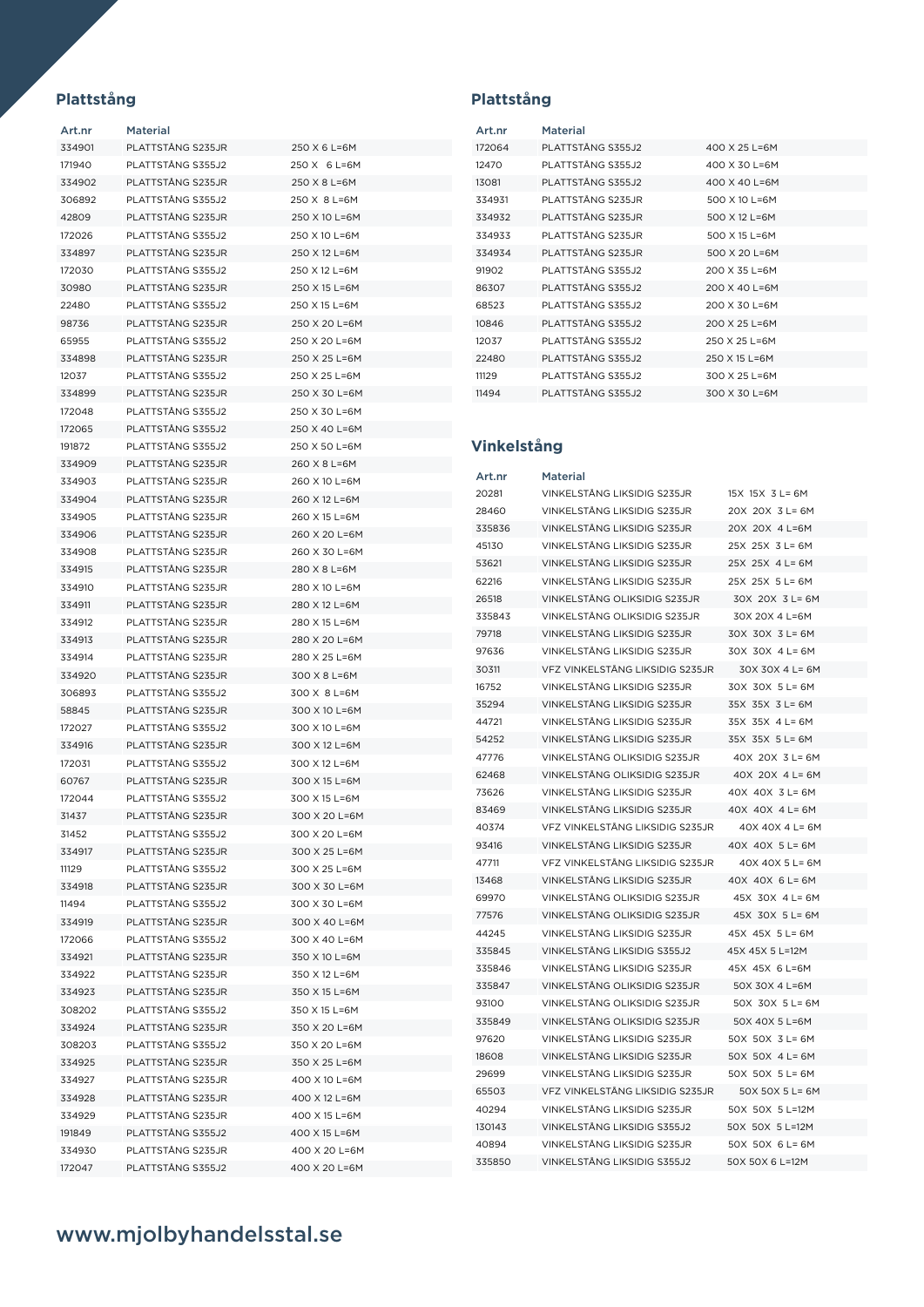| Art.nr | <b>Material</b>                 |                   | Art.nr | Material                     |                     |
|--------|---------------------------------|-------------------|--------|------------------------------|---------------------|
| 52193  | VINKELSTÅNG LIKSIDIG S235JR     | 50X 50X 7 L= 6M   | 41839  | VINKELSTÅNG OLIKSIDIG S235JR | 100X 65X 8 L=12M    |
| 63596  | VINKELSTÅNG LIKSIDIG S235JR     | 50X 50X 8 L= 6M   | 52253  | VINKELSTÅNG OLIKSIDIG S235JR | 100X 65X 9 L=12M    |
| 11019  | VINKELSTÅNG OLIKSIDIG S235JR    | 60X 30X 5 L= 6M   | 62771  | VINKELSTÅNG OLIKSIDIG S235JR | 100X 65X 11 L=12M   |
| 335851 | VINKELSTÅNG OLIKSIDIG S235JR    | 60X 30X 6 L=6M    | 335791 | VINKELSTÅNG OLIKSIDIG S235JR | 100X 75X 7 L=12M    |
| 27167  | VINKELSTÅNG OLIKSIDIG S235JR    | 60X 40X 5 L= 6M   | 73393  | VINKELSTÅNG OLIKSIDIG S235JR | 100X 75X 8 L=12M    |
| 335852 | VINKELSTÅNG OLIKSIDIG S235JR    | 60X 40X 6 L=6M    | 335792 | VINKELSTÅNG OLIKSIDIG S235JR | 100X 75X 9 L=12M    |
| 335854 | VINKELSTÅNG LIKSIDIG S235JR     | 60X 60X 5 L=6M    | 84119  | VINKELSTÅNG OLIKSIDIG S235JR | 100x 75x 10 L=12M   |
| 335855 | VINKELSTÅNG LIKSIDIG S355J2     | 60X 60X 5 L=12M   | 335790 | VINKELSTÅNG OLIKSIDIG S235JR | 100X 75X 11MM L=12M |
| 53520  | VINKELSTÅNG LIKSIDIG S235JR     | 60X 60X 6 L= 6M   | 94949  | VINKELSTÅNG OLIKSIDIG S235JR | 100X 75X 12 L=12M   |
| 32172  | VINKELSTÅNG LIKSIDIG S235JR     | 60X 60X 6 L=12M   | 335793 | VINKELSTÅNG LIKSIDIG S235JR  | 100X 100X 8 L=12M   |
| 130144 | VINKELSTÅNG LIKSIDIG S355J2     | 60X 60X 6 L=12M   | 53244  | VINKELSTÅNG LIKSIDIG S235JR  | 100X 100X 10 L=12M  |
| 16613  | VFZ VINKELSTÄNG LIKSIDIG S235JR | 60X 60X 6 L=12M   | 130363 | VINKELSTÅNG LIKSIDIG S355J2  | 100X 100X 10 L=12M  |
| 44199  | VINKELSTÅNG LIKSIDIG S235JR     | 60X 60X 8 L=12M   | 57314  | VINKELSTÅNG LIKSIDIG S235JR  | 100X 100X 12 L=12M  |
| 335856 | VINKELSTÅNG LIKSIDIG S355J2     | 60X 60X 8 L=12M   | 335784 | VINKELSTÅNG LIKSIDIG S355J2  | 100X 100X 12 L=12M  |
| 85673  | VINKELSTÅNG LIKSIDIG S235JR     | 60X 60X 10 L=12M  | 335794 | VINKELSTÅNG LIKSIDIG S235JR  | 110X 110X 10 L=12M  |
| 335857 | VINKELSTÅNG OLIKSIDIG S235JR    | 65X 50X 5 L=6M    | 186292 | VINKELSTÅNG LIKSIDIG S355J2  | 110X 110X 10 L=12M  |
| 335858 | VINKELSTÅNG OLIKSIDIG S235JR    | 65X 50X 7 L=6M    | 335804 | VINKELSTÅNG OLIKSIDIG S235JR | 120X 80X 8 L=12M    |
| 87767  | VINKELSTÅNG LIKSIDIG S235JR     | 65X 65X 7 L=12M   | 335805 | VINKELSTÅNG OLIKSIDIG S355J2 | 120X 80X 8 L=12M    |
| 335859 | VINKELSTÅNG LIKSIDIG S355J2     | 65X 65X 7 L=12M   | 26922  | VINKELSTÅNG OLIKSIDIG S235JR | 120X 80X 10 L=12M   |
| 335860 | VINKELSTÅNG LIKSIDIG S235JR     | 65X 65X 9 L=12M   | 335802 | VINKELSTÅNG OLIKSIDIG S355J2 | 120X 80X 10 L=12M   |
| 335861 | VINKELSTÅNG LIKSIDIG S235JR     | 70X 70X 6 L=6M    | 38064  | VINKELSTÅNG OLIKSIDIG S235JR | 120X 80X 12 L=12M   |
| 335862 | VINKELSTÅNG LIKSIDIG S355J2     | 70X 70X 6 L=12M   | 335803 | VINKELSTÅNG OLIKSIDIG S355J2 | 120X 80X 12L=12M    |
| 92267  | VINKELSTÅNG LIKSIDIG S235JR     | 70X 70X 7 L=12M   | 335795 | VINKELSTÅNG LIKSIDIG S235JR  | 120X 120X 10 L=12M  |
| 130323 | VINKELSTÅNG LIKSIDIG S355J2     | 70X 70X 7 L=12M   | 335796 | VINKELSTÅNG LIKSIDIG S355J2  | 120X 120X 10 L=12M  |
| 94673  | VINKELSTÅNG LIKSIDIG S235JR     | 70X 70X 9 L=12M   | 335797 | VINKELSTÅNG LIKSIDIG S235JR  | 120X 120X 11 L=12M  |
| 335863 | VINKELSTÅNG LIKSIDIG S355J2     | 70X 70X 9 L=12M   | 186293 | VINKELSTÅNG LIKSIDIG S355J2  | 120X 120X 11 L=12M  |
| 69357  | VINKELSTÅNG OLIKSIDIG S235JR    | 75X 50X 5 L=12M   | 335798 | VINKELSTÅNG LIKSIDIG S235JR  | 120X 120X 12 L=12M  |
| 86961  | VINKELSTÅNG OLIKSIDIG S235JR    | 75X 50X 7 L=12M   | 335799 | VINKELSTÅNG LIKSIDIG S355J2  | 120X 120X 12 L=12M  |
| 335864 | VINKELSTÅNG OLIKSIDIG S235JR    | 75X 55X 5 L=12M   | 335800 | VINKELSTÅNG LIKSIDIG S235JR  | 120X 120X 13 L=12M  |
| 335865 | VINKELSTÅNG OLIKSIDIG S235JR    | 75X 55X 7 L=12M   | 186294 | VINKELSTÅNG LIKSIDIG S355J2  | 120x 120x 13 L=12M  |
| 99797  | VINKELSTÄNG LIKSIDIG S235JR     | 75X 75X 7 L=12M   | 335801 | VINKELSTÄNG LIKSIDIG S235JR  | 120X 120X 15 L=12M  |
| 335866 | VINKELSTÅNG LIKSIDIG S355J2     | 75X 75X 7 L=12M   | 186296 | VINKELSTÅNG LIKSIDIG S355J2  | 120X 120X 15 L=12M  |
| 12516  | VINKELSTÅNG LIKSIDIG S235JR     | 75X 75X 8 L=12M   | 49310  | VINKELSTÅNG OLIKSIDIG S235JR | 130X 65X 8 L=12M    |
| 335867 | VINKELSTÅNG LIKSIDIG S355J2     | 75X 75X 8 L=12M   | 335809 | VINKELSTÅNG OLIKSIDIG S355J2 | 130X 65X 8 L=12M    |
| 18264  | VINKELSTÅNG LIKSIDIG S235JR     | 75X 75X 10 L=12M  | 60660  | VINKELSTÅNG OLIKSIDIG S235JR | 130X 65X 10 L=12M   |
| 52270  | VINKELSTÅNG OLIKSIDIG S235JR    | 80X 40X 6 L=12M   | 335808 | VINKELSTÅNG OLIKSIDIG S355J2 | 130X 65X 10 L=12M   |
| 61852  | VINKELSTÅNG OLIKSIDIG S235JR    | 80X 40X 8 L=12M   | 72114  | VINKELSTÅNG OLIKSIDIG S235JR | 130X 65X 12 L=12M   |
| 335870 | VINKELSTÅNG OLIKSIDIG S235JR    | 80X 60X 7 L=12M   | 40945  | VINKELSTÅNG OLIKSIDIG S235JR | 130X 90X 10 L=12M   |
| 335872 | VINKELSTÅNG OLIKSIDIG S235JR    | 80X 65X 6 L=12M   | 335810 | VINKELSTÅNG OLIKSIDIG S235JR | 130X 90X 12 L=12M   |
| 335873 | VINKELSTÅNG OLIKSIDIG S235JR    | 80X 65X 8 L=12M   | 335806 | VINKELSTÅNG LIKSIDIG S235JR  | 130X 130X 12 L=12M  |
| 335871 | VINKELSTÅNG OLIKSIDIG S235JR    | 80X 65X 10 L=12M  | 186297 | VINKELSTÅNG LIKSIDIG S355J2  | 130X 130X 12 L=12M  |
| 335869 | VINKELSTÅNG LIKSIDIG S235JR     | 80X 80X 6 L=12M   | 335807 | VINKELSTÅNG LIKSIDIG S355J2  | 130X 130X 14 L=12M  |
| 335874 | VINKELSTÅNG LIKSIDIG S235JR     | 80X 80X 7 L=12M   | 335811 | VINKELSTÅNG LIKSIDIG S235JR  | 140X 140X 13 L=12M  |
| 24428  | VINKELSTÅNG LIKSIDIG S235JR     | 80X 80X 8 L=12M   | 186298 | VINKELSTÅNG LIKSIDIG S355J2  | 140X 140X 13 L=12M  |
| 130352 | VINKELSTÅNG LIKSIDIG S355J2     | 80X 80X 8 L=12M   | 335812 | VINKELSTÅNG LIKSIDIG S355J2  | 140X 140X 15 L=12M  |
| 27666  | VINKELSTÅNG LIKSIDIG S235JR     | 80X 80X 10 L=12M  | 53023  | VINKELSTÅNG OLIKSIDIG S235JR | 150X 75X 9 L=12M    |
| 335868 | VINKELSTÅNG LIKSIDIG S355J2     | 80X 80X 10 L=12M  | 335819 | VINKELSTÅNG OLIKSIDIG S355J2 | 150X 75X 9 L=12M    |
| 335875 | VINKELSTÅNG OLIKSIDIG S235JR    | 90X 60X 6 L=12M   | 89652  | VINKELSTÅNG OLIKSIDIG S235JR | 150X 75X 11 L=12M   |
| 81328  | VINKELSTÅNG OLIKSIDIG S235JR    | 90X 60X 8 L=12M   | 335818 | VINKELSTÅNG OLIKSIDIG S355J2 | 150X 75X 11 L=12M   |
| 335876 | VINKELSTÅNG LIKSIDIG S355J2     | 90X 90X 8 L=12M   | 94046  | VINKELSTÅNG OLIKSIDIG S235JR | 150X 90X 10 L=12M   |
| 38004  | VINKELSTÅNG LIKSIDIG S235JR     | 90X 90X 9 L=12M   | 98856  | VINKELSTÅNG OLIKSIDIG S235JR | 150X 90X 12 L=12M   |
| 130362 | VINKELSTÅNG LIKSIDIG S355J2     | 90X 90X 9 L=12M   | 11418  | VINKELSTÅNG OLIKSIDIG S235JR | 150X 100X 10 L=12M  |
| 45416  | VINKELSTÅNG LIKSIDIG S235JR     | 90X 90X 11 L=12M  | 335813 | VINKELSTÅNG OLIKSIDIG S355J2 | 150X 100X 10L=12M   |
| 91222  | VINKELSTÅNG OLIKSIDIG S235JR    | 100X 50X 6 L=12M  | 14083  | VINKELSTÅNG OLIKSIDIG S235JR | 150X 100X 12 L=12M  |
| 335787 | VINKELSTÅNG OLIKSIDIG S355J2    | 100X 50X 6 L=12M  | 335814 | VINKELSTÅNG OLIKSIDIG S355J2 | 150X 100X 12L=12M   |
| 21323  | VINKELSTÅNG OLIKSIDIG S235JR    | 100X 50X 8 L=12M  | 16852  | VINKELSTÅNG OLIKSIDIG S235JR | 150X 100X 14 L=12M  |
| 335788 | VINKELSTÅNG OLIKSIDIG S355J2    | 100X 50X 8 L=12M  | 335815 | VINKELSTÅNG LIKSIDIG S235JR  | 150X 150X 12 L=12M  |
| 31529  | VINKELSTÅNG OLIKSIDIG S235JR    | 100X 50X 10 L=12M | 186299 | VINKELSTÅNG LIKSIDIG S355J2  | 150X 150X 12 L=12M  |
| 335789 | VINKELSTÅNG OLIKSIDIG S235JR    | 100X 65X 7 L=12M  | 186300 | VINKELSTÅNG LIKSIDIG S355J2  | 150X 150X 14 L=12M  |

## **Vinkelstång Vinkelstång**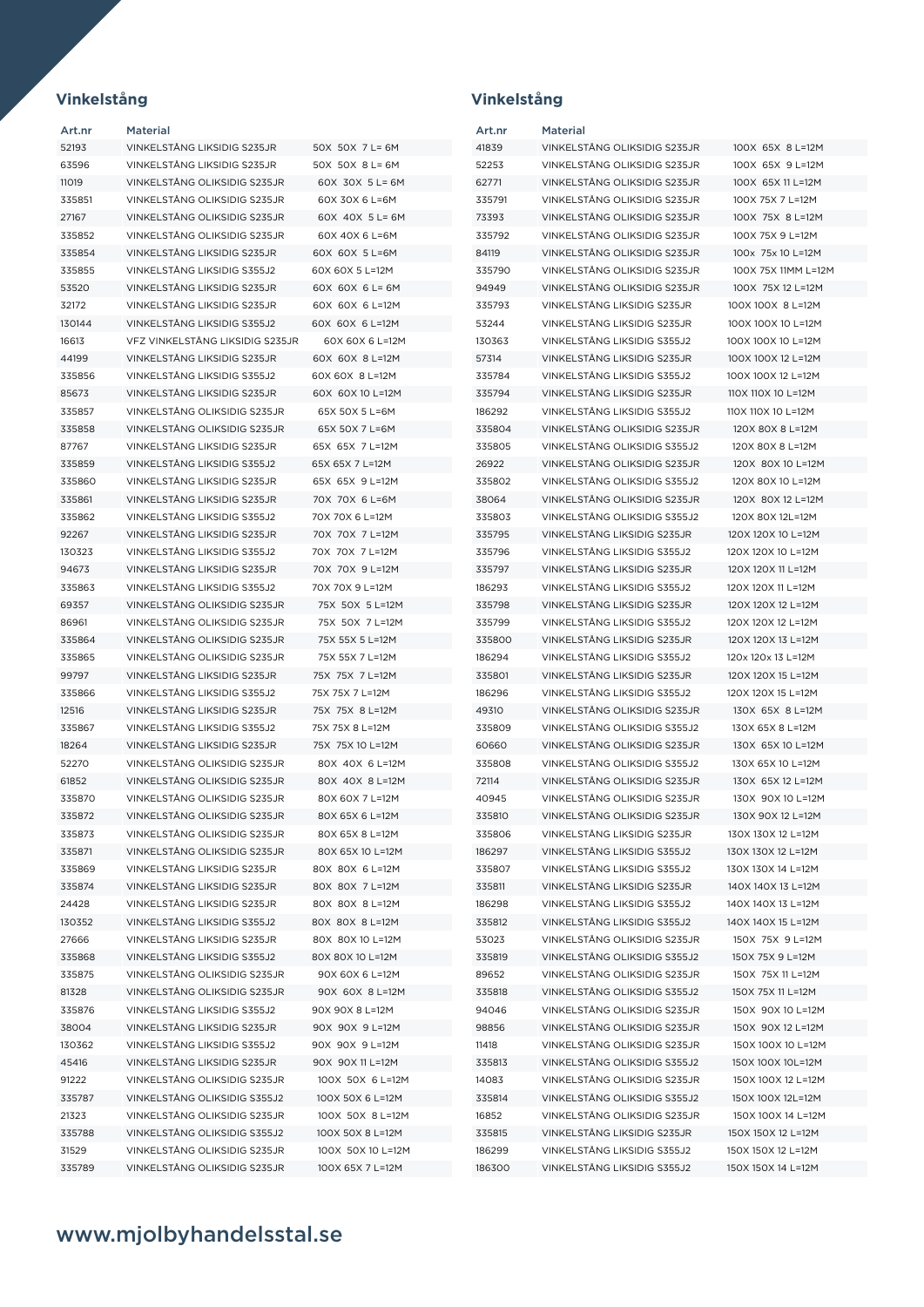## **Vinkelstång**

| Art.nr | Material                     |                    |
|--------|------------------------------|--------------------|
| 335816 | VINKELSTÅNG LIKSIDIG S235JR  | 150X 150X 15 L=12M |
| 335817 | VINKELSTÅNG LIKSIDIG S355J2  | 150X 150X 15 L=12M |
| 186301 | VINKELSTÅNG LIKSIDIG S355J2  | 150X 150X 16 L=12M |
| 335824 | VINKELSTÅNG OLIKSIDIG S235JR | 160X 80X 10 L=12M  |
| 19725  | VINKELSTÅNG OLIKSIDIG S235JR | 160X 80X 12 L=12M  |
| 335820 | VINKELSTÅNG LIKSIDIG S235JR  | 160X 160X 15 L=12M |
| 186302 | VINKELSTÅNG LIKSIDIG S355J2  | 160X 160X 15 L=12M |
| 335821 | VINKELSTÅNG LIKSIDIG S235JR  | 160X 160X 17 L=12M |
| 335822 | VINKELSTÅNG LIKSIDIG S355J2  | 160X 160X 17 L=12M |
| 335823 | VINKELSTÅNG LIKSIDIG S355J2  | 160X 160X 19 L=12M |
| 22702  | VINKELSTÅNG OLIKSIDIG S235JR | 180X 90X 10 L=12M  |
| 28968  | VINKELSTÅNG OLIKSIDIG S235JR | 180X 90X 12 L=12M  |
| 335825 | VINKELSTÅNG LIKSIDIG S235JR  | 180X 180X 16 L=12M |
| 186303 | VINKELSTÅNG LIKSIDIG S355J2  | 180X 180X 16 L=12M |
| 335826 | VINKELSTÅNG LIKSIDIG S235JR  | 180X 180X 18 L=12M |
| 186304 | VINKELSTÅNG LIKSIDIG S355J2  | 180X 180X 18 L=12M |
| 335827 | VINKELSTÅNG OLIKSIDIG S235JR | 200X 100X 10 L=12M |
| 335828 | VINKELSTÅNG OLIKSIDIG S355J2 | 200X 100X 10 L=12M |
| 39147  | VINKELSTÅNG OLIKSIDIG S235JR | 200X 100X 12 L=12M |
| 335829 | VINKELSTÅNG OLIKSIDIG S355J2 | 200X 100X 12 L=12M |
| 42748  | VINKELSTÅNG OLIKSIDIG S235JR | 200X 100X 14 L=12M |
| 46453  | VINKELSTÅNG OLIKSIDIG S235JR | 200X 100X 16 L=12M |
| 335830 | VINKELSTÄNG LIKSIDIG S235JR  | 200X 200X 16 L=12M |
| 186305 | VINKELSTÄNG LIKSIDIG S355J2  | 200X 200X 16 L=12M |
| 335831 | VINKELSTÅNG LIKSIDIG S235JR  | 200X 200X 18 L=12M |
| 186306 | VINKELSTÅNG LIKSIDIG S355J2  | 200X 200X 18 L=12M |
| 335832 | VINKELSTÅNG LIKSIDIG S235JR  | 200X 200X 20 L=12M |
| 335833 | VINKELSTÅNG LIKSIDIG S355J2  | 200X 200X 20 L=12M |
| 335834 | VINKELSTÄNG LIKSIDIG S355J2  | 200X 200X 22L=12M  |
| 335835 | VINKELSTÅNG LIKSIDIG S355J2  | 200X 200X 24 L=12M |
| 335839 | VINKELSTÅNG OLIKSIDIG S235JR | 250X 90X 10 L=12M  |
| 335840 | VINKELSTÅNG OLIKSIDIG S235JR | 250X 90X 12 L=12M  |
| 335841 | VINKELSTÅNG OLIKSIDIG S235JR | 250X 90X 14 L=12M  |
| 335842 | VINKELSTÅNG OLIKSIDIG S235JR | 250X 90X 16 L=12M  |
| 335837 | VINKELSTÄNG LIKSIDIG S355J2  | 250X 250X 24 L=12M |
| 335838 | VINKELSTÄNG LIKSIDIG S355J2  | 250X 250X 28L=12M  |
| 335813 | VINKELSTÅNG OLIKSIDIG S355J2 | 150X 100X 10L=12M  |
| 335814 | VINKELSTÅNG OLIKSIDIG S355J2 | 150X 100X 12L=12M  |
| 335818 | VINKELSTÅNG OLIKSIDIG S355J2 | 150X 75X 11 L=12M  |
| 335819 | VINKELSTÅNG OLIKSIDIG S355J2 | 150X 75X 9 L=12M   |

## **T-stång**

| Art.nr | Material                  |                       |
|--------|---------------------------|-----------------------|
| 27242  | T-STÅNG I IKSIDIG S235 IR | $30X$ 30X 4 L = 6M    |
| 336075 | T-STÅNG LIKSIDIG S235.JR  | 35X 35X 4.5 L=6M      |
| 40394  | T-STÅNG LIKSIDIG S235.JR  | $40X$ $40X$ $5L = 6M$ |
| 336076 | T-STÅNG LIKSIDIG S235.JR  | 45X 45X 5.5 L=6M      |
| 47594  | T-STÅNG I IKSIDIG S235 IR | 50X 50X 6 L=12M       |
| 51350  | T-STÅNG I IKSIDIG S235 IR | 60X 60X 7 L=12M       |
| 55210  | T-STÅNG I IKSIDIG S235 IR | 70X 70X 8 L=12M       |
| 59174  | T-STÅNG I IKSIDIG S235 IR | 80X 80X 9 L=12M       |
| 336077 | T-STÅNG LIKSIDIG S235.JR  | 90X 90X 10 L=12M      |
| 67414  | T-STÅNG LIKSIDIG S235.JR  | 100X 100X 11 L=12M    |
| 71690  | T-STÅNG LIKSIDIG S235.JR  | 120X 120X 13 L=12M    |
| 76070  | T-STÅNG LIKSIDIG S235.JR  | 140X 140X 15 L=12M    |

## **U-stång**

| Art.nr | Material               |                        |
|--------|------------------------|------------------------|
| 336093 | U-STÅNG S235JR         | 30X 15X 4 L=6M         |
| 336091 | U-STÅNG S235JR         | $30X$ 33X 5 $1=6M$     |
| 336098 | U-STÅNG S235JR         | 40X 20X 5 L=6M         |
| 62313  | U-STÅNG S235JR         | $40X$ 35X 5X 71 = 6M   |
| 336099 | U-STÅNG S235JR         | $50X$ 25X 5 $1=6M$     |
| 82912  | U-STÅNG S235JR         | 50X 38X 5X 7L=6M       |
| 70867  | U-STÅNG S235JR         | 50X 38X 5X 71=12M      |
| 130375 | <b>U-STÅNG S355.12</b> | 50X 38X 5X 7 L=12M     |
| 75300  | U-STÅNG S235JR         | 60X 30X 6X 6 L=12M     |
| 13078  | U-STÅNG S235JR         | 65X 42X 5.5X 7.5 L=6M  |
| 79837  | U-STÅNG S235JR         | 65X 42X 5.5X 7.5 L=12M |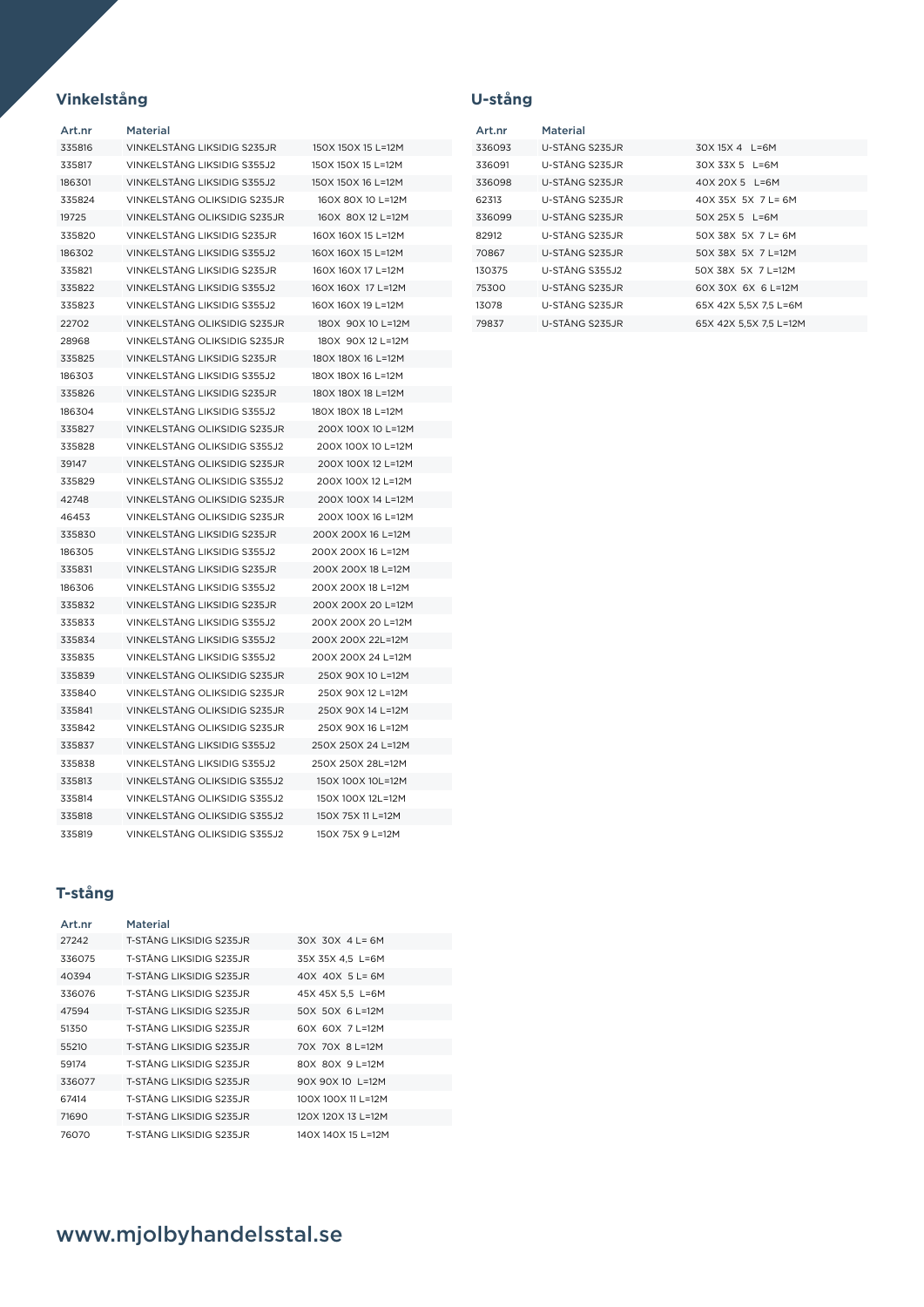## **VKR**

## **VKR**

| Art.nr | <b>Material</b>    |                      | Art.nr | <b>Material</b>    |                      |
|--------|--------------------|----------------------|--------|--------------------|----------------------|
| 53279  | VKR S355J2H        | 40X 40X 3,0 A 10M    | 12939  | VKR S355J2H        | 120X 60X 3,6 A 12M   |
| 24153  | VKR S355J2H        | 40X 40X 4,0 A 6M     | 68782  | VKR S355J2H        | 120X 60X 4,0 A 12M   |
| 10552  | VKR S355J2H        | 40X 40X 4,0 A 10M    | 81939  | VKR S355J2H        | 120X 60X 5,0 A 10M   |
| 31494  | VKR S355J2H        | 50X 30X 4,0 A 10M    | 13048  | VKR S355J2H        | 120X 60X 5,0 A 12M   |
| 83443  | VKR S355J2H        | 50X 50X 3,0 A 10M    | 95362  | <b>VKR S355J2H</b> | 120X 60X 6,3 A 10M   |
|        | VKR S355J2H        |                      | 19052  | VKR S355J2H        |                      |
| 10357  |                    | 50X 50X 4,0 A 6M     |        |                    | 120X 60X 6,3 A 12M   |
| 10648  | VKR S355J2H        | 50X 50X 4,0 A 10M    | 50223  | VKR S355J2H        | 120X 80X 4,0 A 12M   |
| 93881  | VKR S355J2H        | 50X 50X 5,0 A 6M     | 47228  | VKR S355J2H        | 120X 80X 5,0 A 10M   |
| 66675  | VKR S355J2H        | 50X 50X 5,0 A 10M    | 13159  | <b>VKR S355J2H</b> | 120X 80X 5,0 A 12M   |
| 58029  | VKR S355J2H        | 60X 40X 3,0 A 10M    | 76468  | VKR S355J2H        | 120X 80X 6,3 A 12M   |
| 12424  | VKR S355J2H        | 60X 40X 4,0 A 10M    | 64237  | VKR S355J2H        | 120X 80X 8,0 A 10M   |
| 89935  | VKR S355J2H        | 60X 60X 3,0 A 10M    | 13272  | VKR S355J2H        | 120X 80X 8,0 A 12M   |
| 10807  | VKR S355J2H        | 60X 60X 4,0 A 10M    | 35571  | <b>VKR S355J2H</b> | 120X 120X 5,0 A 10M  |
| 81777  | VKR S355J2H        | 60X 60X 5,0 A 6M     | 11623  | VKR S355J2H        | 120X 120X 5,0 A 12M  |
| 73544  | VKR S355J2H        | 60X 60X 5,0 A 10M    | 11704  | VKR S355J2H        | 120X 120X 6,3 A 12M  |
| 12812  | VKR S355J2H        | 70X 40X 4,0 A 10M    | 57101  | VKR S355J2H        | 120X 120X 8,0 A 10M  |
| 94835  | VKR S355J2H        | 70X 70X 3,6 A 12M    | 71474  | VKR S355J2H        | 120X 120X 8,0 A 12M  |
| 10984  | VKR S355J2H        | 70X 70X 4,0 A 12M    | 23993  | VKR S355J2H        | 120X 120X 10,0 A 12M |
| 19600  | VKR S355J2H        | 70X 70X 5,0 A 12M    | 73279  | VKR S355J2H        | 140X 70X 4,0 A 12M   |
| 12624  | <b>VKR S355J2H</b> | 80X 40X 4,0 A 10M    | 92227  | VKR S355J2H        | 140X 70X 5,0 A 12M   |
| 33929  | VKR S355J2H        | 80X 40X 5,0 A 10M    | 22328  | VKR S355J2H        | 140X 70X 6,3 A 12M   |
| 34820  | VKR S355J2H        | 80X 80X 3,6 A 10M    | 54638  | <b>VKR S355J2H</b> | 140X 80X 6,3 A 12M   |
| 11047  | VKR S355J2H        | 80X 80X 3,6 A 12M    | 68058  | <b>VKR S355J2H</b> | 140X 140X 5,0 A 12M  |
| 78261  | VKR S355J2H        | 80X 80X 4,0 A 12M    | 90356  | <b>VKR S355J2H</b> | 140X 140X 6,3 A 12M  |
| 42601  | VKR S355J2H        | 80X 80X 5,0 A 10M    | 23167  | VKR S355J2H        | 140X 140X 8,0 A 12M  |
| 11112  | VKR S355J2H        | 80X 80X 5,0 A 12M    | 34764  | VKR S355J2H        | 140X 140X 10,0 A 12M |
| 50496  | VKR S355J2H        | 80X 80X 6,3 A 10M    | 77618  | VKR S355J2H        | 150X 100X 5,0 A 10M  |
| 58505  | VKR S355J2H        | 80X 80X 6,3 A 12M    | 13387  | VKR S355J2H        | 150X 100X 5,0 A 12M  |
| 66628  | VKR S355J2H        | 80X 80X 7,1 A 12M    | 13504  | <b>VKR S355J2H</b> | 150X 100X 6,3 A 12M  |
| 358212 | VKR S355J2H        | 80X 80X 8,0 A 12M    | 37035  | VKR S355J2H        | 150X 100X 8,0 A 10M  |
| 49337  | VKR S355J2H        | 90X 50X 3,6 A 12M    | 21514  | VKR S355J2H        | 150X 100X 8,0 A 12M  |
| 57440  | VKR S355J2H        | 90X 50X 4,0 A 12M    | 63471  | VKR S355J2H        | 150X 100X 10,0 A 12M |
| 74444  | VKR S355J2H        | 90X 50X 5,0 A 12M    | 46489  | VKR S355J2H        | 150X 150X 5,0 A 10M  |
| 18954  | VKR S355J2H        | 90X 90X 3,6 A 12M    | 58342  | VKR S355J2H        | 150X 150X 5,0 A 12M  |
| 38066  | VKR S355J2H        | 90X 90X 4,0 A 12M    | 70323  | VKR S355J2H        | 150X 150X 6,3 A 10M  |
| 27761  | VKR S355J2H        | 90X 90X 5,0 A 12M    | 11872  | <b>VKR S355J2H</b> | 150X 150X 6,3 A 12M  |
| 36682  | VKR S355J2H        | 90X 90X 6,3 A 12M    | 11056  | <b>VKR S355J2H</b> | 150X 150X 8,0 A 12M  |
| 11946  | VKR S355J2H        | 100X 50X 4,0 A 10M   | 17035  | VKR S355J2H        | 150X 150X 10,0 A 12M |
| 12832  | VKR S355J2H        | 100X 50X 4,0 A 12M   | 30293  | VKR S355J2H        | 160X 80X 4,0 A 12M   |
| 41841  | VKR S355J2H        | 100X 50X 5,0 A 10M   | 77121  | VKR S355J2H        | 160X 80X 5,0 A 12M   |
| 52338  | VKR S355J2H        | 100X 50X 5,0 A 12M   | 86680  | VKR S355J2H        | 160X 80X 6,3 A 12M   |
| 63101  | VKR S355J2H        | 100X 50X 5,6 A 12M   | 91059  | VKR S355J2H        | 160X 80X 8,0 A 12M   |
| 74130  | VKR S355J2H        | 100X 50X 6,3 A 12M   | 34245  | VKR S355J2H        | 160X 80X 10,0 A 12M  |
| 91083  | VKR S355J2H        | 100X 50X 8,0 A 12M   | 15286  | VKR S355J2H        | 160X 90X 5,0 A 12M   |
| 96986  | VKR S355J2H        | 100X 60X 3,6 A 12M   | 44602  | VKR S355J2H        | 160X 90X 7,1 A 12M   |
| 47661  | VKR S355J2H        | 100X 60X 4,0 A 12M   | 59692  | VKR S355J2H        | 160X 90X 8,0 A 12M   |
| 18814  | VKR S355J2H        | 100X 60X 5,0 A 12M   | 91541  | VKR S355J2H        | 160X 160X 6,3 A 12M  |
| 30907  | VKR S355J2H        | 100X 60X 5,6 A 12M   | 95898  | VKR S355J2H        | 160X 160X 8,0 A 12M  |
| 43266  | VKR S355J2H        | 100X 60X 6,3 A 12M   | 15039  | VKR S355J2H        | 160X 160X 10,0 A 12M |
| 54866  | VKR S355J2H        | 100X 100X 4,0 A 10M  | 75070  | VKR S355J2H        | 180X 100X 5,6 A 12M  |
| 11319  | VKR S355J2H        | 100X 100X 4,0 A 12M  | 90736  | VKR S355J2H        | 180X 100X 6,3 A 12M  |
| 64129  | VKR S355J2H        | 100X 100X 5,0 A 10M  | 32933  | VKR S355J2H        | 180X 100X 8,0 A 12M  |
| 11392  | VKR S355J2H        | 100X 100X 5,0 A 12M  | 49463  | VKR S355J2H        | 180X 100X 10,0 A 12M |
| 73506  | VKR S355J2H        | 100X 100X 6,3 A 10M  | 29814  | VKR S355J2H        | 180X 180X 6,3 A 12M  |
| 11467  | VKR S355J2H        | 100X 100X 6,3 A 12M  | 35023  | VKR S355J2H        | 180X 180X 8,0 A 12M  |
| 84046  | VKR S355J2H        | 100X 100X 8,0 A 10M  | 45867  | VKR S355J2H        | 180X 180X 10,0 A 12M |
| 11544  | VKR S355J2H        | 100X 100X 8,0 A 12M  | 66281  | VKR S355J2H        | 200X 100X 5,0 A 10M  |
| 94235  | VKR S355J2H        | 100X 100X 10,0 A 10M | 10782  | VKR S355J2H        | 200X 100X 5,0 A 12M  |
| 92139  | VKR S355J2H        | 100X 100X 10,0 A 12M | 28464  | VKR S355J2H        | 200X 100X 6,3 A 10M  |
|        |                    |                      |        |                    |                      |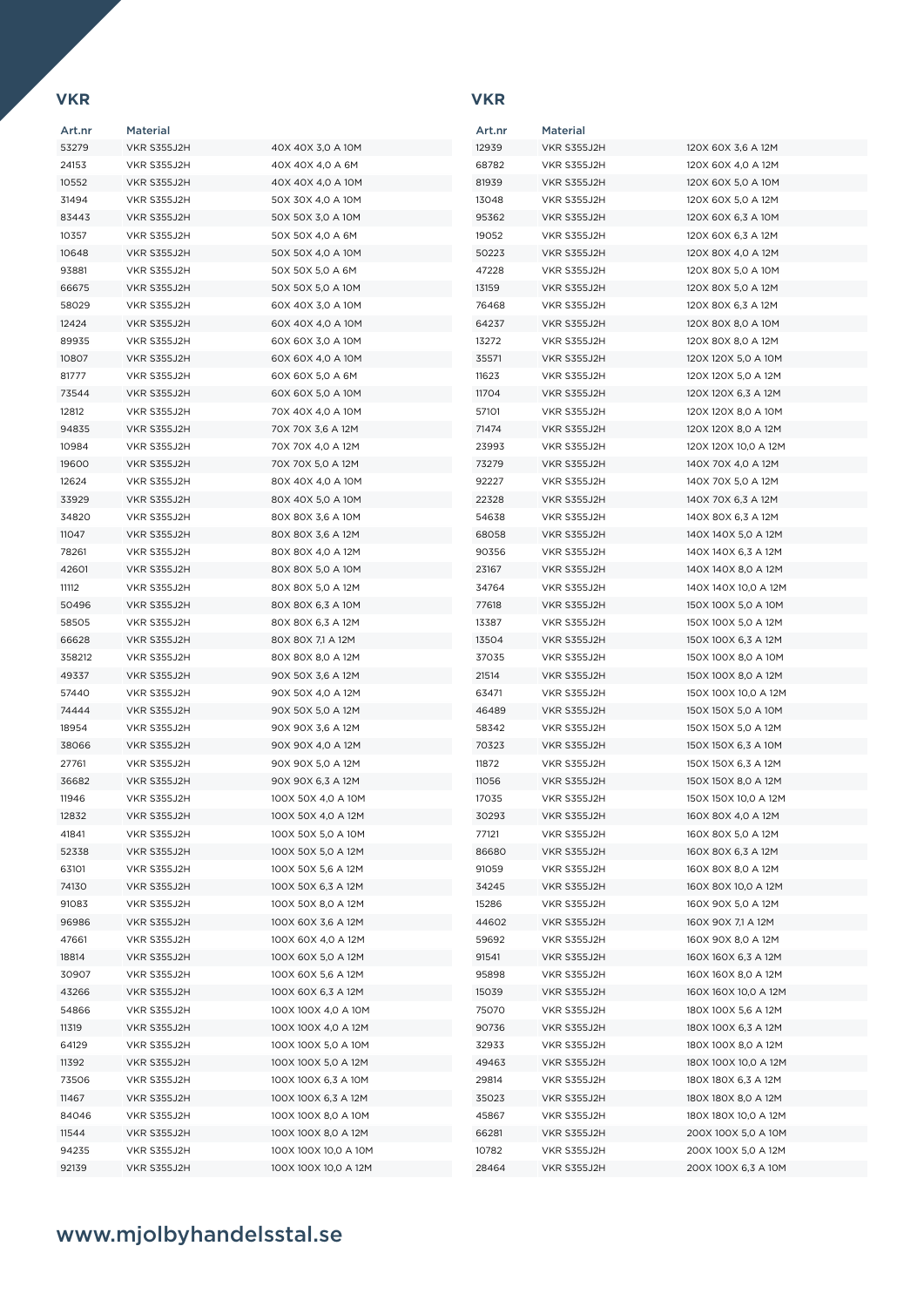### **VKR KKR**

| Art.nr | <b>Material</b>    |                      | Art.nr |  |
|--------|--------------------|----------------------|--------|--|
| 13623  | VKR S355J2H        | 200X 100X 6,3 A 12M  | 335929 |  |
| 46434  | VKR S355J2H        | 200X 100X 8,0 A 12M  | 335930 |  |
| 64692  | VKR S355J2H        | 200X 100X 10,0 A 10M | 335931 |  |
| 37087  | VKR S355J2H        | 200X 100X 10,0 A 12M | 335932 |  |
| 98844  | VKR S355J2H        | 200X 100X 12,5 A 12M | 335933 |  |
| 16953  | VKR S355J2H        | 200X 120X 6,3 A 12M  | 335934 |  |
| 25393  | VKR S355J2H        | 200X 120X 8,0 A 12M  | 335935 |  |
| 34165  | VKR S355J2H        | 200X 120X 10,0 A 12M | 335937 |  |
| 51502  | VKR S355J2H        | 200X 200X 6,3 A 10M  | 335938 |  |
| 57279  | VKR S355J2H        | 200X 200X 6,3 A 12M  | 335940 |  |
|        |                    |                      |        |  |
| 79981  | <b>VKR S355J2H</b> | 200X 200X 8.0 A 12M  | 335941 |  |
| 69259  | VKR S355J2H        | 200X 200X 10,0 A 10M | 335942 |  |
| 27893  | VKR S355J2H        | 200X 200X 10,0 A 12M | 335944 |  |
| 75462  | VKR S355J2H        | 200X 200X 12,5 A 12M | 335936 |  |
| 26360  | VKR S355J2H        | 200X 200X 16,0 A 12M | 335939 |  |
| 43269  | VKR S355J2H        | 220X 120X 6,3 A 12M  | 335943 |  |
| 52705  | <b>VKR S355J2H</b> | 220X 120X 8,0 A 12M  | 47990  |  |
| 72573  | VKR S355J2H        | 220X 120X 10,0 A 12M | 339303 |  |
| 88294  | VKR S355J2H        | 220X 220X 10.0 A 12M | 335945 |  |
| 44799  | VKR S355J2H        | 250X 150X 6,3 A 12M  | 335946 |  |
| 83005  | VKR S355J2H        | 250X 150X 8,0 A 12M  | 335947 |  |
| 95479  | <b>VKR S355J2H</b> | 250X 150X 10.0 A 12M | 335950 |  |
| 14866  | VKR S355J2H        | 250X 150X 12.5 A 12M | 335948 |  |
| 94923  | <b>VKR S355J2H</b> | 250X 250X 6.3 A 12M  | 335949 |  |
| 11695  | VKR S355J2H        | 250X 250X 8,0 A 12M  | 335951 |  |
| 47702  | VKR S355J2H        | 250X 250X 10,0 A 12M | 335952 |  |
| 82962  | VKR S355J2H        | 250X 250X 12,5 A 12M | 335955 |  |
| 73968  | VKR S355J2H        | 250X 250X 16,0 A 12M | 335956 |  |
| 26294  | VKR S355J2H        | 260X 140X 6,3 A 12M  | 335957 |  |
| 38054  | VKR S355J2H        | 260X 140X 8,0 A 12M  | 335959 |  |
| 62570  | VKR S355J2H        | 300X 200X 6,3 A 12M  | 335960 |  |
|        |                    |                      |        |  |
| 88414  | VKR S355J2H        | 300X 200X 8,0 A 12M  | 335962 |  |
| 11835  | VKR S355J2H        | 300X 200X 10,0 A 12M | 335963 |  |
| 25587  | VKR S355J2H        | 300X 200X 12,5 A 12M | 335964 |  |
| 113784 | VKR S355J2H        | 300X 200X 16,0 A 12M | 335953 |  |
| 315560 | VKR S355J2H        | 300X 300X 8,0 A 12M  | 338602 |  |
| 32860  | VKR S355J2H        | 300X 300X 10,0 A 12M | 86263  |  |
| 47680  | <b>VKR S355J2H</b> | 300X 300X 12,5 A 12M | 335958 |  |
| 55303  | VKR S355J2H        | 300X 300X 16,0 A 12M | 60583  |  |
| 63068  | VKR S355J2H        | 350X 350X 10,0 A 12M | 339307 |  |
| 79024  | VKR S355J2H        | 350X 350X 12,5 A 12M | 335961 |  |
| 35144  | VKR S355J2H        | 350X 350X 16,0 A 12M | 335679 |  |
| 54087  | VKR S355J2H        | 400X 200X 10,0 A 12M | 76656  |  |
| 43339  | VKR S355J2H        | 400X 200X 12,5 A 12M | 339309 |  |
| 68835  | VKR S355J2H        | 400X 200X 16,0 A 12M | 335965 |  |
| 87215  | VKR S355J2H        | 400X 400X 10,0 A 12M | 40998  |  |
| 61870  | VKR S355J2H        | 400X 400X 12,5 A 12M | 339308 |  |
| 89265  | VKR S355J2H        | 400X 400X 16,0 A 12M | 335681 |  |
| 83915  | VKR S355J2H        | 450X 250X 10,0 A 12M | 335682 |  |
| 99327  | VKR S355J2H        | 450X 250X 12,5 A 12M | 335684 |  |
| 25072  | VKR S355J2H        | 450X 250X 16,0 A 12M | 335967 |  |
| 11835  | VKR S355J2H        | 300X 200X 10,0 A 12M | 335966 |  |
| 11695  | VKR S355J2H        | 250X 250X 8,0 A 12M  | 335968 |  |
| 32860  | VKR S355J2H        | 300X 300X 10,0 A 12M | 335971 |  |
|        |                    |                      |        |  |

| Art.nr | <b>Material</b>     |                           |
|--------|---------------------|---------------------------|
| 335929 | KKR S235JRH/EN10219 | $15 \times 15 \times 1,5$ |
| 335930 | KKR S235JRH/EN10219 | 20 x 20 x 1,5             |
| 335931 | KKR S235JRH/EN10219 | 20 x 20 x 2,0             |
| 335932 | KKR S235JRH/EN10219 | $25 \times 25 \times 1.5$ |
| 335933 | KKR S235JRH/EN10219 | 25 x 25 x 2,0             |
| 335934 | KKR S235JRH/EN10219 | 25 x 25 x 2,5             |
| 335935 | KKR S235JRH/EN10219 | $25 \times 25 \times 3,0$ |
| 335937 | KKR S235JRH/EN10219 | 30 x 15 x 1,5             |
| 335938 | KKR S235JRH/EN10219 | 30 x 15 x 2,0             |
| 335940 | KKR S235JRH/EN10219 | 30 x 20 x 1,5             |
| 335941 | KKR S235JRH/EN10219 | 30 x 20 x 2,0             |
| 335942 | KKR S235JRH/EN10219 | 30 x 20 x 3,0             |
| 335944 | KKR S235JRH/EN10219 | 30 x 25 x 2,0             |
| 335936 | KKR S235JRH/EN10219 | 30 x 30 x 1,5             |
| 335939 | KKR S235JRH/EN10219 | 30 x 30 x 2,0             |
| 335943 | KKR S235JRH/EN10219 | 30 x 30 x 2,5             |
| 47990  | KKR S355J2H/S420MH  | 30X 30X 3,0MM A 6M        |
| 339303 | <b>KKR S355J2H</b>  | 30X30X 3,0MM A 6,05       |
| 335945 | KKR S235JRH/EN10219 | 30 x 30 x 3.0             |
| 335946 | KKR S235JRH/EN10219 | 30 x 30 x 4,0             |
| 335947 | KKR S235JRH/EN10219 | 34 x 34 x 2,0             |
| 335950 | KKR S235JRH/EN10219 | 35 x 20 x 2,0             |
| 335948 | KKR S235JRH/EN10219 | $35 \times 35 \times 1,5$ |
| 335949 | KKR S235JRH/EN10219 | 35 x 35 x 2,0             |
| 335951 | KKR S235JRH/EN10219 | 35 x 35 x 2,5             |
| 335952 | KKR S235JRH/EN10219 | 35 x 35 x 3,0             |
| 335955 | KKR S235JRH/EN10219 | 40 x 20 x 1,5             |
| 335956 | KKR S235JRH/EN10219 | 40 x 20 x 2,0             |
| 335957 | KKR S235JRH/EN10219 | 40 x 20 x 3,0             |
| 335959 | KKR S235JRH/EN10219 | 40 x 25 x 2,0             |
| 335960 | KKR S235JRH/EN10219 | 40 x 25 x 3,0             |
| 335962 | KKR S235JRH/EN10219 | 40 x 30 x 1,5             |
| 335963 | KKR S235JRH/EN10219 | 40 x 30 x 2,0             |
| 335964 | KKR S235JRH/EN10219 | 40 x 30 x 3,0             |
| 335953 | KKR S235JRH/EN10219 | 40 x 40 x 1,5             |
| 338602 | KKR S235JRH/EN10219 | 40 x 40 x 2,0             |
| 86263  | KKR S355J2H/S420MH  | 40X 40X 2,5MM A 6M        |
| 335958 | KKR S235JRH/EN10219 | 40 x 40 x 2,5             |
| 60583  | KKR S355J2H/S420MH  | 40X 40X 3,0MM A 6M        |
| 339307 | KKR S355J2H         | 40X40X 3,0MM A 6,05       |
| 335961 | KKR S235JRH/EN10219 | 40 x 40 x 3,0             |
| 335679 | <b>KKR S355J2H</b>  | 40x40x3,0MM A 12,1        |
| 76656  | KKR S355J2H/S420MH  | 40X 40X 4,0MM A 6M        |
| 339309 | <b>KKR S355J2H</b>  | 40X40X 4,0MM A 6,05       |
| 335965 | KKR S235JRH/EN10219 | 40 x 40 x 4,0             |
| 40998  | KKR S355J2H/S420MH  | 40X 40X 4,0MM A 10M       |
| 339308 | KKR S355J2H         | 40X40X 4,0MM A 10,1       |
| 335681 | <b>KKR S355J2H</b>  | 40x40x4,0MM A 12,1        |
| 335682 | KKR S355J2H         | 40x40x5,0MM A 6,05        |
| 335684 | KKR S355J2H         | 40x40x5,0MM A 12,1        |
| 335967 | KKR S235JRH/EN10219 | 45 x 25 x 2,0             |
| 335966 | KKR S235JRH/EN10219 | 45 x 45 x 2,0             |
| 335968 | KKR S235JRH/EN10219 | 45 x 45 x 3,0             |
| 335971 | KKR S235JRH/EN10219 | 50 x 20 x 2,0             |
| 335972 | KKR S235JRH/EN10219 | 50 x 20 x 3,0             |
| 335974 | KKR S235JRH/EN10219 | $50 \times 25 \times 2,0$ |
| 335975 | KKR S235JRH/EN10219 | 50 x 25 x 3,0             |
| 335977 | KKR S235JRH/EN10219 | 50 x 30 x 1,5             |
| 335978 | KKR S235JRH/EN10219 | 50 x 30 x 2,0             |
|        |                     |                           |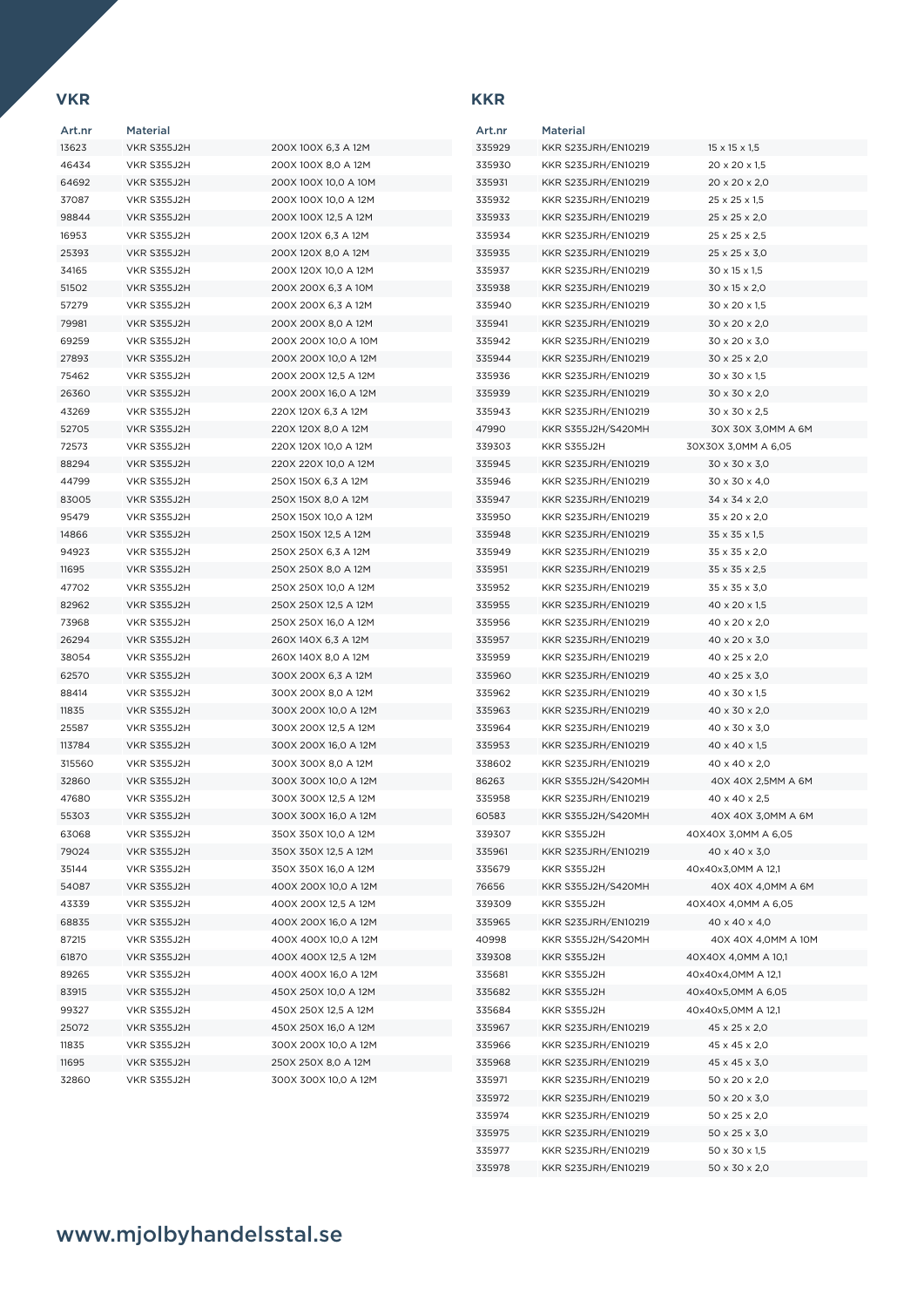| Art.nr | Material                  |                           |
|--------|---------------------------|---------------------------|
| 66330  | <b>KKR S355J2H/S420MH</b> | 50X 30X 2,5MM A 6M        |
| 335979 | KKR S235JRH/EN10219       | $50 \times 30 \times 2.5$ |
| 30758  | KKR S355J2H/S420MH        | 50X 30X 3.0MM A 6M        |
| 339310 | KKR S355J2H               | 50X30X 3,0MM A 6,05       |
| 335980 | KKR S235JRH/EN10219       | 50 x 30 x 3,0             |
| 32710  | KKR S355J2H/S420MH        | 50X 30X 4,0MM A 6M        |
| 339311 | <b>KKR S355J2H</b>        | 50X30X 4,0MM A 6,05       |
| 335981 | KKR S235JRH/EN10219       | 50 x 30 x 4,0             |
| 335983 | KKR S235JRH/EN10219       | 50 x 40 x 2,0             |
| 335984 | KKR S235JRH/EN10219       | 50 x 40 x 3,0             |
| 335985 | KKR S235JRH/EN10219       | 50 x 40 x 4,0             |
| 335970 | KKR S235JRH/EN10219       | 50 x 50 x 2,0             |
| 335973 | KKR S235JRH/EN10219       | 50 x 50 x 2,5             |
| 96209  | KKR S355J2H/S420MH        | 50X 50X 3,0MM A 6M        |
| 339312 | <b>KKR S355J2H</b>        | 50X50X 3,0MM A 6,05       |
| 335976 | KKR S235JRH/EN10219       | 50 x 50 x 3,0             |
| 335686 | KKR S355J2H               | 50x50x3,0MM A 12,1        |
| 62291  | KKR S355J2H/S420MH        | 50X 50X 4,0MM A 6M        |
| 339314 | <b>KKR S355J2H</b>        | 50X50X 4.0MM A 6.05       |
| 335982 | KKR S235JRH/EN10219       | 50 x 50 x 4,0             |
| 29243  | KKR S355J2H/S420MH        | 50X 50X 4,0MM A 10M       |
| 339313 | KKR S355J2H               | 50X50X 4,0MM A 10,1       |
| 335688 | <b>KKR S355J2H</b>        | 50x50x4,0MM A 12,1        |
| 55756  | KKR S355J2H/S420MH        | 50X 50X 5,0MM A 6M        |
| 339316 | <b>KKR S355J2H</b>        | 50X50X 5,0MM A 6,05       |
| 335986 | KKR S235JRH/EN10219       | $50 \times 50 \times 50$  |
| 25318  | KKR S355J2H/S420MH        | 50X 50X 5,0MM A 10M       |
| 339315 | <b>KKR S355J2H</b>        | 50X50X 5,0MM A 10,1       |
| 335690 | KKR S355J2H               | 50x50x5,0MM A 12,1        |
| 335691 | <b>KKR S355J2H</b>        | 50x50x6,0MM A 6,05        |
| 335693 | <b>KKR S355J2H</b>        | 50x50x6,0MM A 12,1        |
| 335988 | KKR S235JRH/EN10219       | 60 x 20 x 2,0             |
| 335989 | KKR S235JRH/EN10219       | 60 x 20 x 3,0             |
| 335991 | KKR S235JRH/EN10219       | 60 x 30 x 2,0             |
| 335992 | KKR S235JRH/EN10219       | 60 x 30 x 2,5             |
| 335993 | KKR S235JRH/EN10219       | 60 x 30 x 3,0             |
| 335994 | KKR S235JRH/EN10219       | 60 x 30 x 4,0             |
| 335996 | KKR S235JRH/EN10219       | 60 x 40 x 2,0             |
|        | KKR S235JRH/EN10219       |                           |
| 335997 |                           | 60 x 40 x 2,5             |
| 33719  | KKR S355J2H/S420MH        | 60X 40X 3,0MM A 6M        |
| 339318 | <b>KKR S355J2H</b>        | 60X40X 3,0MM A 6,05       |
| 335998 | KKR S235JRH/EN10219       | 60 x 40 x 3,0             |
| 34750  | KKR S355J2H/S420MH        | 60X 40X 4,0MM A 6M        |
| 339320 | <b>KKR S355J2H</b>        | 60X40X 4,0MM A 6,05       |
| 335999 | KKR S235JRH/EN10219       | 60 x 40 x 4,0             |
| 93468  | KKR S355J2H/S420MH        | 60X 40X 4,0MM A 10M       |
| 339319 | KKR S355J2H               | 60X40X 4.0MM A 10.1       |
| 335697 | KKR S355J2H               | 60x40x4,0MM A 12,1        |
| 156505 | KKR S355J2H/S420MH        | 60X 40X 5,0MM A 6M        |
| 339322 | KKR S355J2H               | 60X40X 5,0MM A 6,05       |
| 336000 | KKR S235JRH/EN10219       | 60 x 40 x 5,0             |
| 95195  | KKR S355J2H/S420MH        | 60X 40X 5,0MM A 12M       |
| 339321 | <b>KKR S355J2H</b>        | 60X40X 5,0MM A 12,1       |
| 336002 | KKR S235JRH/EN10219       | 60 x 50 x 2,0             |
| 336003 | KKR S235JRH/EN10219       | 60 x 50 x 3,0             |
| 336004 | KKR S235JRH/EN10219       | 60 x 50 x 4,0             |
| 335987 | KKR S235JRH/EN10219       | 60 x 60 x 2,0             |
| 70833  | KKR S355J2H/S420MH        | 60X 60X 3,0MM A 6M        |
| 339317 | <b>KKR S355J2H</b>        | 60X60X 3.0MM A 6.05       |

| 50X 30X 2,5MM A 6M  |
|---------------------|
| 50 x 30 x 2,5       |
| 50X 30X 3,0MM A 6M  |
| 50X30X 3,0MM A 6,05 |
| 50 x 30 x 3,0       |
| 50X 30X 4.0MM A 6M  |
| 50X30X 4,0MM A 6,05 |
| 50 x 30 x 4,0       |
| 50 x 40 x 2,0       |
| 50 x 40 x 3.0       |
| 50 x 40 x 4,0       |
| 50 x 50 x 2,0       |
| 50 x 50 x 2,5       |
| 50X 50X 3,0MM A 6M  |
| 50X50X 3,0MM A 6,05 |
| 50 x 50 x 3,0       |
| 50x50x3,0MM A 12,1  |
| 50X 50X 4,0MM A 6M  |
| 50X50X 4.0MM A 6.05 |
| 50 x 50 x 4,0       |
| 50X 50X 4,0MM A 10M |
| 50X50X 4,0MM A 10,1 |
| 50x50x4,0MM A 12,1  |
| 50X 50X 5,0MM A 6M  |
| 50X50X 5,0MM A 6,05 |
| 50 x 50 x 5,0       |
| 50X 50X 5,0MM A 10M |
| 50X50X 5,0MM A 10,1 |
| 50x50x5,0MM A 12,1  |
| 50x50x6,0MM A 6,05  |
| 50x50x6,0MM A 12,1  |
| 60 x 20 x 2,0       |
| 60 x 20 x 3,0       |
| 60 x 30 x 2,0       |
| 60 x 30 x 2,5       |
| 60 x 30 x 3,0       |
| 60 x 30 x 4,0       |
| 60 x 40 x 2,0       |
| 60 x 40 x 2.5       |
| 60X 40X 3,0MM A 6M  |
| 60X40X 3,0MM A 6,05 |
| 60 x 40 x 3,0       |
| 60X 40X 4,0MM A 6M  |
| 60X40X 4.0MM A 6.05 |
| 60 x 40 x 4,0       |
| 60X 40X 4,0MM A 10M |
| 60X40X 4,0MM A 10,1 |
| 60x40x4.0MM A 12.1  |
| 60X 40X 5,0MM A 6M  |
| 60X40X 5,0MM A 6,05 |
| 60 x 40 x 5,0       |
| 60X 40X 5,0MM A 12M |
| 60X40X 5,0MM A 12,1 |
| 60 x 50 x 2,0       |
| 60 x 50 x 3,0       |
| 60 x 50 x 4,0       |
| 60 x 60 x 2,0       |
| 60X 60X 3,0MM A 6M  |
| 60X60X 3,0MM A 6,05 |

| Art.nr | <b>Material</b>     |                           |
|--------|---------------------|---------------------------|
| 335990 | KKR S235JRH/EN10219 | 60 x 60 x 3,0             |
| 335695 | KKR S355J2H         | 60x60x3,0MM A 12,1        |
| 43919  | KKR S355J2H/S420MH  | 60X 60X 4,0MM A 6M        |
| 339324 | KKR S355J2H         | 60X60X 4,0MM A 6,05       |
| 335995 | KKR S235JRH/EN10219 | $60 \times 60 \times 4.0$ |
| 17999  | KKR S355J2H/S420MH  | 60X 60X 4,0MM A 10M       |
| 339323 | KKR S355J2H         | 60X60X 4,0MM A 10,1       |
| 335699 | KKR S355J2H         | 60x60x4,0MM A 12,1        |
| 83072  | KKR S355J2H/S420MH  | 60X 60X 5,0MM A 6M        |
| 339326 | <b>KKR S355J2H</b>  | 60X60X 5,0MM A 6,05       |
| 336001 | KKR S235JRH/EN10219 | 60 x 60 x 5,0             |
| 55873  | KKR S355J2H/S420MH  | 60X 60X 5,0MM A 10M       |
| 339325 | KKR S355J2H         | 60X60X 5,0MM A 10,1       |
| 335701 | KKR S355J2H         | 60x60x5,0MM A 12,1        |
| 335702 | KKR S355J2H         | 60x60x6,0MM A 6,05        |
| 335704 | <b>KKR S355J2H</b>  | 60x60x6,0MM A 12,1        |
| 336008 | KKR S235JRH/EN10219 |                           |
|        | KKR S235JRH/EN10219 | 70 x 40 x 2,0             |
| 336009 |                     | 70 x 40 x 3,0             |
| 336010 | KKR S235JRH/EN10219 | 70 x 40 x 4,0             |
| 336011 | KKR S235JRH/EN10219 | 70 x 40 x 5.0             |
| 336013 | KKR S235JRH/EN10219 | 70 x 50 x 2,0             |
| 336014 | KKR S235JRH/EN10219 | 70 x 50 x 3,0             |
| 336015 | KKR S235JRH/EN10219 | 70 x 50 x 4,0             |
| 336016 | KKR S235JRH/EN10219 | 70 x 50 x 5,0             |
| 336005 | KKR S235JRH/EN10219 | 70 x 70 x 2,0             |
| 335705 | KKR S355J2H         | 70x70x3,0MM A 6,05        |
| 336006 | KKR S235JRH/EN10219 | 70 x 70 x 3,0             |
| 57074  | KKR S355J2H/S420MH  | 70X 70X 3,0MM A 12M       |
| 339327 | <b>KKR S355J2H</b>  | 70X70X 3,0MM A 12,1       |
| 335707 | <b>KKR S355J2H</b>  | 70x70x4,0MM A 6,05        |
| 336007 | KKR S235JRH/EN10219 | 70 x 70 x 4,0             |
| 58293  | KKR S355J2H/S420MH  | 70X 70X 4,0MM A 12M       |
| 335709 | KKR S355J2H         | 70x70x5,0MM A 6,05        |
| 336012 | KKR S235JRH/EN10219 | 70 x 70 x 5,0             |
| 59530  | KKR S355J2H/S420MH  | 70X 70X 5,0MM A 12M       |
| 339328 | <b>KKR S355J2H</b>  | 70X70X 5,0MM A 12,1       |
| 335711 | KKR S355J2H         | 70x70x6,0MM A 6,05        |
| 335713 | KKR S355J2H         | 70x70x6,0MM A 12,1        |
| 336019 | KKR S235JRH/EN10219 | 80 x 30 x 2,0             |
| 336020 | KKR S235JRH/EN10219 | 80 x 30 x 3,0             |
| 336022 | KKR S235JRH/EN10219 | 80 x 40 x 2,0             |
| 335716 | KKR S355J2H         | 80x40x3,0MM A 6,05        |
| 336023 | KKR S235JRH/EN10219 | 80 x 40 x 3,0             |
| 14221  | KKR S355J2H/S420MH  | 80X 40X 3,0MM A 12M       |
| 339330 | <b>KKR S355J2H</b>  | 80X40X 3,0MM A 12,1       |
| 335718 | <b>KKR S355J2H</b>  | 80x40x4,0MM A 6,05        |
| 336024 | KKR S235JRH/EN10219 | 80 x 40 x 4,0             |
| 16104  | KKR S355J2H/S420MH  | 80X 40X 4,0MM A 12M       |
| 339331 | KKR S355J2H         | 80X40X 4,0MM A 12,1       |
| 156506 | KKR S355J2H/S420MH  | 80X 40X 5,0MM A 6M        |
| 339333 | KKR S355J2H         | 80X40X 5,0MM A 6,05       |
|        | KKR S235JRH/EN10219 | 80 x 40 x 5,0             |
| 336025 |                     |                           |
| 19948  | KKR S355J2H/S420MH  | 80X 40X 5,0MM A 12M       |
| 339332 | KKR S355J2H         | 80X40X 5,0MM A 12,1       |
| 335722 | KKR S355J2H         | 80x40x6,0MM A 6,05        |
| 335724 | KKR S355J2H         | 80x40x6,0MM A 12,1        |
| 336027 | KKR S235JRH/EN10219 | 80 x 50 x 2,0             |
| 336028 | KKR S235JRH/EN10219 | 80 x 50 x 3,0             |
| 336029 | KKR S235JRH/EN10219 | 80 x 50 x 4,0             |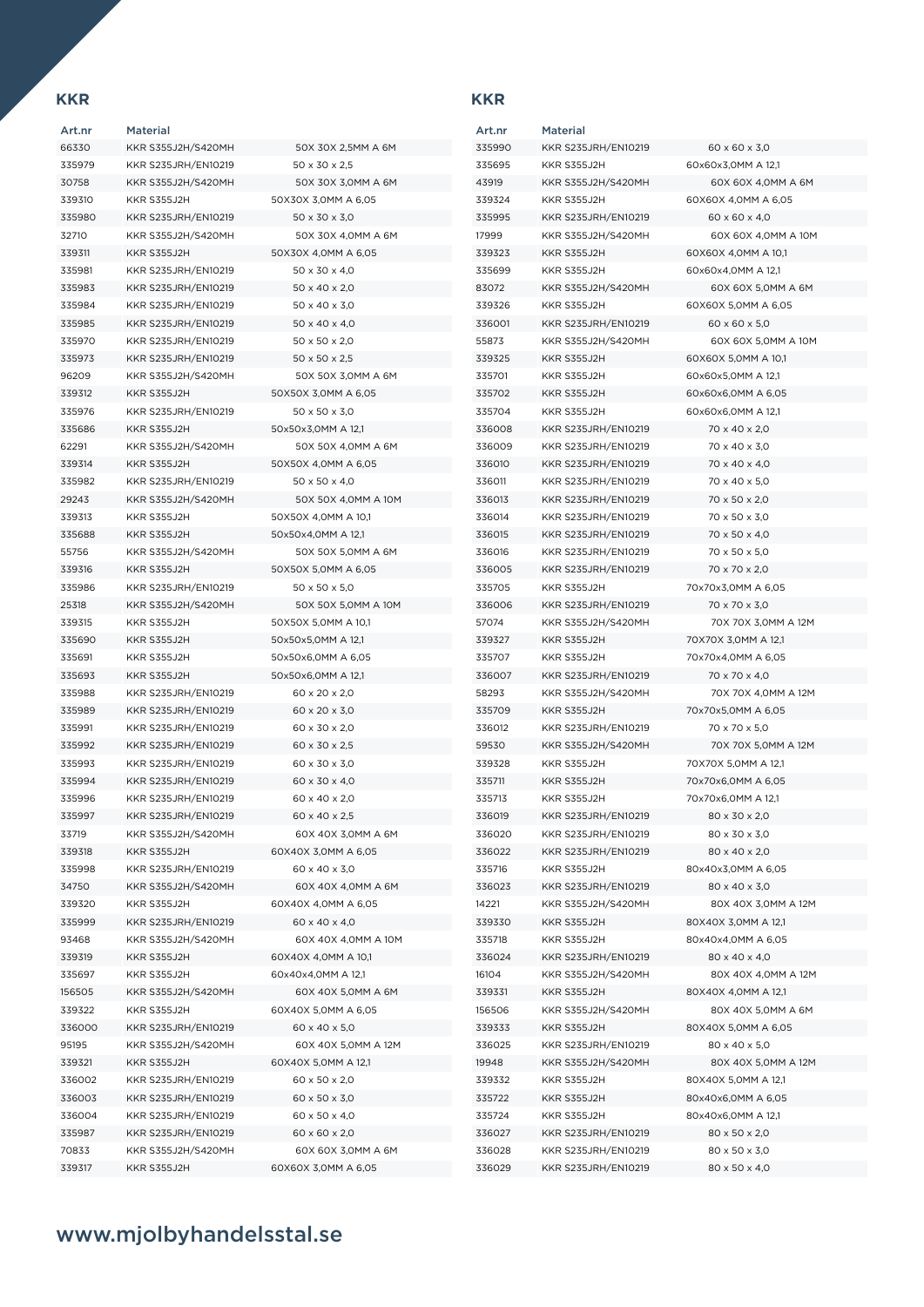Art.nr Material KKR S235JRH/EN10219 80 x 50 x 5,0 KKR S235JRH/EN10219 80 x 60 x 2,0 KKR S355J2H 80x60x3,0MM A 6,05 KKR S235JRH/EN10219 80 x 60 x 3,0 KKR S355J2H 80x60x3,0MM A 12,1 KKR S355J2H 80x60x4,0MM A 6,05 KKR S235JRH/EN10219 80 x 60 x 4,0 KKR S355J2H/S420MH 80X 60X 4,0MM A 12M KKR S355J2H 80X60X 4,0MM A 12,1 KKR S355J2H 80x60x5,0MM A 6,05 KKR S235JRH/EN10219 80 x 60 x 5,0 KKR S355J2H 80x60x5,0MM A 12,1 KKR S355J2H 80x60x6,0MM A 6,05 KKR S355J2H 80x60x6,0MM A 12,1 336017 KKR S235JRH/EN10219 80 x 80 x 2,0 KKR S355J2H 80x80x3,0MM A 6,05 KKR S235JRH/EN10219 80 x 80 x 3,0 KKR S355J2H/S420MH 80X 80X 3,0MM A 12M KKR S355J2H 80X80X 3,0MM A 12,1 335725 KKR S355J2H 80x80x4,0MM A 6,05 KKR S235JRH/EN10219 80 x 80 x 4,0 KKR S355J2H/S420MH 80X 80X 4,0MM A 12M KKR S355J2H 80X80X 4,0MM A 12,1 KKR S355J2H 80x80x5,0MM A 6,05 KKR S235JRH/EN10219 80 x 80 x 5,0 KKR S355J2H 80X80X 5,0MM A 12M KKR S355J2H/S420MH 80X 80X 5,0MM A 12M KKR S355J2H 80X80X 5,0MM A 12,1 KKR S355J2H 80x80x6,0MM A 6,05 KKR S355J2H/S420MH 80X 80X 6,0 MM A 12M KKR S355J2H 80X80X 6,0 MM A 12,1 KKR S355J2H 80x80x8,0MM A 6,05 KKR S355J2H 80x80x8,0MM A 12,1 KKR S235JRH/EN10219 90 x 50 x 3,0 KKR S355J2H 90x50x4,0MM A 6,05 KKR S235JRH/EN10219 90 x 50 x 4,0 KKR S355J2H/S420MH 90X 50X 4,0MM A 12M KKR S355J2H 90X50X 4,0MM A 12,1 KKR S355J2H 90x50x5,0MM A 6,05 336040 KKR S235JRH/EN10219 90 x 50 x 50 KKR S355J2H/S420MH 90X 50X 5,0MM A 12M KKR S355J2H 90X50X 5,0MM A 12,1 KKR S355J2H 90x90x3,0MM A 6,05 KKR S235JRH/EN10219 90 x 90 x 3,0 KKR S355J2H/S420MH 90X 90X 3,0MM A 12M KKR S355J2H 90X90X 3,0MM A 12,1 KKD S355J2H 90x90x4,0MM A 6,05 KKR S235JRH/EN10219 90 x 90 x 4,0 KKR S355J2H/S420MH 90X 90X 4,0MM A 12M KKR S355J2H 90X90X 4,0MM A 12,1 KKR S355J2H 90x90x5,0MM A 6,05 KKR S235JRH/EN10219 90 x 90 x 5,0 KKR S355J2H/S420MH 90X 90X 5,0MM A 12M KKR S355J2H 90X90X 5,0MM A 12,1 KKR S355J2H 90x90x6,0MM A 6,05 KKR S355J2H/S420MH 90X 90X 6,0 MM A 12M KKR S355J2H 90X90X 6,0 MM A 12,1 KKR S355J2H 90x90x8,0MM A 6,05

KKR S355J2H 90x90x8,0MM A 12,1

## Art.nr Material KKR S235JRH/EN10219 100 x 40 x 2,0 KKR S235JRH/EN10219 100 x 40 x 3,0 KKR S235JRH/EN10219 100 x 40 x 4,0 KKR S355J2H 100X40X 4,0MM A 12,1 KKR S235JRH/EN10219 100 x 40 x 5,0 KKR S235JRH/EN10219 100 x 50 x 2,0 KKR S355J2H 100x50x3,0MM A 6,05 KKR S235JRH/EN10219 100 x 50 x 3,0 KKR S355J2H 100X50X 3,0MM A 12,1 KKR S355J2H 100x50x4,0MM A 6,05 KKR S235JRH/EN10219 100 x 50 x 4,0 KKR S355J2H 100X50X 4,0MM A 12,1 KKR S355J2H 100x50x5,0MM A 6,05 KKR S235JRH/EN10219 100 x 50 x 5,0 KKR S355J2H/S420MH 100X 50X 5,0MM A 12M KKR S355J2H 100X50X 5,0MM A 12,1 KKR S355J2H 100x50x6,0MM A 6,05 KKR S355J2H 100X50X 6,0MM A 12,1 KKR S355J2H 100x60x3,0MM A 6,05 KKR S235JRH/EN10219 100 x 60 x 3,0 KKR S355J2H 100x60x3,0MM A 12,1 KKR S355J2H 100x60x4,0MM A 6,05 KKR S235JRH/EN10219 100 x 60 x 4,0 KKR S355J2H 100X60X 4,0MM A 12,1 KKR S355J2H 100x60x5,0MM A 6,05 KKR S235JRH/EN10219 100 x 60 x 5,0 KKR S355J2H/S420MH 100X 60X 5,0MM A 12M KKR S355J2H 100X60X 5,0MM A 12,1 KKR S355J2H 100x60x6,0MM A 6,05 KKR S355J2H 100X60X 6,0MM A 12,1 KKR S355J2H 100x60x8,0MM A 6,05 KKR S355J2H 100x60x8,0MM A 12,1 KKR S355J2H 100x80x3,0MM A 6,05 KKR S235JRH/EN10219 100 x 80 x 3,0 KKR S355J2H 100x80x3,0MM A 12,1 KKR S355J2H 100x80x4,0MM A 6,05 KKR S235JRH/EN10219 100 x 80 x 4,0 339229 KKR S355 J2H 100X80X 4,0MM A 121 KKR S355J2H 100x80x5,0MM A 6,05 KKR S235JRH/EN10219 100 x 80 x 5,0 KKR S355J2H 100x80x5,0MM A 12,1 KKR S355J2H 100x80x6,0MM A 6,05 KKR S355J2H 100x80x6,0MM A 12,1 KKR S355J2H 100x80x8,0MM A 6,05 KKR S355J2H 100x80x8,0MM A 12,1 KKR S355J2H 100x100x3,0MM A 6,05 KKR S235JRH/EN10219 100 x 100 x 3,0 KKR S355J2H 100X100X 3,0MM A 12,1 KKR S355J2H 100x100x4,0MM A 6,05 KKR S235JRH/EN10219 100 x 100 x 4,0 KKR S355J2H 100X100X 4,0MM A 12M

 KKR S355J2H/S420MH 100X 40X 4,0MM A 12M KKR S355J2H/S420MH 100X 50X 3,0MM A 12M KKR S355J2H/S420MH 100X 50X 4,0MM A 12M KKR S355J2H/S420MH 100X 50X 6,0MM A 12M KKR S355J2H/S420MH 100X 60X 4,0MM A 12M KKR S355J2H/S420MH 100X 60X 6,0MM A 12M KKR S355J2H/S420MH 100X 80X 4,0MM A 12M KKR S355J2H/S420MH 100X100X 3,0MM A 12M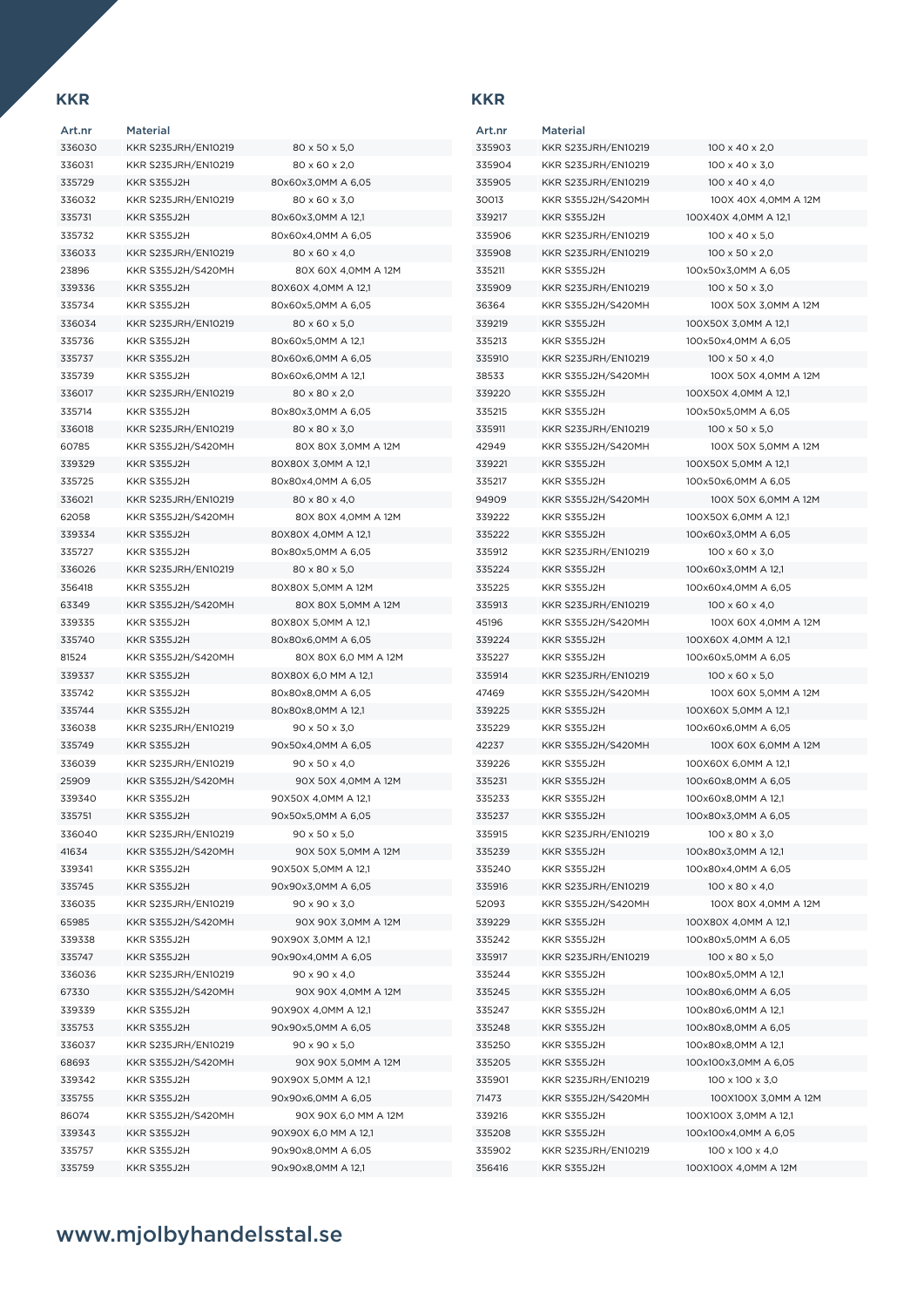| Art.nr | Material            |                            |
|--------|---------------------|----------------------------|
| 72890  | KKR S355J2H/S420MH  | 100X100X 4,0MM A 12M       |
| 339218 | <b>KKR S355J2H</b>  | 100X100X 4,0MM A 12,1      |
| 335219 | <b>KKR S355J2H</b>  | 100x100x5,0MM A 6,05       |
| 335907 | KKR S235JRH/EN10219 | 100 x 100 x 5,0            |
| 74325  | KKR S355J2H/S420MH  | 100X100X 5,0MM A 12M       |
| 356412 | KKR S355J2H         | 100X100X 5.0MM A 12M       |
| 339223 | KKR S355J2H         | 100X100X 5,0MM A 12,1      |
| 335234 | <b>KKR S355J2H</b>  | 100x100x6,0MM A 6,05       |
| 356461 | <b>KKR S355J2H</b>  | 100X100X 6,0MM A 12M       |
| 75778  | KKR S355J2H/S420MH  | 100X100X 6,0MM A 12M       |
| 339228 | KKR S355J2H         | 100X100X 6,0MM A 12,1      |
| 336927 | KKR S355J2H/S420MH  | 100X100X 6,3MM A 12M       |
| 339227 | <b>KKR S355J2H</b>  | 100X100X 6,3MM A 12,1      |
| 335251 | <b>KKR S355J2H</b>  | 100x100x8,0MM A 6,05       |
| 69071  | KKR S355J2H/S420MH  | 100X100X 8,0MM A 12M       |
| 339230 | KKR S355J2H         | 100X100X 8,0MM A 12,1      |
| 335202 | <b>KKR S355J2H</b>  | 100x100x10,0MM A 6,05      |
| 335204 | <b>KKR S355J2H</b>  | 100x100x10,0MM A 12,1      |
| 335918 | KKR S235JRH/EN10219 | $110 \times 70 \times 4.0$ |
| 335919 | KKR S235JRH/EN10219 | $110 \times 70 \times 5.0$ |
| 335254 | <b>KKR S355J2H</b>  | 110x110x4,0MM A 6,05       |
| 335256 | <b>KKR S355J2H</b>  | 110x110x4,0MM A 12,1       |
| 335257 | KKR S355J2H         | 110x110x5,0MM A 6,05       |
| 335259 | <b>KKR S355J2H</b>  | 110x110x5,0MM A 12,1       |
| 335260 | <b>KKR S355J2H</b>  | 110x110x6,0MM A 6,05       |
| 335262 | <b>KKR S355J2H</b>  | 110x110x6,0MM A 12,1       |
| 335263 | KKR S355J2H         | 110x110x8,0MM A 6,05       |
| 335265 | <b>KKR S355J2H</b>  | 110x110x8,0MM A 12,1       |
| 335920 | KKR S235JRH/EN10219 | $120 \times 40 \times 3.0$ |
| 335280 | <b>KKR S355J2H</b>  | 120x40x4,0MM A 6,05        |
| 335921 | KKR S235JRH/EN10219 | $120 \times 40 \times 4.0$ |
| 335282 | <b>KKR S355J2H</b>  | 120x40x4,0MM A 12,1        |
| 335922 | KKR S235JRH/EN10219 | $120 \times 40 \times 5.0$ |
| 335287 | KKR S355J2H         | 120x50x3,0MM A 12,1        |
| 335288 | KKR S355J2H         | 120x50x4,0MM A 6,05        |
| 335290 | <b>KKR S355J2H</b>  | 120x50x4,0MM A 12,1        |
| 335291 | KKR S355J2H         | 120x50x5,0MM A 6,05        |
| 335293 | <b>KKR S355J2H</b>  | 120x50x5,0MM A 12,1        |
| 335296 | <b>KKR S355J2H</b>  | 120x60x3,0MM A 6,05        |
| 335923 | KKR S235JRH/EN10219 | $120 \times 60 \times 3,0$ |
| 335298 | <b>KKR S355J2H</b>  | 120x60x3,0MM A 12,1        |
| 335299 | <b>KKR S355J2H</b>  | 120x60x4,0MM A 6,05        |
| 335924 | KKR S235JRH/EN10219 | $120 \times 60 \times 4.0$ |
| 54444  | KKR S355J2H/S420MH  | 120X 60X 4,0MM A 12M       |
| 339234 | <b>KKR S355J2H</b>  | 120X60X 4,0MM A 12,1       |
| 335301 | KKR S355J2H         | 120x60x5,0MM A 6,05        |
| 335925 | KKR S235JRH/EN10219 | $120 \times 60 \times 5,0$ |
| 56821  | KKR S355J2H/S420MH  | 120X 60X 5,0MM A 12M       |
| 339235 | <b>KKR S355J2H</b>  | 120X60X 5,0MM A 12,1       |
| 335303 | <b>KKR S355J2H</b>  | 120x60x6,0MM A 6,05        |
| 21208  | KKR S355J2H/S420MH  | 120X 60X 6,0MM A 12M       |
| 339236 | KKR S355J2H         | 120X60X 6,0MM A 12,1       |
| 335305 | KKR S355J2H         | 120x60x8,0MM A 6,05        |
| 335307 | KKR S355J2H         | 120x60x8,0MM A 12,1        |
| 335313 | KKR S355J2H         | 120x80x3,0MM A 6,05        |
| 335926 | KKR S235JRH/EN10219 | 120 x 80 x 3,0             |
| 335315 | <b>KKR S355J2H</b>  | 120x80x3,0MM A 12,1        |
| 335316 | KKR S355J2H         | 120x80x4,0MM A 6,05        |
| 335927 | KKR S235JRH/EN10219 | 120 x 80 x 4,0             |

| 100X100X 4,0MM A 12M       |
|----------------------------|
| IOOX100X 4,0MM A 12,1      |
| I00x100x5,0MM A 6,05       |
| 100 x 100 x 5,0            |
| 100X100X 5,0MM A 12M       |
|                            |
| 100X100X 5,0MM A 12M       |
| 00X100X 5,0MM A 12,1       |
| I00x100x6,0MM A 6,05       |
| IOOX100X 6,0MM A 12M       |
| 100X100X 6,0MM A 12M       |
| I00X100X 6,0MM A 12,1      |
| 100X100X 6,3MM A 12M       |
| IOOX100X 6,3MM A 12,1      |
| I00x100x8,0MM A 6,05       |
| 100X100X 8,0MM A 12M       |
| IOOX100X 8,0MM A 12,1      |
| I00x100x10,0MM A 6,05      |
| I00x100x10,0MM A 12,1      |
| 110 x 70 x 4,0             |
| 110 x 70 x 5.0             |
| 10x110x4,0MM A 6,05        |
|                            |
| 110x110x4,0MM A 12,1       |
| 10x110x5,0MM A 6,05        |
| 10x110x5,0MM A 12,1        |
| 110x110x6,0MM A 6,05       |
| 110x110x6,0MM A 12,1       |
| 10x110x8,0MM A 6,05        |
| 10x110x8,0MM A 12,1        |
| $120 \times 40 \times 3,0$ |
| 20x40x4,0MM A 6,05         |
| $120 \times 40 \times 4,0$ |
| 20x40x4,0MM A 12,1         |
| 120 x 40 x 5,0             |
| 20x50x3,0MM A 12,1         |
| 20x50x4,0MM A 6,05         |
| I20x50x4,0MM A 12,1        |
| 20x50x5,0MM A 6,05         |
| 20x50x5,0MM A 12,1         |
|                            |
| 20x60x3,0MM A 6,05         |
| 120 x 60 x 3,0             |
| 20x60x3,0MM A 12,1         |
| 20x60x4,0MM A 6,05         |
| 120 x 60 x 4,0             |
| 120X 60X 4,0MM A 12M       |
| 20X60X 4,0MM A 12,1        |
| 20x60x5,0MM A 6,05         |
| $120 \times 60 \times 5,0$ |
| 120X 60X 5.0MM A 12M       |
| 120X60X 5,0MM A 12,1       |
| I20x60x6,0MM A 6,05        |
| 120X 60X 6,0MM A 12M       |
| 20X60X 6,0MM A 12,1        |
| 20x60x8,0MM A 6,05         |
| 20x60x8,0MM A 12,1         |
|                            |
| 20x80x3,0MM A 6,05         |
| 120 x 80 x 3,0             |
| I20x80x3,0MM A 12,1        |
| 20x80x4,0MM A 6,05         |
| 120 x 80 x 4,0             |

| Art.nr | Material            |                            |
|--------|---------------------|----------------------------|
| 61653  | KKR S355J2H/S420MH  | 120X 80X 4,0MM A 12M       |
| 339239 | KKR S355J2H         | 120X80X 4,0MM A 12,1       |
| 335318 | KKR S355J2H         | 120x80x5,0MM A 6,05        |
| 335928 | KKR S235JRH/EN10219 | $120 \times 80 \times 5,0$ |
| 64108  | KKR S355J2H/S420MH  | 120X 80X 5.0MM A 12M       |
| 339240 | KKR S355J2H         | 120X80X 5,0MM A 12,1       |
| 335320 | KKR S355J2H         | 120x80x6,0MM A 6,05        |
| 66589  | KKR S355J2H/S420MH  | 120X 80X 6,0MM A 12M       |
| 339241 | KKR S355J2H         | 120X80X 6,0MM A 12,1       |
| 16690  | KKR S355J2H/S420MH  | 120X 80X 8,0MM A 12M       |
| 339242 | KKR S355J2H         | 120X80X 8,0MM A 12,1       |
| 335310 | <b>KKR S355J2H</b>  | 120x80x10,0MM A 6,05       |
| 335312 | KKR S355J2H         | 120x80x10,0MM A 12,1       |
| 335266 | KKR S355J2H         | 120x100x4,0MM A 6,05       |
| 335268 | KKR S355J2H         | 120x100x4,0MM A 12,1       |
| 335269 | <b>KKR S355J2H</b>  | 120x100x5,0MM A 6,05       |
| 335271 | KKR S355J2H         | 120x100x5,0MM A 12,1       |
| 335272 | <b>KKR S355J2H</b>  | 120x100x6,0MM A 6,05       |
| 335274 | <b>KKR S355J2H</b>  | 120x100x6.0MM A 12.1       |
|        | <b>KKR S355J2H</b>  |                            |
| 335277 |                     | 120x120x3,0MM A 6,05       |
| 335279 | <b>KKR S355J2H</b>  | 120x120x3,0MM A 12,1       |
| 335283 | KKR S355J2H         | 120x120x4,0MM A 6,05       |
| 77249  | KKR S355J2H/S420MH  | 120X120X 4,0MM A 12M       |
| 339232 | KKR S355J2H         | 120X120X 4,0MM A 12,1      |
| 335294 | <b>KKR S355J2H</b>  | 120x120x5,0MM A 6,05       |
| 356417 | KKR S355J2H         | 120X120X 5,0MM A 12M       |
| 78738  | KKR S355J2H/S420MH  | 120X120X 5,0MM A 12M       |
| 339233 | KKR S355J2H         | 120X120X 5,0MM A 12,1      |
| 335308 | KKR S355J2H         | 120x120x6,0MM A 6,05       |
| 22318  | KKR S355J2H/S420MH  | 120X120X 6,0MM A 12M       |
| 339238 | KKR S355J2H         | 120X120X 6,0MM A 12,1      |
| 336930 | KKR S355J2H/S420MH  | 120X120X 6,3MM A 12M       |
| 339237 | KKR S355J2H         | 120X120X 6,3MM A 12,1      |
| 65336  | KKR S355J2H/S420MH  | 120X120X 8,0MM A 12M       |
| 339243 | <b>KKR S355J2H</b>  | 120X120X 8,0MM A 12,1      |
| 335275 | KKR S355J2H         | 120x120x10,0MM A 6,05      |
| 54759  | KKR S355J2H/S420MH  | 120X120X10,0MM A 12M       |
| 339231 | KKR S355J2H         | 120X120X 10,0MM A 12,1     |
| 335341 | <b>KKR S355J2H</b>  | 140x60x4,0MM A 12,1        |
| 335342 | <b>KKR S355J2H</b>  | 140x60x5,0MM A 6,05        |
| 335344 | KKR S355J2H         | 140x60x5,0MM A 12,1        |
| 335345 | KKR S355J2H         | 140x60x6,0MM A 6,05        |
| 335347 | KKR S355J2H         | 140x60x6,0MM A 12,1        |
| 335348 | KKR S355J2H         | 140x60x8,0MM A 6,05        |
| 335350 | KKR S355J2H         | 140x60x8,0MM A 12,1        |
| 335356 | KKR S355J2H         | 140x70x3,0MM A 6,05        |
| 335358 | <b>KKR S355J2H</b>  | 140x70x3,0MM A 12,1        |
| 335359 | KKR S355J2H         | 140x70x4,0MM A 6,05        |
| 339248 | <b>KKR S355J2H</b>  | 140X70X 4,0MM A 12,1       |
| 335361 | KKR S355J2H         | 140x70x5,0MM A 6,05        |
| 339249 | KKR S355J2H         | 140X70X 5,0MM A 12,1       |
| 335363 | KKR S355J2H         | 140x70x6,0MM A 6,05        |
| 335365 | <b>KKR S355J2H</b>  | 140x70x6,0MM A 12,1        |
| 335366 | KKR S355J2H         | 140x70x8,0MM A 6,05        |
| 335368 | KKR S355J2H         | 140x70x8,0MM A 12,1        |
| 335353 | <b>KKR S355J2H</b>  | 140x70x10,0MM A 6,05       |
| 335355 | KKR S355J2H         | 140x70x10,0MM A 12,1       |
| 335372 | <b>KKR S355J2H</b>  | 140x80x3,0MM A 6,05        |
| 335374 | KKR S355J2H         | 140x80x3,0MM A 12,1        |
|        |                     |                            |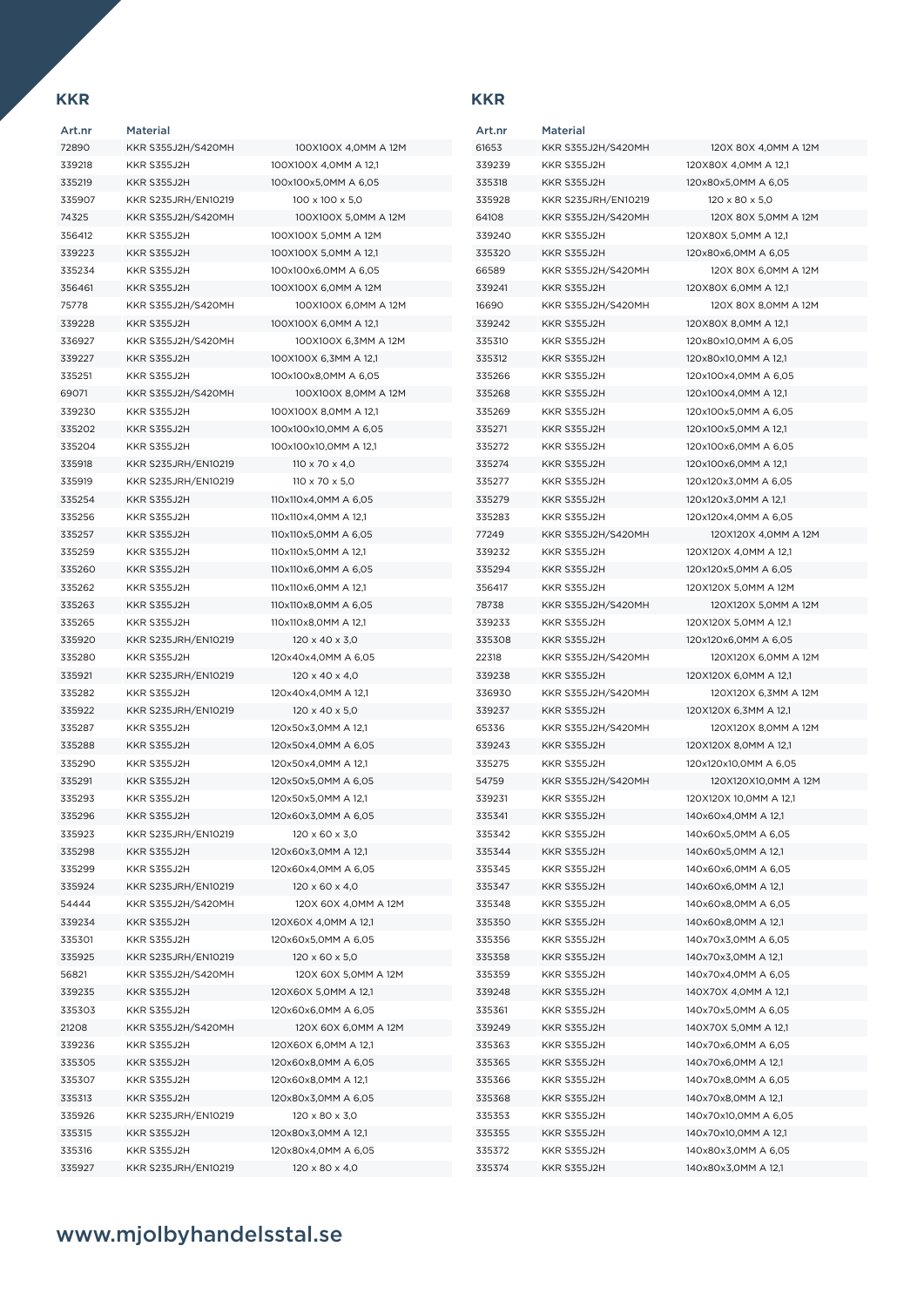| Art.nr | Material           |                        |
|--------|--------------------|------------------------|
| 335375 | KKR S355J2H        | 140x80x4,0MM A 6,05    |
| 79036  | KKR S355J2H/S420MH | 140X 80X 4,0MM A 12M   |
| 339250 | KKR S355J2H        | 140X80X 4,0MM A 12,1   |
| 335377 | KKR S355J2H        | 140x80x5,0MM A 6,05    |
| 335379 | <b>KKR S355J2H</b> | 140x80x5,0MM A 12,1    |
| 335380 | <b>KKR S355J2H</b> | 140x80x6,0MM A 6,05    |
| 48972  | KKR S355J2H/S420MH | 140X 80X 6,0MM A 12M   |
| 339251 | <b>KKR S355J2H</b> | 140X80X 6,0MM A 12,1   |
| 335382 | KKR S355J2H        | 140x80x8,0MM A 6,05    |
| 335384 | <b>KKR S355J2H</b> | 140x80x8.0MM A 12.1    |
| 335369 | KKR S355J2H        | 140x80x10,0MM A 6,05   |
| 335371 | <b>KKR S355J2H</b> | 140x80x10,0MM A 12,1   |
| 335328 | KKR S355J2H        | 140x100x5,0MM A 12,1   |
| 335331 | <b>KKR S355J2H</b> | 140x100x6,0MM A 12,1   |
| 335336 | <b>KKR S355J2H</b> | 140x140x4,0MM A 12,1   |
| 30590  | KKR S355J2H/S420MH | 140X140X 5,0MM A 12M   |
| 339245 | <b>KKR S355J2H</b> | 140X140X 5,0MM A 12,1  |
| 335351 | <b>KKR S355J2H</b> | 140x140x6,0MM A 6,05   |
| 16633  | KKR S355J2H/S420MH | 140X140X 6,0MM A 12M   |
| 339247 | KKR S355J2H        | 140X140X 6,0MM A 12,1  |
| 336932 | KKR S355J2H/S420MH | 140X140X 6,3MM A 12M   |
| 339246 | KKR S355J2H        | 140X140X 6,3MM A 12,1  |
| 335385 | <b>KKR S355J2H</b> | 140x140x8,0MM A 6,05   |
| 56835  | KKR S355J2H/S420MH | 140X140X 8,0MM A 12M   |
| 339252 | KKR S355J2H        | 140X140X 8,0MM A 12,1  |
| 76678  | KKR S355J2H/S420MH | 140X140X10,0MM A 12M   |
| 339244 | KKR S355J2H        | 140X140X 10,0MM A 12,1 |
| 335404 | KKR S355J2H        | 150x50x4,0MM A 6,05    |
| 335406 | KKR S355J2H        | 150x50x4,0MM A 12,1    |
| 335407 | KKR S355J2H        | 150x50x5,0MM A 6,05    |
| 335409 | <b>KKR S355J2H</b> | 150x50x5,0MM A 12,1    |
| 335389 | <b>KKR S355J2H</b> | 150x100x4,0MM A 6,05   |
| 74188  | KKR S355J2H/S420MH | 150X100X 4,0MM A 12M   |
| 339254 | <b>KKR S355J2H</b> | 150X100X 4,0MM A 12,1  |
| 335391 | <b>KKR S355J2H</b> | 150x100x5,0MM A 6,05   |
| 76773  | KKR S355J2H/S420MH | 150X100X 5,0MM A 12M   |
| 339255 | KKR S355J2H        | 150X100X 5,0MM A 12,1  |
| 335393 | <b>KKR S355J2H</b> | 150x100x6,0MM A 6,05   |
| 79384  | KKR S355J2H/S420MH | 150X100X 6,0MM A 12M   |
| 339256 | KKR S355J2H        | 150X100X 6,0MM A 12,1  |
| 335395 | KKR S355J2H        | 150x100x8,0MM A 6,05   |
| 82021  | KKR S355J2H/S420MH | 150X100X 8,0MM A 12M   |
| 339257 | <b>KKR S355J2H</b> | 150X100X 8,0MM A 12,1  |
| 335387 | <b>KKR S355J2H</b> | 150x100x10,0MM A 6,05  |
| 54143  | KKR S355J2H/S420MH | 150X100X10,0MM A 12M   |
| 339253 | KKR S355J2H        | 150X100X 10,0MM A 12,1 |
| 335401 | <b>KKR S355J2H</b> | 150x150x4,0MM A 6,05   |
| 335403 | KKR S355J2H        | 150x150x4,0MM A 12,1   |
| 335410 | <b>KKR S355J2H</b> | 150x150x5,0MM A 6,05   |
| 23063  | KKR S355J2H/S420MH | 150X150X 5,0MM A 12M   |
| 339259 | <b>KKR S355J2H</b> | 150X150X 5,0MM A 12,1  |
| 335412 | <b>KKR S355J2H</b> | 150x150x6,0MM A 6,05   |
| 23830  | KKR S355J2H/S420MH | 150X150X 6,0MM A 12M   |
| 339261 | KKR S355J2H        | 150X150X 6,0MM A 12,1  |
| 336933 | KKR S355J2H/S420MH | 150X150X 6,3MM A 12M   |
| 339260 | KKR S355J2H        | 150X150X 6,3MM A 12,1  |
| 335414 | KKR S355J2H        | 150x150x8,0MM A 6,05   |
| 24619  | KKR S355J2H/S420MH | 150X150X 8,0MM A 12M   |
| 339262 | <b>KKR S355J2H</b> | 150X150X 8,0MM A 12,1  |
|        |                    |                        |

| 40x80x4,0MM A 6,05    |
|-----------------------|
| 140X 80X 4,0MM A 12M  |
| 40X80X 4,0MM A 12,1   |
| 40x80x5,0MM A 6,05    |
| 40x80x5,0MM A 12,1    |
| 40x80x6,0MM A 6,05    |
| 140X 80X 6,0MM A 12M  |
| 40X80X 6,0MM A 12,1   |
| 40x80x8,0MM A 6,05    |
| 40x80x8,0MM A 12,1    |
| 40x80x10,0MM A 6,05   |
| 40x80x10,0MM A 12,1   |
| 40x100x5,0MM A 12,1   |
| 40x100x6,0MM A 12,1   |
| 40x140x4,0MM A 12,1   |
| 140X140X 5,0MM A 12M  |
| 40X140X 5,0MM A 12,1  |
| 40x140x6,0MM A 6,05   |
| 140X140X 6,0MM A 12M  |
| 40X140X 6,0MM A 12,1  |
| 140X140X 6,3MM A 12M  |
| 40X140X 6,3MM A 12,1  |
| 40x140x8,0MM A 6,05   |
| 140X140X 8,0MM A 12M  |
| 40X140X 8,0MM A 12,1  |
| 140X140X10,0MM A 12M  |
| 40X140X 10,0MM A 12,1 |
| 50x50x4,0MM A 6,05    |
| 50x50x4,0MM A 12,1    |
| 50x50x5,0MM A 6,05    |
| 50x50x5,0MM A 12,1    |
| 50x100x4,0MM A 6,05   |
| 150X100X 4,0MM A 12M  |
| 50X100X 4,0MM A 12,1  |
| 50x100x5,0MM A 6,05   |
| 150X100X 5,0MM A 12M  |
| 50X100X 5,0MM A 12,1  |
| 50x100x6,0MM A 6,05   |
| 150X100X 6,0MM A 12M  |
| 50X100X 6,0MM A 12,1  |
| 50x100x8,0MM A 6,05   |
| 150X100X 8,0MM A 12M  |
| 50X100X 8,0MM A 12,1  |
| 50x100x10,0MM A 6,05  |
| 150X100X10,0MM A 12M  |
| 50X100X 10,0MM A 12,1 |
| 50x150x4,0MM A 6,05   |
| 50x150x4,0MM A 12,1   |
| 50x150x5,0MM A 6,05   |
| 150X150X 5,0MM A 12M  |
| 50X150X 5,0MM A 12,1  |
| 50x150x6,0MM A 6,05   |
| 150X150X 6,0MM A 12M  |
| 50X150X 6,0MM A 12,1  |
| 150X150X 6,3MM A 12M  |
| 50X150X 6,3MM A 12,1  |
| 50x150x8,0MM A 6,05   |
| 150X150X 8,0MM A 12M  |
| 50X150X 8,0MM A 12,1  |

| Art.nr | Material            |                        |
|--------|---------------------|------------------------|
| 335397 | <b>KKR S355J2H</b>  | 150x150x10,0MM A 6,05  |
| 16905  | KKR S355J2H/S420MH  | 150X150X10,0MM A 12M   |
| 339258 | <b>KKR S355J2H</b>  | 150X150X 10,0MM A 12,1 |
| 335399 | KKR S355J2H         | 150x150x12,5MM A 6,05  |
| 335426 | KKR S355J2H         | 160x80x3,0MM A 6,05    |
| 335428 | KKR S235JRH/EN10219 | 160x80x3,0MM A 12,1    |
| 335429 | KKR S355J2H         | 160x80x4,0MM A 6,05    |
| 67608  | KKR S355J2H/S420MH  | 160X 80X 4,0MM A 12M   |
| 339265 | KKR S355J2H         | 160X 80X 4,0MM A 12,1  |
|        |                     |                        |
| 335431 | KKR S355J2H         | 160x80x5,0MM A 6,05    |
| 69437  | KKR S355J2H/S420MH  | 160X 80X 5,0MM A 12M   |
| 339266 | <b>KKR S355J2H</b>  | 160X 80X 5,0MM A 12,1  |
| 335433 | KKR S355J2H         | 160x80x6,0MM A 6,05    |
| 71296  | KKR S355J2H/S420MH  | 160X 80X 6,0MM A 12M   |
| 339267 | KKR S355J2H         | 160X 80X 6,0MM A 12,1  |
| 335435 | KKR S355J2H         | 160x80x8,0MM A 6,05    |
| 18321  | KKR S355J2H/S420MH  | 160X 80X 8,0MM A 12M   |
| 339268 | KKR S355J2H         | 160X 80X 8,0MM A 12,1  |
| 335423 | <b>KKR S355J2H</b>  | 160x80x10,0MM A 6,05   |
| 335425 | KKR S355J2H         | 160x80x10,0MM A 12,1   |
| 335442 | KKR S355J2H         | 160x90x4,0MM A 6,05    |
| 335444 | KKR S355J2H         | 160x90x4,0MM A 12,1    |
| 335445 | <b>KKR S355J2H</b>  | 160x90x5,0MM A 6,05    |
| 335447 | <b>KKR S355J2H</b>  | 160x90x5,0MM A 12,1    |
| 335448 | KKR S355J2H         | 160x90x6,0MM A 6,05    |
| 335450 | KKR S355J2H         | 160x90x6,0MM A 12,1    |
| 335451 | KKR S355J2H         | 160x90x8,0MM A 6,05    |
| 335453 | KKR S355J2H         | 160x90x8,0MM A 12,1    |
| 335439 | KKR S355J2H         | 160x90x10,0MM A 6,05   |
| 335441 | KKR S355J2H         | 160x90x10,0MM A 12,1   |
| 335418 | KKR S355J2H         | 160x160x5,0MM A 6,05   |
| 335420 | KKR S355J2H         | 160x160x5,0MM A 12,1   |
| 335421 | KKR S355J2H         | 160x160x6,0MM A 6,05   |
| 31310  | KKR S355J2H/S420MH  | 160X160X 6,0MM A 12M   |
|        | KKR S355J2H         |                        |
| 339264 |                     | 160X160X 6,0MM A 12,1  |
| 335437 | KKR S355J2H         | 160x160x8,0MM A 6,05   |
| 57728  | KKR S355J2H/S420MH  | 160X160X 8,0MM A 12M   |
| 339269 | <b>KKR S355J2H</b>  | 160X160X 8,0MM A 12,1  |
| 335416 | KKR S355J2H         | 160x160x10,0MM A 6,05  |
| 79876  | KKR S355J2H/S420MH  | 160X160X10,0MM A 12M   |
| 339263 | KKR S355J2H         | 160X160X 10,0MM A 12,1 |
| 335488 | <b>KKR S355J2H</b>  | 180x80x4,0MM A 6,05    |
| 335490 | KKR S355J2H         | 180x80x4,0MM A 12,1    |
| 335491 | <b>KKR S355J2H</b>  | 180x80x5,0MM A 6,05    |
| 335493 | KKR S355J2H         | 180x80x5,0MM A 12,1    |
| 335494 | KKR S355J2H         | 180x80x6,0MM A 6,05    |
| 335496 | KKR S355J2H         | 180x80x6,0MM A 12,1    |
| 335497 | <b>KKR S355J2H</b>  | 180x80x8,0MM A 6,05    |
| 335499 | <b>KKR S355J2H</b>  | 180x80x8,0MM A 12,1    |
| 335456 | KKR S355J2H         | 180x100x4,0MM A 6,05   |
| 335458 | KKR S355J2H         | 180x100x4,0MM A 12,1   |
| 335459 | <b>KKR S355J2H</b>  | 180x100x5,0MM A 6,05   |
| 335461 | KKR S355J2H         | 180x100x5,0MM A 12,1   |
| 335462 | KKR S355J2H         | 180x100x6,0MM A 6,05   |
| 43209  | KKR S355J2H/S420MH  | 180X100X 6,0MM A 12M   |
| 339271 | KKR S355J2H         | 180X100X 6,0MM A 12,1  |
| 335464 | KKR S355J2H         | 180x100x8,0MM A 6,05   |
| 92774  | KKR S355J2H/S420MH  | 180X100X 8,0MM A 12M   |
| 339272 | KKR S355J2H         | 180X100X 8,0MM A 12,1  |
|        |                     |                        |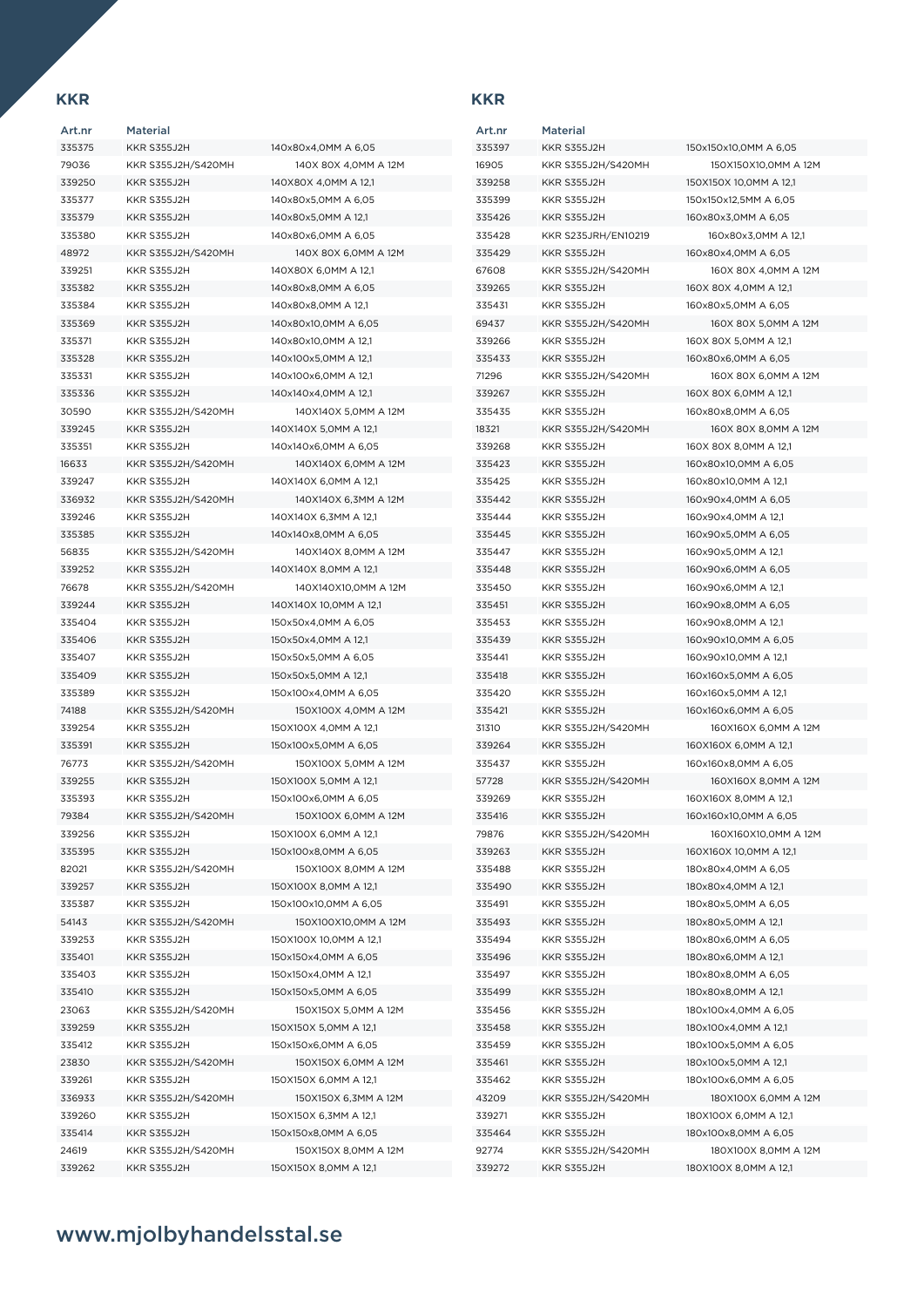| Art.nr | <b>Material</b>          |                  |
|--------|--------------------------|------------------|
| 335454 | KKR S355J2H              | 180 <sub>2</sub> |
| 58868  | KKR S355J2H/S420MH       |                  |
| 339270 | <b>KKR S355J2H</b>       | 180>             |
| 335468 | <b>KKR S355J2H</b>       | 180>             |
| 335470 | <b>KKR S355J2H</b>       | 180>             |
| 335471 | KKR S355J2H              | 180>             |
| 335473 | KKR S355J2H              | 180 <sub>2</sub> |
| 335474 | <b>KKR S355J2H</b>       | 180>             |
| 335476 | <b>KKR S355J2H</b>       | 180>             |
| 335477 | <b>KKR S355J2H</b>       | 180>             |
| 335479 | <b>KKR S355J2H</b>       | 180 <sub>2</sub> |
| 335483 | <b>KKR S355J2H</b>       | 180>             |
| 335485 | <b>KKR S355J2H</b>       | 180>             |
| 335486 | KKR S355J2H              | 180>             |
| 25430  | KKR S355J2H/S420MH       |                  |
| 339274 | <b>KKR S355J2H</b>       | 18O)             |
| 335500 | <b>KKR S355J2H</b>       | 180>             |
| 26263  | KKR S355J2H/S420MH       |                  |
| 339275 | <b>KKR S355J2H</b>       | 180)             |
| 335466 |                          |                  |
|        | <b>KKR S355J2H</b>       | 180>             |
| 24357  | KKR S355J2H/S420MH       |                  |
| 339273 | <b>KKR S355J2H</b>       | 180>             |
| 335480 | <b>KKR S355J2H</b>       | 180>             |
| 335482 | <b>KKR S355J2H</b>       | 180>             |
| 335548 | KKR S355J2H              | 200              |
| 335550 | <b>KKR S355J2H</b>       | 200              |
| 335551 | KKR S355J2H              | 200              |
| 340910 | KKR STRENX700MLH EN10219 |                  |
| 335553 | KKR S355J2H              | 200              |
| 335554 | <b>KKR S355J2H</b>       | 200              |
| 335556 | <b>KKR S355J2H</b>       | 200              |
| 335557 | <b>KKR S355J2H</b>       | 200              |
| 335559 | <b>KKR S355J2H</b>       | 200              |
| 335504 | <b>KKR S355J2H</b>       | 200              |
| 335506 | <b>KKR S355J2H</b>       | 200              |
| 335507 | <b>KKR S355J2H</b>       | 200              |
| 73185  | KKR S355J2H/S420MH       |                  |
| 339278 | <b>KKR S355J2H</b>       | 200              |
| 335509 | <b>KKR S355J2H</b>       | 200              |
| 77053  | KKR S355J2H/S420MH       |                  |
| 339279 | <b>KKR S355J2H</b>       | 200              |
| 335511 | <b>KKR S355J2H</b>       | 200              |
| 356465 | <b>KKR S355J2H</b>       | 200              |
| 79032  | KKR S355J2H/S420MH       |                  |
| 339280 | KKR S355J2H              | 200              |
| 335502 | KKR S355J2H              | 200              |
| 25195  | KKR S355J2H/S420MH       |                  |
| 339276 | KKR S355J2H              | 200              |
| 114622 | KKR S355J2H/S420MH       |                  |
| 339277 | <b>KKR S355J2H</b>       | 200              |
| 335520 | <b>KKR S355J2H</b>       | 200              |
| 335522 | KKR S355J2H              | 200              |
| 335523 | KKR S355J2H              | 200              |
| 335525 | <b>KKR S355J2H</b>       | 200              |
| 335526 | KKR S355J2H              | 200              |
| 39641  | KKR S355J2H/S420MH       |                  |
| 339283 | <b>KKR S355J2H</b>       | 200              |
| 335528 | KKR S355J2H              | 200              |
| 55320  | KKR S355J2H/S420MH       |                  |
|        |                          |                  |

x100x10,0MM A 6,05 180X100X10,0MM A 12M X100X 10,0MM A 12,1 x120x4,0MM A 6,05 x120x4,0MM A 12,1 x120x5,0MM A 6,05 x120x5,0MM A 12,1 x120x6.0MM A 6.05 x120x6,0MM A 12,1 x120x8,0MM A 6,05 x120x8.0MM A 12.1  $x180x5.0$ MM A 6,05 x180x5,0MM A 12,1 x180x6.0MM A 6.05 180 X180 X 6 OMM A 12M **33928 X180X 6 QMM A 121** x180x8,0MM A 6,05 180X180X 8,0MM A 12M X180X 8.0MM A 12.1 x180x10,0MM A 6,05 180X180X10,0MM A 12M  $X$ 180X 10,0MM A 12,1 x180x12,5MM A 6,05 x180x12 5MM A 121 x80x4,0MM A 6,05 x80x4,0MM A 12,1 x80x5,0MM A 6,05 200X 80X 5MM L=8,4M x80x5,0MM A 12,1 x80x6,0MM A 6,05 x80x6.0MM A 12.1 x80x8,0MM A 6,05 x80x8,0MM A 12,1 x100x4,0MM A 6,05 x100x4,0MM A 12,1 x100x5,0MM A 6,05 200X100X 5,0MM A 12M  $32300X 5.0MM A 12.1$  $3x100x6$  OMM A 6,05 200X100X 6,0MM A 12M X100X 6,0MM A 12,1  $X100x8.0MM A 6.05$ X100X 8.0MM A 12M 200X100X 8,0MM A 12M  $32300X8.0$ MM A 12,1 x100x10,0MM A 6,05 200X100X10,0MM A 12M X100X 10,0MM A 12,1 200X100X12,5MM A 12M X100X 12,5MM A 12,1 x120x4,0MM A 6,05 x120x4,0MM A 12,1 x120x5,0MM A 6,05 x120x5,0MM A 12,1 x120x6,0MM A 6,05 200X120X 6,0MM A 12M X120X 6,0MM A 12,1 x120x8,0MM A 6,05 200X120X 8,0MM A 12M

Art.nr Material

| 339284 | KKR S355J2H        | 200X120X 8,0MM A 12,1  |
|--------|--------------------|------------------------|
| 335515 | KKR S355J2H        | 200x120x10,0MM A 6,05  |
| 84618  | KKR S355J2H/S420MH | 200X120X10.0MM A 12M   |
| 339282 | KKR S355J2H        | 200X120X 10,0MM A 12,1 |
| 335517 | KKR S355J2H        | 200x120x12,5MM A 6,05  |
| 335519 | KKR S355J2H        | 200x120x12,5MM A 12,1  |
| 335535 | KKR S355J2H        | 200x150x5,0MM A 6,05   |
| 335537 | <b>KKR S355J2H</b> | 200x150x5,0MM A 12,1   |
| 335538 | KKR S355J2H        | 200x150x6,0MM A 6,05   |
| 335540 | KKR S355J2H        | 200x150x6,0MM A 12,1   |
| 335541 | KKR S355J2H        | 200x150x8.0MM A 6.05   |
| 335543 | <b>KKR S355J2H</b> | 200x150x8,0MM A 12,1   |
| 335532 | KKR S355J2H        | 200x150x10,0MM A 6,05  |
| 335534 | KKR S355J2H        | 200x150x10,0MM A 12,1  |
| 335544 | <b>KKR S355J2H</b> | 200x200x5,0MM A 6,05   |
|        |                    |                        |
| 126272 | KKR S355J2H/S420MH | 200X200X 5,0MM A 12M   |
| 339285 | KKR S355J2H        | 200X200X 5,0MM A 12,1  |
| 335546 | <b>KKR S355J2H</b> | 200x200x6,0MM A 6,05   |
| 27118  | KKR S355J2H/S420MH | 200X200X 6,0MM A 12M   |
| 339286 | KKR S355J2H        | 200X200X 6.0MM A 12.1  |
| 335560 | KKR S355J2H        | 200x200x8,0MM A 6,05   |
| 356419 | KKR S355J2H        | 200X200X 8,0MM A 12M   |
| 27995  | KKR S355J2H/S420MH | 200X200X 8,0MM A 12M   |
| 339287 | <b>KKR S355J2H</b> | 200X200X 8,0MM A 12,1  |
| 335513 | KKR S355J2H        | 200x200x10,0MM A 6,05  |
| 356415 | <b>KKR S355J2H</b> | 200X200X 10,0MM A 12M  |
| 66723  | KKR S355J2H/S420MH | 200X200X10,0MM A 12M   |
| 339281 | KKR S355J2H        | 200X200X 10,0MM A 12,1 |
| 335530 | KKR S355J2H        | 200x200x12,5MM A 6,05  |
| 98654  | KKR S355J2H/S420MH | 200X200X12,5MM A 12M   |
| 335567 | <b>KKR S355J2H</b> | 220x120x6,0MM A 6,05   |
| 335569 | KKR S355J2H        | 220x120x6,0MM A 12,1   |
| 335570 | KKR S355J2H        | 220x120x8,0MM A 6,05   |
| 335572 | KKR S355J2H        | 220x120x8,0MM A 12,1   |
| 335564 | KKR S355J2H        | 220x120x10,0MM A 6,05  |
| 335566 | KKR S355J2H        | 220x120x10,0MM A 12,1  |
| 335573 | KKR S355J2H        | 220x220x6,0MM A 6,05   |
|        |                    |                        |
| 335575 | KKR S355J2H        | 220x220x6,0MM A 12,1   |
| 335576 | KKR S355J2H        | 220x220x8,0MM A 6,05   |
| 335578 | KKR S355J2H        | 220x220x8,0MM A 12,1   |
| 335562 | KKR S355J2H        | 220x220x10,0MM A 6,05  |
| 39410  | KKR S355J2H/S420MH | 220X220X10,0MM A 12M   |
| 339288 | KKR S355J2H        | 220X220X 10,0MM A 12,1 |
| 335582 | KKR S355J2H        | 250x100x5,0MM A 6,05   |
| 335584 | <b>KKR S355J2H</b> | 250x100x5,0MM A 12,1   |
| 335585 | KKR S355J2H        | 250x100x6,0MM A 6,05   |
| 335587 | KKR S355J2H        | 250x100x6,0MM A 12,1   |
| 335588 | KKR S355J2H        | 250x100x8,0MM A 6,05   |
| 335590 | KKR S355J2H        | 250x100x8,0MM A 12,1   |
| 335579 | <b>KKR S355J2H</b> | 250x100x10,0MM A 6,05  |
| 335581 | KKR S355J2H        | 250x100x10,0MM A 12,1  |
| 335601 | KKR S355J2H        | 250x150x5,0MM A 6,05   |
| 335603 | KKR S355J2H        | 250x150x5,0MM A 12,1   |
| 335604 | KKR S355J2H        | 250x150x6,0MM A 6,05   |
| 83080  | KKR S355J2H/S420MH | 250X150X 6,0MM A 12M   |
| 339293 | KKR S355J2H        | 250X150X 6,0MM A 12,1  |
| 335606 | KKR S355J2H        | 250x150x8,0MM A 6,05   |
|        |                    |                        |
| 85149  | KKR S355J2H/S420MH | 250X150X 8,0MM A 12M   |
| 339294 | KKR S355J2H        | 250X150X 8,0MM A 12,1  |
|        |                    |                        |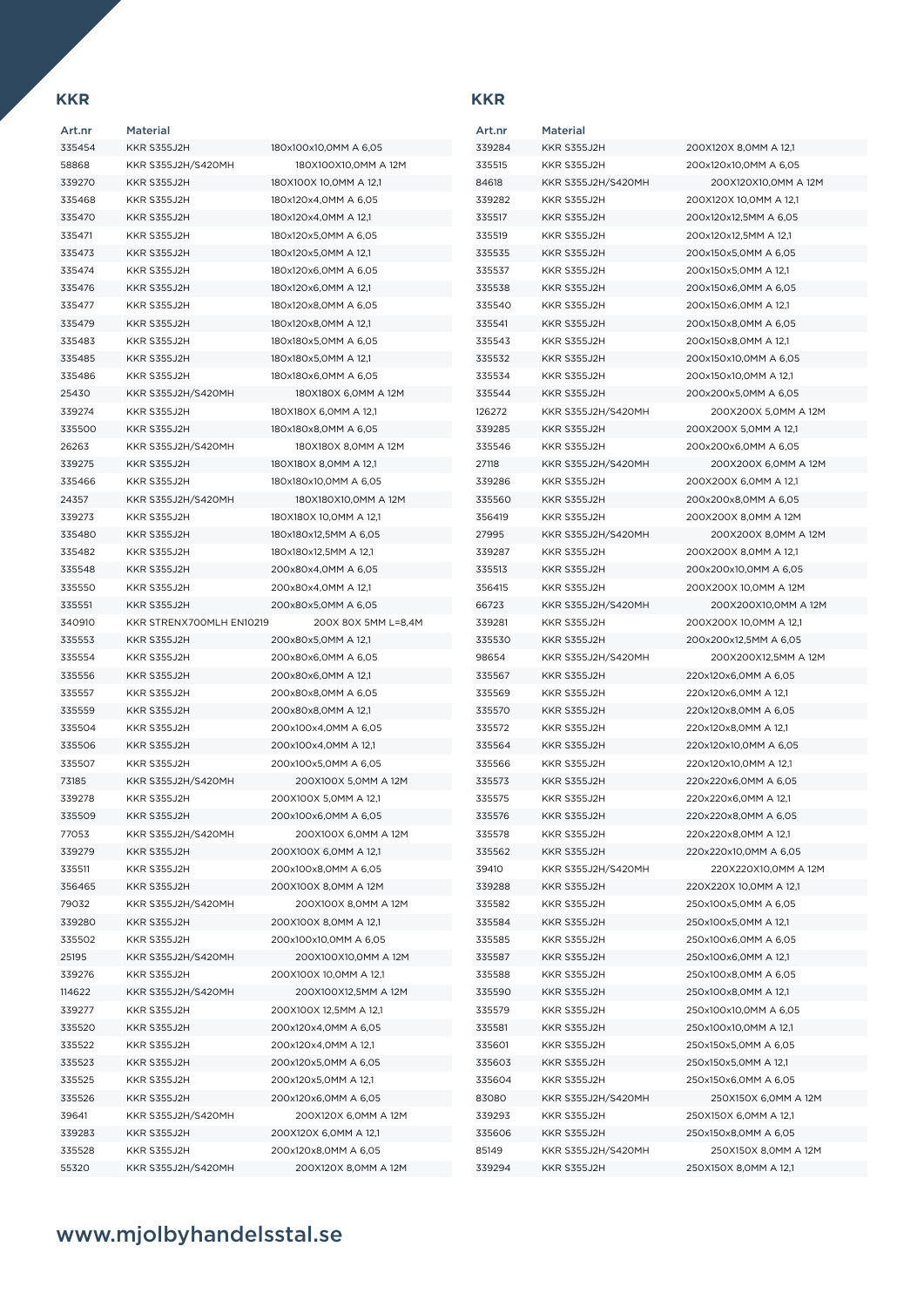| Art.nr | <b>Material</b>    |                        |
|--------|--------------------|------------------------|
| 335596 | KKR S355J2H        | 250x150x10,0MM A 6,05  |
| 42125  | KKR S355J2H/S420MH | 250X150X10,0MM A 12M   |
| 339291 | <b>KKR S355J2H</b> | 250X150 X10,0MM A 12,1 |
| 335598 | KKR S355J2H        | 250x150x12,5MM A 6,05  |
| 63407  | KKR S355J2H/S420MH | 250X150X12,5MM A 12M   |
| 339292 | KKR S355J2H        | 250X150X 12.5MM A 12.1 |
| 335608 | <b>KKR S355J2H</b> | 250x250x6,0MM A 6,05   |
| 28894  | KKR S355J2H/S420MH | 250X250X 6,0MM A 12M   |
| 339295 | KKR S355J2H        | 250X250X 6,0MM A 12,1  |
| 335610 | <b>KKR S355J2H</b> | 250x250x8,0MM A 6,05   |
| 29815  | KKR S355J2H/S420MH | 250X250X 8.0MM A 12M   |
| 339296 | <b>KKR S355J2H</b> | 250X250X 8,0MM A 12,1  |
| 335591 | <b>KKR S355J2H</b> | 250x250x10,0MM A 6,05  |
| 356420 | <b>KKR S355J2H</b> | 250X250X 10,0MM A 12M  |
| 95159  | KKR S355J2H/S420MH | 250X250X10,0MM A 12M   |
| 339289 | <b>KKR S355J2H</b> | 250X250X 10,0MM A 12,1 |
| 335593 | KKR S355J2H        | 250x250x12,5MM A 6,05  |
| 20395  | KKR S355J2H/S420MH | 250X250X12.5MM A 12M   |
| 335595 | KKR S355J2H        | 250x250x12,5MM A 12,1  |
| 335618 | <b>KKR S355J2H</b> | 260x140x6,0MM A 6,05   |
| 335620 | <b>KKR S355J2H</b> | 260x140x6,0MM A 12,1   |
| 335621 | <b>KKR S355J2H</b> | 260x140x8,0MM A 6,05   |
| 335623 | <b>KKR S355J2H</b> | 260x140x8,0MM A 12,1   |
| 335615 | <b>KKR S355J2H</b> | 260x140x10,0MM A 6,05  |
| 335617 | KKR S355J2H        | 260x140x10,0MM A 12,1  |
| 335627 | <b>KKR S355J2H</b> | 260x180x6,0MM A 6,05   |
| 335629 | KKR S355J2H        | 260x180x6,0MM A 12,1   |
| 335630 | <b>KKR S355J2H</b> | 260x180x8,0MM A 6,05   |
| 335632 | KKR S355J2H        | 260x180x8,0MM A 12,1   |
| 335624 | <b>KKR S355J2H</b> | 260x180x10,0MM A 6,05  |
| 335626 | <b>KKR S355J2H</b> | 260x180x10,0MM A 12,1  |
| 335633 | <b>KKR S355J2H</b> | 260x260x8,0MM A 6,05   |
| 335635 | <b>KKR S355J2H</b> | 260x260x8,0MM A 12,1   |
| 335612 | <b>KKR S355J2H</b> | 260x260x10,0MM A 6,05  |
| 335614 | <b>KKR S355J2H</b> | 260x260x10,0MM A 12,1  |
| 335639 | KKR S355J2H        | 300x100x5,0MM A 6,05   |
| 335641 | KKR S355J2H        | 300x100x5,0MM A 12,1   |
| 335642 | KKR S355J2H        | 300x100x6,0MM A 6,05   |
| 335644 | KKR S355J2H        | 300x100x6,0MM A 12,1   |
| 335645 | KKR S355J2H        | 300x100x8,0MM A 6,05   |
| 335647 | <b>KKR S355J2H</b> | 300x100x8,0MM A 12,1   |
| 335636 | KKR S355J2H        | 300x100x10,0MM A 6,05  |
| 335638 | KKR S355J2H        | 300x100x10,0MM A 12,1  |
| 335655 | KKR S355J2H        | 300x150x8,0MM A 6,05   |
| 335657 | <b>KKR S355J2H</b> | 300x150x8,0MM A 12,1   |
| 335652 | KKR S355J2H        | 300x150x10,0MM A 6,05  |
| 335654 | <b>KKR S355J2H</b> | 300x150x10,0MM A 12,1  |
| 335662 | <b>KKR S355J2H</b> | 300x200x6,0MM A 6,05   |
| 87248  | KKR S355J2H/S420MH | 300X200X 6,0MM A 12M   |
| 339301 | <b>KKR S355J2H</b> | 300X200X 6,0MM A 12,1  |
| 335664 | KKR S355J2H        | 300x200x8,0MM A 6,05   |
| 87332  | KKR S355J2H/S420MH | 300X200X 8,0MM A 12M   |
| 339302 | KKR S355J2H        | 300X200X 8,0MM A 12,1  |
| 335658 | KKR S355J2H        | 300x200x10,0MM A 6,05  |
| 356462 | KKR S355J2H        | 300X200X 10,0MM A 12M  |
| 12162  | KKR S355J2H/S420MH | 300X200X10,0MM A 12M   |
| 339299 | <b>KKR S355J2H</b> | 300X200X 10,0MM A 12,1 |
| 335660 | <b>KKR S355J2H</b> | 300x200x12,5MM A 6,05  |
| 78365  | KKR S355J2H/S420MH | 300X200X12,5MM A 12M   |

| Art.nr | <b>Material</b>     |                           |
|--------|---------------------|---------------------------|
| 339300 | <b>KKR S355J2H</b>  | 300X200X 12,5MM A 12,1    |
| 335666 | <b>KKR S355J2H</b>  | 300x300x6,0MM A 6,05      |
| 335668 | <b>KKR S355J2H</b>  | 300x300x6,0MM A 12,1      |
| 335669 | <b>KKR S355J2H</b>  | 300x300x8,0MM A 6,05      |
| 335671 | KKR S355J2H         | 300x300x8,0MM A 12,1      |
| 335648 | <b>KKR S355J2H</b>  | 300x300x10,0MM A 6,05     |
| 52899  | KKR S355J2H/S420MH  | 300X300X10.0MM A 12M      |
| 339297 | <b>KKR S355J2H</b>  | 300X300X 10,0MM A 12,1    |
| 335650 | <b>KKR S355J2H</b>  | 300x300x12,5MM A 6,05     |
| 24623  | KKR S355J2H/S420MH  | 300X300X12,5MM A 12M      |
| 339298 | <b>KKR S355J2H</b>  | 300X300X 12,5MM A 12,1    |
| 64809  | KKR S355J2H/S420MH  | 400X200X 6,0MM A 12M      |
| 335676 | <b>KKR S355J2H</b>  | 400x200x8,0MM A 6,05      |
| 34761  | KKR S355J2H/S420MH  | 400X200X 8,0MM A 12M      |
| 339306 | <b>KKR S355J2H</b>  | 400X200X 8,0MM A 12,1     |
| 335672 | <b>KKR S355J2H</b>  | 400x200x10,0MM A 6,05     |
| 64366  | KKR S355J2H/S420MH  | 400X200X10,0MM A 12M      |
| 339304 | <b>KKR S355J2H</b>  | 400X200X 10,0MM A 12,1    |
| 335674 | <b>KKR S355J2H</b>  | 400x200x12,5MM A 6,05     |
| 80408  | KKR S355J2H/S420MH  | 400X200X12,5MM A 12M      |
| 339305 | <b>KKR S355J2H</b>  | 400X200X 12,5MM A 12,1    |
| 336028 | KKR S235JRH/EN10219 | 80 x 50 x 3,0             |
| 336029 | KKR S235JRH/EN10219 | 80 x 50 x 4,0             |
| 336030 | KKR S235JRH/EN10219 | 80 x 50 x 5,0             |
| 336031 | KKR S235JRH/EN10219 | 80 x 60 x 2,0             |
| 336032 | KKR S235JRH/EN10219 | 80 x 60 x 3,0             |
| 336033 | KKR S235JRH/EN10219 | 80 x 60 x 4,0             |
| 336034 | KKR S235JRH/EN10219 | 80 x 60 x 5,0             |
| 336035 | KKR S235JRH/EN10219 | 90 x 90 x 3,0             |
| 336036 | KKR S235JRH/EN10219 | 90 x 90 x 4,0             |
| 336037 | KKR S235JRH/EN10219 | $90 \times 90 \times 5.0$ |
| 336038 | KKR S235JRH/EN10219 | $90 \times 50 \times 3,0$ |
| 336039 | KKR S235JRH/EN10219 | 90 x 50 x 4,0             |
| 336040 | KKR S235JRH/EN10219 | 90 x 50 x 5,0             |